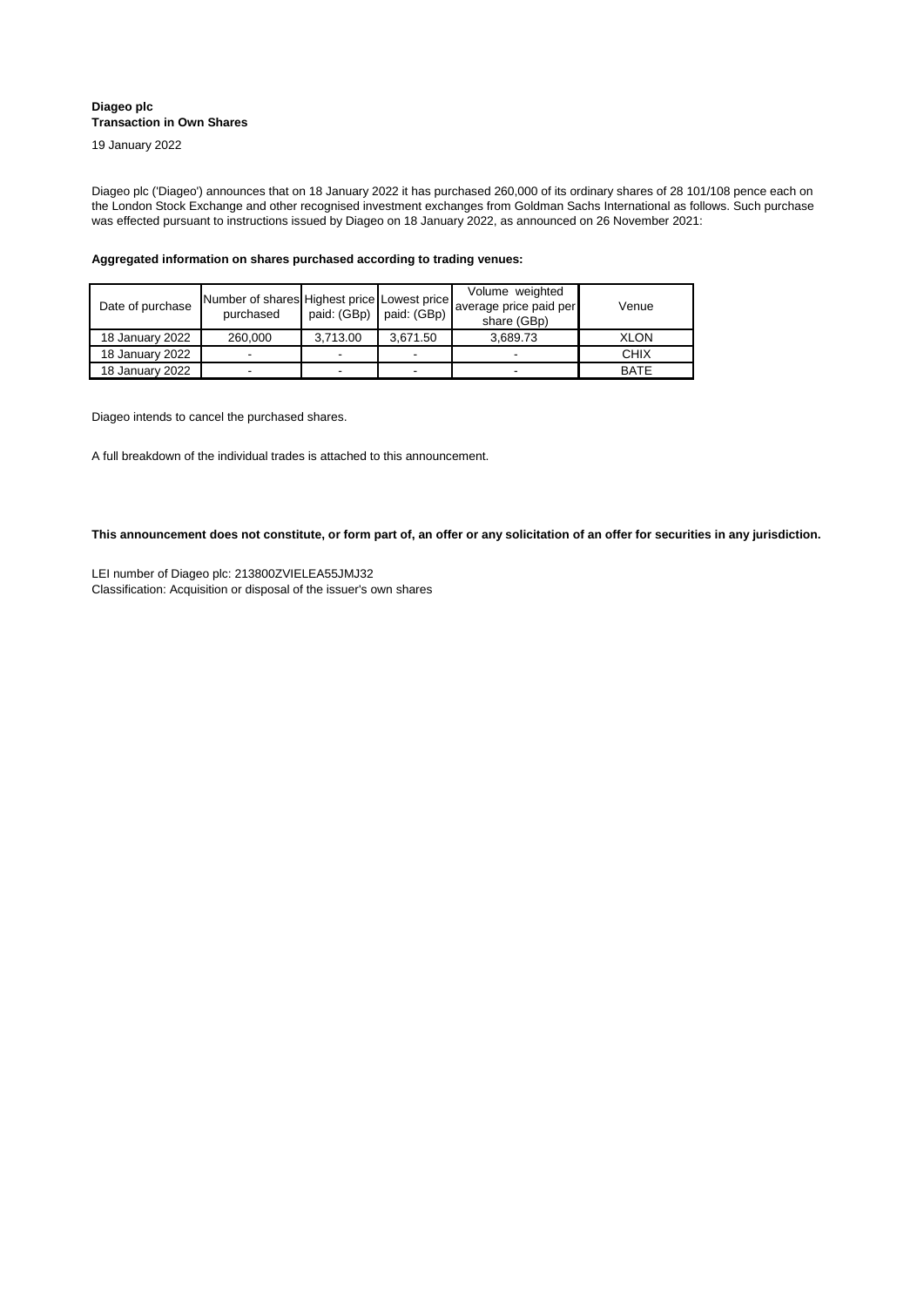| <b>Transaction Date</b> | Time     | Time Zone  | Volume | Price (GBp) | <b>Trading Venue</b> | Transaction ID  |
|-------------------------|----------|------------|--------|-------------|----------------------|-----------------|
|                         | 08:20:35 | <b>GMT</b> | 545    | 3693        | <b>XLON</b>          | 469517905960064 |
| 18 January 2022         |          |            |        |             |                      |                 |
| 18 January 2022         | 08:22:04 | <b>GMT</b> | 321    | 3695.5      | <b>XLON</b>          | 469517905960341 |
| 18 January 2022         | 08:22:04 | <b>GMT</b> | 155    | 3695.5      | <b>XLON</b>          | 469517905960342 |
| 18 January 2022         | 08:22:04 | <b>GMT</b> | 127    | 3695.5      | <b>XLON</b>          | 469517905960343 |
| 18 January 2022         | 08:22:04 | <b>GMT</b> | 54     | 3695.5      | <b>XLON</b>          | 469517905960344 |
| 18 January 2022         | 08:22:04 | <b>GMT</b> | 200    | 3696        | <b>XLON</b>          | 469517905960345 |
| 18 January 2022         | 08:23:03 | <b>GMT</b> | 200    | 3696        | <b>XLON</b>          | 469517905960458 |
| 18 January 2022         | 08:23:11 | <b>GMT</b> | 200    | 3696        | <b>XLON</b>          | 469517905960508 |
| 18 January 2022         | 08:23:23 | <b>GMT</b> | 665    | 3693.5      | <b>XLON</b>          | 469517905960665 |
| 18 January 2022         | 08:24:05 | <b>GMT</b> | 158    | 3693        | <b>XLON</b>          | 469517905960788 |
|                         |          |            |        |             |                      |                 |
| 18 January 2022         | 08:25:07 | <b>GMT</b> | 200    | 3692        | <b>XLON</b>          | 469517905961072 |
| 18 January 2022         | 08:25:33 | <b>GMT</b> | 193    | 3693.5      | <b>XLON</b>          | 469517905961131 |
| 18 January 2022         | 08:25:33 | <b>GMT</b> | 173    | 3693.5      | <b>XLON</b>          | 469517905961132 |
| 18 January 2022         | 08:25:39 | <b>GMT</b> | 137    | 3695.5      | <b>XLON</b>          | 469517905961148 |
| 18 January 2022         | 08:25:46 | <b>GMT</b> | 665    | 3695.5      | <b>XLON</b>          | 469517905961170 |
| 18 January 2022         | 08:26:50 | <b>GMT</b> | 501    | 3702        | <b>XLON</b>          | 469517905961446 |
| 18 January 2022         | 08:26:50 | <b>GMT</b> | 88     | 3702        | <b>XLON</b>          | 469517905961447 |
| 18 January 2022         | 08:26:50 | <b>GMT</b> | 8      | 3702        | <b>XLON</b>          | 469517905961448 |
| 18 January 2022         | 08:27:38 | <b>GMT</b> | 402    | 3702.5      | <b>XLON</b>          | 469517905961613 |
| 18 January 2022         | 08:27:38 | <b>GMT</b> | 191    | 3702.5      | <b>XLON</b>          | 469517905961614 |
| 18 January 2022         | 08:28:54 | <b>GMT</b> | 95     | 3700        | <b>XLON</b>          | 469517905962021 |
|                         |          |            |        |             |                      |                 |
| 18 January 2022         | 08:28:54 | <b>GMT</b> | 170    | 3700        | <b>XLON</b>          | 469517905962022 |
| 18 January 2022         | 08:28:54 | <b>GMT</b> | 77     | 3700        | <b>XLON</b>          | 469517905962023 |
| 18 January 2022         | 08:29:01 | <b>GMT</b> | 333    | 3699.5      | <b>XLON</b>          | 469517905962059 |
| 18 January 2022         | 08:29:53 | <b>GMT</b> | 200    | 3700        | <b>XLON</b>          | 469517905962277 |
| 18 January 2022         | 08:29:53 | <b>GMT</b> | 177    | 3700        | <b>XLON</b>          | 469517905962278 |
| 18 January 2022         | 08:30:04 | <b>GMT</b> | 200    | 3700        | <b>XLON</b>          | 469517905962304 |
| 18 January 2022         | 08:30:04 | <b>GMT</b> | 219    | 3700        | <b>XLON</b>          | 469517905962305 |
| 18 January 2022         | 08:30:38 | <b>GMT</b> | 595    | 3700        | <b>XLON</b>          | 469517905962419 |
| 18 January 2022         | 08:31:50 | <b>GMT</b> | 68     | 3696.5      | <b>XLON</b>          | 469517905962740 |
| 18 January 2022         | 08:31:50 | <b>GMT</b> | 597    | 3696.5      | <b>XLON</b>          | 469517905962741 |
| 18 January 2022         | 08:33:33 | <b>GMT</b> | 600    | 3699        | <b>XLON</b>          | 469517905963311 |
| 18 January 2022         | 08:33:33 | <b>GMT</b> | 141    | 3699        | <b>XLON</b>          | 469517905963312 |
|                         |          |            |        |             |                      |                 |
| 18 January 2022         | 08:34:16 | <b>GMT</b> | 60     | 3699        | <b>XLON</b>          | 469517905963384 |
| 18 January 2022         | 08:34:16 | <b>GMT</b> | 581    | 3699        | <b>XLON</b>          | 469517905963385 |
| 18 January 2022         | 08:35:51 | <b>GMT</b> | 546    | 3701.5      | <b>XLON</b>          | 469517905963814 |
| 18 January 2022         | 08:36:36 | <b>GMT</b> | 639    | 3699.5      | <b>XLON</b>          | 469517905963924 |
| 18 January 2022         | 08:36:59 | <b>GMT</b> | 160    | 3699.5      | <b>XLON</b>          | 469517905963971 |
| 18 January 2022         | 08:38:02 | <b>GMT</b> | 665    | 3697.5      | <b>XLON</b>          | 469517905964176 |
| 18 January 2022         | 08:40:02 | <b>GMT</b> | 200    | 3696        | <b>XLON</b>          | 469517905964473 |
| 18 January 2022         | 08:40:02 | <b>GMT</b> | 69     | 3696        | <b>XLON</b>          | 469517905964474 |
| 18 January 2022         | 08:40:02 | <b>GMT</b> | 72     | 3696        | <b>XLON</b>          | 469517905964475 |
| 18 January 2022         | 08:40:13 | <b>GMT</b> | 69     | 3696        | <b>XLON</b>          | 469517905964505 |
| 18 January 2022         | 08:40:13 | <b>GMT</b> | 49     | 3696        | <b>XLON</b>          | 469517905964506 |
| 18 January 2022         | 08:40:41 | <b>GMT</b> | 204    | 3698        | <b>XLON</b>          | 469517905964547 |
| 18 January 2022         | 08:40:41 | <b>GMT</b> | 33     | 3698        | <b>XLON</b>          | 469517905964548 |
|                         |          |            |        |             |                      |                 |
| 18 January 2022         | 08:41:00 | <b>GMT</b> | 200    | 3697.5      | <b>XLON</b>          | 469517905964645 |
| 18 January 2022         | 08:41:00 | <b>GMT</b> | 160    | 3697.5      | <b>XLON</b>          | 469517905964646 |
| 18 January 2022         | 08:41:00 | <b>GMT</b> | 69     | 3697.5      | <b>XLON</b>          | 469517905964647 |
| 18 January 2022         | 08:41:00 | <b>GMT</b> | 107    | 3698        | <b>XLON</b>          | 469517905964648 |
| 18 January 2022         | 08:41:43 | <b>GMT</b> | 595    | 3697.5      | <b>XLON</b>          | 469517905964748 |
| 18 January 2022         | 08:43:15 | <b>GMT</b> | 167    | 3697        | <b>XLON</b>          | 469517905964912 |
| 18 January 2022         | 08:43:51 | <b>GMT</b> | 14     | 3697        | <b>XLON</b>          | 469517905965044 |
| 18 January 2022         | 08:43:51 | <b>GMT</b> | 547    | 3697        | <b>XLON</b>          | 469517905965045 |
| 18 January 2022         | 08:44:57 | <b>GMT</b> | 134    | 3696        | <b>XLON</b>          | 469517905965298 |
| 18 January 2022         | 08:44:57 | <b>GMT</b> | 422    | 3696        | <b>XLON</b>          | 469517905965299 |
| 18 January 2022         | 08:45:06 | <b>GMT</b> | 145    | 3695        | <b>XLON</b>          | 469517905965338 |
| 18 January 2022         | 08:46:46 | <b>GMT</b> | 74     | 3694.5      | <b>XLON</b>          | 469517905965710 |
| 18 January 2022         | 08:46:52 | <b>GMT</b> | 161    | 3694.5      | <b>XLON</b>          |                 |
|                         |          |            |        |             |                      | 469517905965736 |
| 18 January 2022         | 08:46:52 | <b>GMT</b> | 167    | 3694.5      | <b>XLON</b>          | 469517905965737 |
| 18 January 2022         | 08:49:11 | <b>GMT</b> | 214    | 3695        | <b>XLON</b>          | 469517905966111 |
| 18 January 2022         | 08:49:11 | <b>GMT</b> | 665    | 3695        | <b>XLON</b>          | 469517905966118 |
| 18 January 2022         | 08:50:05 | <b>GMT</b> | 635    | 3696        | <b>XLON</b>          | 469517905966271 |
| 18 January 2022         | 08:50:46 | <b>GMT</b> | 186    | 3696.5      | <b>XLON</b>          | 469517905966383 |
| 18 January 2022         | 08:50:46 | <b>GMT</b> | 69     | 3696.5      | <b>XLON</b>          | 469517905966386 |
| 18 January 2022         | 08:50:46 | <b>GMT</b> | 84     | 3696.5      | <b>XLON</b>          | 469517905966387 |
| 18 January 2022         | 08:51:00 | <b>GMT</b> | 152    | 3698        | <b>XLON</b>          | 469517905966450 |
| 18 January 2022         | 08:51:00 | <b>GMT</b> | 69     | 3698        | <b>XLON</b>          | 469517905966451 |
| 18 January 2022         | 08:52:14 | <b>GMT</b> | 665    | 3697        | <b>XLON</b>          | 469517905966639 |
| 18 January 2022         | 08:52:17 | <b>GMT</b> | 200    | 3696.5      | <b>XLON</b>          | 469517905966644 |
| 18 January 2022         | 08:53:16 | <b>GMT</b> | 400    | 3696.5      | <b>XLON</b>          | 469517905966715 |
| 18 January 2022         | 08:53:35 | <b>GMT</b> | 100    | 3700.5      | <b>XLON</b>          | 469517905966758 |
|                         |          |            |        |             | <b>XLON</b>          |                 |
| 18 January 2022         | 08:53:35 | <b>GMT</b> | 69     | 3700.5      |                      | 469517905966759 |
| 18 January 2022         | 08:53:35 | <b>GMT</b> | 40     | 3700.5      | <b>XLON</b>          | 469517905966760 |
| 18 January 2022         | 08:54:08 | <b>GMT</b> | 665    | 3701.5      | <b>XLON</b>          | 469517905966863 |
| 18 January 2022         | 08:55:17 | <b>GMT</b> | 665    | 3702.5      | <b>XLON</b>          | 469517905967090 |
| 18 January 2022         | 08:56:32 | <b>GMT</b> | 665    | 3708        | <b>XLON</b>          | 469517905967252 |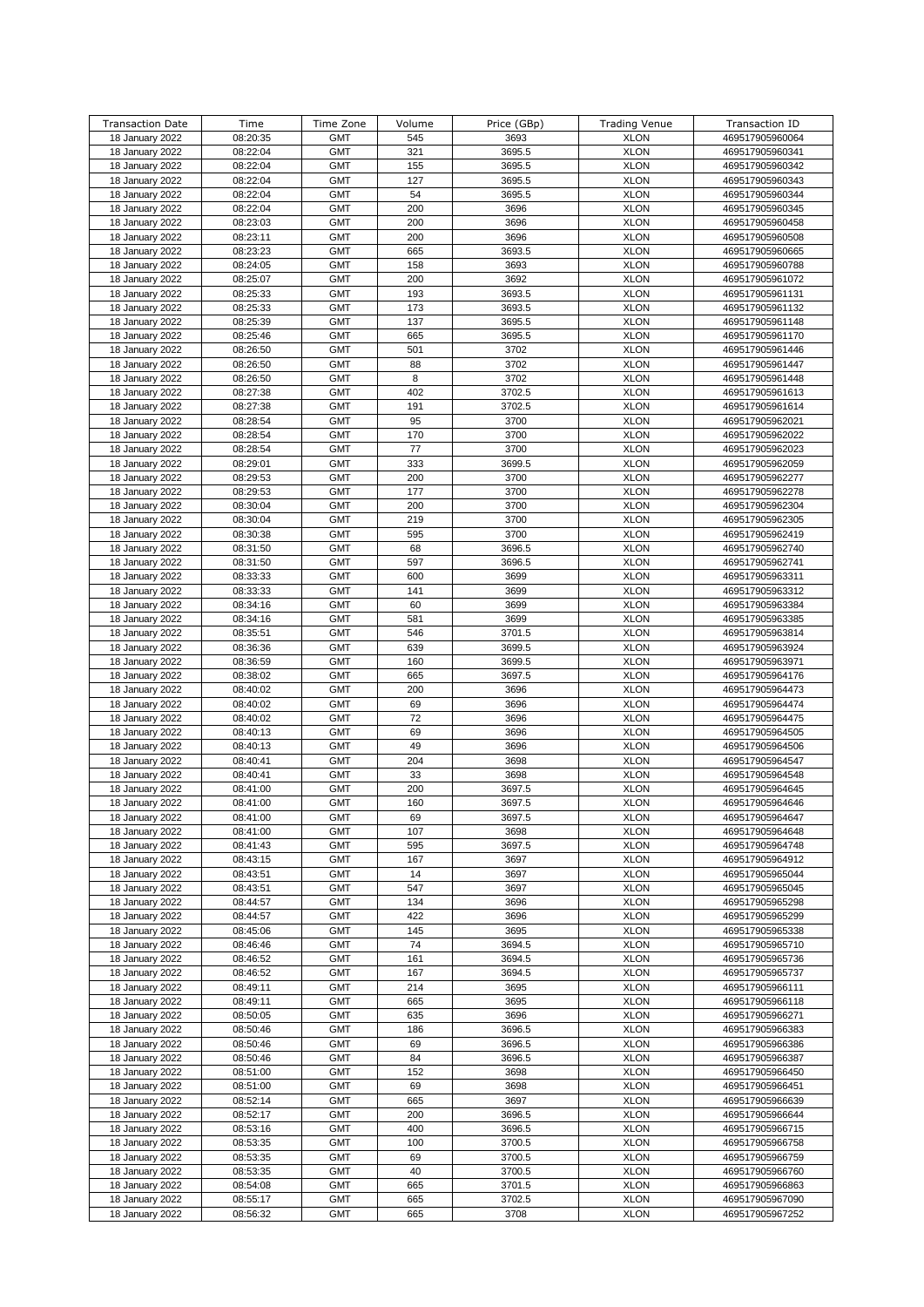| 18 January 2022 | 08:58:06 | <b>GMT</b> | 665 | 3706.5 | <b>XLON</b> | 469517905967624 |
|-----------------|----------|------------|-----|--------|-------------|-----------------|
| 18 January 2022 | 08:59:49 | <b>GMT</b> | 561 | 3707.5 | <b>XLON</b> | 469517905967954 |
| 18 January 2022 | 08:59:49 | <b>GMT</b> | 104 | 3707.5 | <b>XLON</b> | 469517905967955 |
|                 |          | <b>GMT</b> |     |        | <b>XLON</b> |                 |
| 18 January 2022 | 09:01:20 |            | 6   | 3710   |             | 469517905968162 |
| 18 January 2022 | 09:01:20 | <b>GMT</b> | 10  | 3710   | <b>XLON</b> | 469517905968163 |
| 18 January 2022 | 09:01:20 | <b>GMT</b> | 24  | 3710   | <b>XLON</b> | 469517905968164 |
| 18 January 2022 | 09:01:20 | <b>GMT</b> | 606 | 3710   | <b>XLON</b> | 469517905968165 |
|                 |          |            |     |        |             |                 |
| 18 January 2022 | 09:01:58 | <b>GMT</b> | 665 | 3709.5 | <b>XLON</b> | 469517905968337 |
| 18 January 2022 | 09:04:05 | <b>GMT</b> | 576 | 3707.5 | <b>XLON</b> | 469517905968702 |
| 18 January 2022 | 09:04:21 | <b>GMT</b> | 85  | 3707   | <b>XLON</b> | 469517905968732 |
| 18 January 2022 | 09:04:21 | <b>GMT</b> | 371 | 3707   | <b>XLON</b> | 469517905968733 |
|                 |          |            |     |        |             |                 |
| 18 January 2022 | 09:04:21 | <b>GMT</b> | 14  | 3707   | <b>XLON</b> | 469517905968736 |
| 18 January 2022 | 09:04:24 | <b>GMT</b> | 90  | 3707   | <b>XLON</b> | 469517905968746 |
| 18 January 2022 | 09:04:24 | <b>GMT</b> | 18  | 3707   | <b>XLON</b> | 469517905968747 |
| 18 January 2022 | 09:04:24 | <b>GMT</b> | 54  | 3707   | <b>XLON</b> | 469517905968748 |
|                 |          | <b>GMT</b> | 18  |        |             |                 |
| 18 January 2022 | 09:04:24 |            |     | 3707   | <b>XLON</b> | 469517905968749 |
| 18 January 2022 | 09:05:13 | <b>GMT</b> | 179 | 3709   | <b>XLON</b> | 469517905968903 |
| 18 January 2022 | 09:05:58 | <b>GMT</b> | 255 | 3709   | <b>XLON</b> | 469517905969105 |
| 18 January 2022 | 09:05:58 | <b>GMT</b> | 338 | 3709   | <b>XLON</b> | 469517905969106 |
| 18 January 2022 | 09:06:58 | <b>GMT</b> | 665 | 3707.5 | <b>XLON</b> | 469517905969300 |
|                 |          |            |     |        |             |                 |
| 18 January 2022 | 09:08:50 | <b>GMT</b> | 665 | 3708   | <b>XLON</b> | 469517905969608 |
| 18 January 2022 | 09:09:03 | <b>GMT</b> | 71  | 3707.5 | <b>XLON</b> | 469517905969689 |
| 18 January 2022 | 09:09:03 | <b>GMT</b> | 593 | 3707.5 | <b>XLON</b> | 469517905969690 |
| 18 January 2022 | 09:10:36 | <b>GMT</b> | 14  | 3707   | <b>XLON</b> | 469517905969975 |
|                 |          |            |     |        |             |                 |
| 18 January 2022 | 09:10:36 | <b>GMT</b> | 651 | 3707   | <b>XLON</b> | 469517905969976 |
| 18 January 2022 | 09:12:08 | <b>GMT</b> | 665 | 3708.5 | <b>XLON</b> | 469517905970206 |
| 18 January 2022 | 09:13:37 | <b>GMT</b> | 371 | 3707   | <b>XLON</b> | 469517905970466 |
| 18 January 2022 | 09:14:16 | <b>GMT</b> | 276 | 3706.5 | <b>XLON</b> | 469517905970574 |
|                 |          |            |     |        |             |                 |
| 18 January 2022 | 09:15:53 | <b>GMT</b> | 182 | 3707.5 | <b>XLON</b> | 469517905970847 |
| 18 January 2022 | 09:16:02 | <b>GMT</b> | 322 | 3707   | <b>XLON</b> | 469517905970868 |
| 18 January 2022 | 09:16:03 | <b>GMT</b> | 173 | 3707   | <b>XLON</b> | 469517905970870 |
| 18 January 2022 | 09:16:55 | <b>GMT</b> | 657 | 3706   | <b>XLON</b> | 469517905971070 |
|                 |          |            |     |        |             |                 |
| 18 January 2022 | 09:17:14 | <b>GMT</b> | 106 | 3706.5 | <b>XLON</b> | 469517905971114 |
| 18 January 2022 | 09:17:14 | <b>GMT</b> | 39  | 3706.5 | <b>XLON</b> | 469517905971115 |
| 18 January 2022 | 09:18:40 | <b>GMT</b> | 485 | 3708   | <b>XLON</b> | 469517905971326 |
| 18 January 2022 | 09:18:45 | <b>GMT</b> | 167 | 3708   | <b>XLON</b> | 469517905971329 |
|                 |          |            |     |        |             |                 |
| 18 January 2022 | 09:19:23 | <b>GMT</b> | 600 | 3707.5 | <b>XLON</b> | 469517905971456 |
| 18 January 2022 | 09:21:10 | <b>GMT</b> | 80  | 3707.5 | <b>XLON</b> | 469517905971755 |
| 18 January 2022 | 09:21:11 | <b>GMT</b> | 449 | 3707.5 | <b>XLON</b> | 469517905971756 |
| 18 January 2022 | 09:21:11 | <b>GMT</b> | 81  | 3707.5 | <b>XLON</b> | 469517905971757 |
|                 |          |            |     |        |             |                 |
| 18 January 2022 | 09:22:46 | <b>GMT</b> | 182 | 3703.5 | <b>XLON</b> | 469517905972058 |
| 18 January 2022 | 09:23:01 | <b>GMT</b> | 318 | 3703.5 | <b>XLON</b> | 469517905972090 |
| 18 January 2022 | 09:23:01 | <b>GMT</b> | 161 | 3703.5 | <b>XLON</b> | 469517905972091 |
| 18 January 2022 | 09:24:51 | <b>GMT</b> | 665 | 3703.5 | <b>XLON</b> | 469517905972450 |
|                 |          |            |     |        |             |                 |
| 18 January 2022 | 09:25:05 | <b>GMT</b> | 10  | 3704.5 | <b>XLON</b> | 469517905972482 |
| 18 January 2022 | 09:25:05 | <b>GMT</b> | 128 | 3704.5 | <b>XLON</b> | 469517905972483 |
| 18 January 2022 | 09:26:26 | <b>GMT</b> | 223 | 3702.5 | <b>XLON</b> | 469517905972794 |
| 18 January 2022 | 09:26:26 | <b>GMT</b> | 404 | 3702.5 | <b>XLON</b> | 469517905972795 |
|                 |          |            |     |        |             |                 |
| 18 January 2022 | 09:27:26 | <b>GMT</b> | 199 | 3703   | <b>XLON</b> | 469517905972966 |
| 18 January 2022 | 09:28:45 | <b>GMT</b> | 291 | 3703.5 | <b>XLON</b> | 469517905973210 |
| 18 January 2022 | 09:28:46 | <b>GMT</b> | 91  | 3703.5 | <b>XLON</b> | 469517905973214 |
| 18 January 2022 | 09:28:46 | <b>GMT</b> | 574 | 3703.5 | <b>XLON</b> | 469517905973215 |
| 18 January 2022 | 09:29:11 | <b>GMT</b> | 184 | 3703.5 | <b>XLON</b> | 469517905973295 |
|                 |          |            |     |        |             |                 |
| 18 January 2022 | 09:29:58 | <b>GMT</b> | 665 | 3703   | <b>XLON</b> | 469517905973382 |
| 18 January 2022 | 09:31:58 | <b>GMT</b> | 665 | 3702.5 | <b>XLON</b> | 469517905973709 |
| 18 January 2022 | 09:33:37 | <b>GMT</b> | 95  | 3702.5 | <b>XLON</b> | 469517905974133 |
| 18 January 2022 | 09:33:37 | <b>GMT</b> | 150 | 3702.5 | <b>XLON</b> | 469517905974134 |
|                 |          |            |     |        |             |                 |
| 18 January 2022 | 09:34:28 | <b>GMT</b> | 315 | 3702.5 | <b>XLON</b> | 469517905974248 |
| 18 January 2022 | 09:34:28 | <b>GMT</b> | 170 | 3702.5 | <b>XLON</b> | 469517905974251 |
| 18 January 2022 | 09:34:28 | <b>GMT</b> | 200 | 3702.5 | <b>XLON</b> | 469517905974252 |
| 18 January 2022 | 09:34:28 | <b>GMT</b> | 70  | 3702.5 | <b>XLON</b> | 469517905974253 |
| 18 January 2022 | 09:34:28 | <b>GMT</b> | 144 | 3702.5 | <b>XLON</b> | 469517905974254 |
|                 |          |            |     |        |             |                 |
| 18 January 2022 | 09:35:11 | <b>GMT</b> | 195 | 3702   | <b>XLON</b> | 469517905974382 |
| 18 January 2022 | 09:36:12 | <b>GMT</b> | 665 | 3702   | <b>XLON</b> | 469517905974622 |
| 18 January 2022 | 09:37:26 | <b>GMT</b> | 665 | 3701   | <b>XLON</b> | 469517905974834 |
| 18 January 2022 | 09:37:26 | <b>GMT</b> | 147 | 3701   | <b>XLON</b> | 469517905974836 |
|                 |          |            |     |        |             |                 |
| 18 January 2022 | 09:39:55 | <b>GMT</b> | 12  | 3700.5 | <b>XLON</b> | 469517905975177 |
| 18 January 2022 | 09:39:55 | <b>GMT</b> | 220 | 3700.5 | <b>XLON</b> | 469517905975178 |
| 18 January 2022 | 09:39:55 | <b>GMT</b> | 168 | 3700.5 | <b>XLON</b> | 469517905975179 |
| 18 January 2022 | 09:39:55 | <b>GMT</b> | 200 | 3700.5 | <b>XLON</b> | 469517905975185 |
|                 |          |            |     |        |             |                 |
| 18 January 2022 | 09:39:55 | <b>GMT</b> | 205 | 3700.5 | <b>XLON</b> | 469517905975186 |
| 18 January 2022 | 09:39:55 | <b>GMT</b> | 95  | 3700.5 | <b>XLON</b> | 469517905975187 |
| 18 January 2022 | 09:39:55 | <b>GMT</b> | 95  | 3700.5 | <b>XLON</b> | 469517905975188 |
| 18 January 2022 | 09:41:05 | <b>GMT</b> | 86  | 3699   | <b>XLON</b> | 469517905975445 |
|                 |          |            |     |        |             |                 |
| 18 January 2022 | 09:41:05 | <b>GMT</b> | 156 | 3699   | <b>XLON</b> | 469517905975446 |
| 18 January 2022 | 09:42:43 | <b>GMT</b> | 200 | 3698   | <b>XLON</b> | 469517905975764 |
| 18 January 2022 | 09:42:43 | <b>GMT</b> | 92  | 3698   | <b>XLON</b> | 469517905975765 |
| 18 January 2022 | 09:42:43 | <b>GMT</b> | 185 | 3698   | <b>XLON</b> | 469517905975766 |
| 18 January 2022 | 09:42:48 | <b>GMT</b> | 69  | 3698   | <b>XLON</b> | 469517905975789 |
|                 |          |            |     |        |             |                 |
| 18 January 2022 | 09:42:48 | <b>GMT</b> | 83  | 3698   | <b>XLON</b> | 469517905975790 |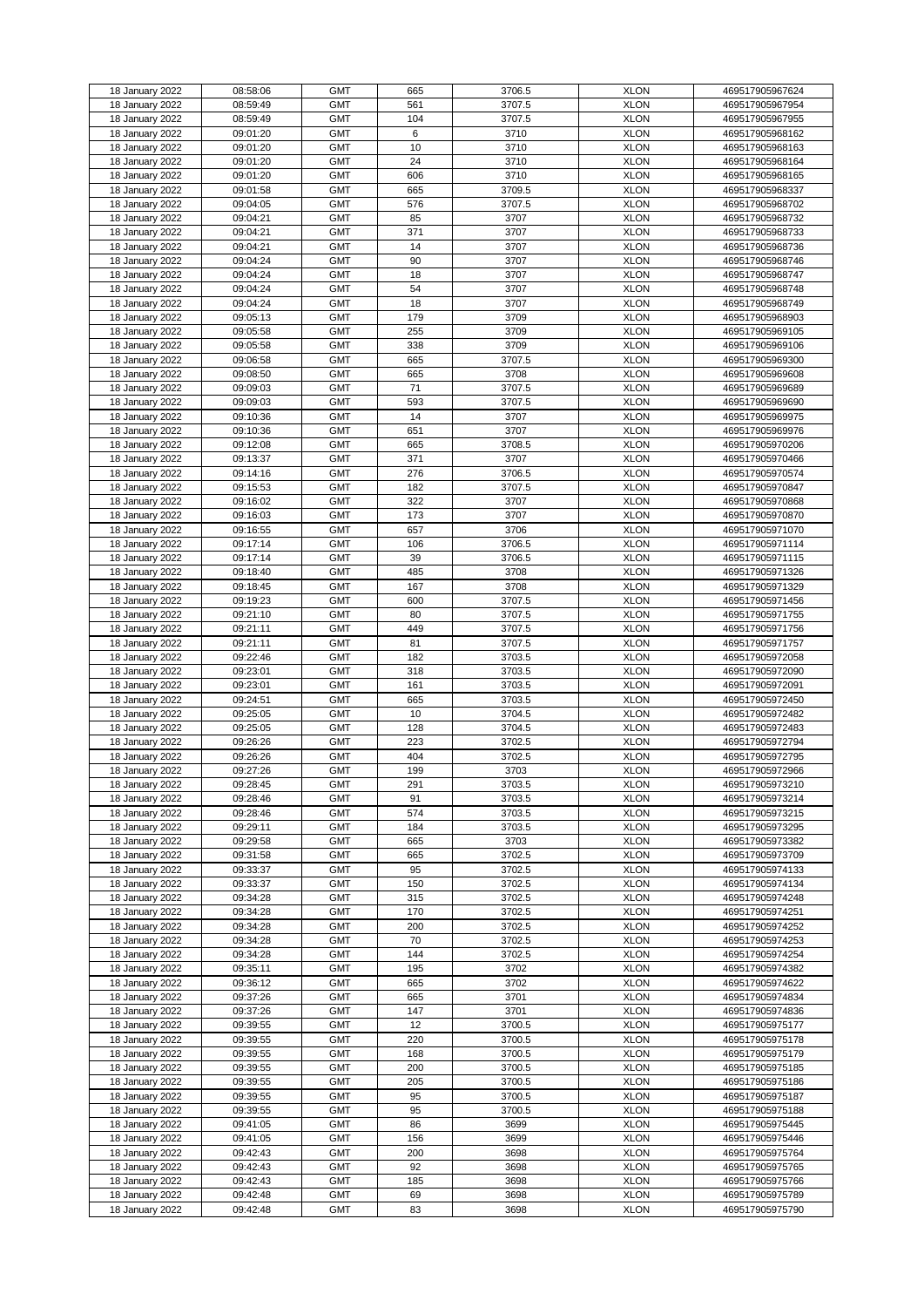| 18 January 2022 | 09:44:25 | <b>GMT</b> | 99             | 3698.5 | <b>XLON</b> | 469517905976077 |
|-----------------|----------|------------|----------------|--------|-------------|-----------------|
| 18 January 2022 | 09:44:25 | <b>GMT</b> | 400            | 3698.5 | <b>XLON</b> | 469517905976078 |
|                 |          |            |                |        |             |                 |
| 18 January 2022 | 09:44:25 | <b>GMT</b> | 30             | 3698.5 | <b>XLON</b> | 469517905976079 |
| 18 January 2022 | 09:45:49 | <b>GMT</b> | 200            | 3699   | <b>XLON</b> | 469517905976277 |
| 18 January 2022 | 09:45:56 | <b>GMT</b> | 72             | 3698.5 | <b>XLON</b> | 469517905976304 |
|                 |          |            |                |        |             |                 |
| 18 January 2022 | 09:45:56 | <b>GMT</b> | 201            | 3698.5 | <b>XLON</b> | 469517905976305 |
| 18 January 2022 | 09:46:01 | <b>GMT</b> | 14             | 3697.5 | <b>XLON</b> | 469517905976320 |
| 18 January 2022 | 09:46:01 | <b>GMT</b> | 179            | 3697.5 | <b>XLON</b> | 469517905976321 |
|                 |          |            |                |        |             |                 |
| 18 January 2022 | 09:46:29 | <b>GMT</b> | 563            | 3695   | <b>XLON</b> | 469517905976416 |
| 18 January 2022 | 09:46:29 | <b>GMT</b> | 102            | 3695   | <b>XLON</b> | 469517905976417 |
|                 |          |            |                |        |             |                 |
| 18 January 2022 | 09:46:29 | <b>GMT</b> | 133            | 3694.5 | <b>XLON</b> | 469517905976423 |
| 18 January 2022 | 09:49:09 | <b>GMT</b> | 132            | 3691.5 | <b>XLON</b> | 469517905976902 |
| 18 January 2022 | 09:49:09 | <b>GMT</b> | 533            | 3691.5 | <b>XLON</b> | 469517905976903 |
|                 |          |            |                |        |             |                 |
| 18 January 2022 | 09:50:47 | <b>GMT</b> | 200            | 3693.5 | <b>XLON</b> | 469517905977230 |
| 18 January 2022 | 09:51:09 | <b>GMT</b> | 336            | 3693   | <b>XLON</b> | 469517905977293 |
| 18 January 2022 | 09:51:35 | <b>GMT</b> | 348            | 3691.5 | <b>XLON</b> | 469517905977368 |
|                 |          |            |                |        |             |                 |
| 18 January 2022 | 09:51:35 | <b>GMT</b> | 317            | 3691.5 | <b>XLON</b> | 469517905977369 |
| 18 January 2022 | 09:51:56 | <b>GMT</b> | 252            | 3692.5 | <b>XLON</b> | 469517905977416 |
|                 |          |            |                |        |             | 469517905977572 |
| 18 January 2022 | 09:53:13 | <b>GMT</b> | 570            | 3692   | <b>XLON</b> |                 |
| 18 January 2022 | 09:55:25 | <b>GMT</b> | 200            | 3691   | <b>XLON</b> | 469517905977771 |
| 18 January 2022 | 09:57:33 | <b>GMT</b> | 144            | 3690.5 | <b>XLON</b> | 469517905978187 |
|                 |          |            |                |        |             |                 |
| 18 January 2022 | 09:57:33 | <b>GMT</b> | 521            | 3690.5 | <b>XLON</b> | 469517905978188 |
| 18 January 2022 | 09:57:40 | <b>GMT</b> | 665            | 3690   | <b>XLON</b> | 469517905978212 |
|                 |          | <b>GMT</b> | 304            | 3690   | <b>XLON</b> |                 |
| 18 January 2022 | 09:57:40 |            |                |        |             | 469517905978213 |
| 18 January 2022 | 09:58:16 | <b>GMT</b> | 130            | 3688.5 | <b>XLON</b> | 469517905978358 |
| 18 January 2022 | 09:58:30 | <b>GMT</b> | 176            | 3689   | <b>XLON</b> | 469517905978401 |
|                 |          |            |                |        |             |                 |
| 18 January 2022 | 09:58:45 | <b>GMT</b> | 152            | 3689   | <b>XLON</b> | 469517905978415 |
| 18 January 2022 | 09:58:45 | <b>GMT</b> | 55             | 3689   | <b>XLON</b> | 469517905978416 |
| 18 January 2022 | 09:58:45 | <b>GMT</b> | 173            | 3689   | <b>XLON</b> | 469517905978417 |
|                 |          |            |                |        |             |                 |
| 18 January 2022 | 09:58:45 | <b>GMT</b> | 117            | 3689   | <b>XLON</b> | 469517905978418 |
| 18 January 2022 | 10:00:01 | <b>GMT</b> | 355            | 3688   | <b>XLON</b> | 469517905978555 |
|                 |          |            |                |        |             |                 |
| 18 January 2022 | 10:00:01 | <b>GMT</b> | 55             | 3688   | <b>XLON</b> | 469517905978556 |
| 18 January 2022 | 10:00:01 | <b>GMT</b> | 295            | 3688   | <b>XLON</b> | 469517905978557 |
| 18 January 2022 | 10:01:30 | <b>GMT</b> | 665            | 3688   | <b>XLON</b> | 469517905978781 |
|                 |          |            |                |        |             |                 |
| 18 January 2022 | 10:02:31 | <b>GMT</b> | 40             | 3687.5 | <b>XLON</b> | 469517905978946 |
| 18 January 2022 | 10:02:31 | <b>GMT</b> | 625            | 3687.5 | <b>XLON</b> | 469517905978947 |
|                 |          |            |                |        |             |                 |
| 18 January 2022 | 10:04:19 | <b>GMT</b> | 63             | 3685   | <b>XLON</b> | 469517905979129 |
| 18 January 2022 | 10:04:19 | <b>GMT</b> | 539            | 3685   | <b>XLON</b> | 469517905979130 |
| 18 January 2022 | 10:04:19 | <b>GMT</b> | 15             | 3685   | <b>XLON</b> | 469517905979131 |
|                 |          |            |                |        |             |                 |
| 18 January 2022 | 10:07:00 | <b>GMT</b> | 534            | 3682.5 | <b>XLON</b> | 469517905979432 |
| 18 January 2022 | 10:07:46 | <b>GMT</b> | 665            | 3683   | <b>XLON</b> | 469517905979520 |
|                 |          |            |                |        |             |                 |
| 18 January 2022 | 10:08:58 | <b>GMT</b> | 14             | 3682   | <b>XLON</b> | 469517905979657 |
| 18 January 2022 | 10:08:58 | <b>GMT</b> | 123            | 3682   | <b>XLON</b> | 469517905979658 |
| 18 January 2022 | 10:10:05 | <b>GMT</b> | 69             | 3681.5 | <b>XLON</b> | 469517905979861 |
|                 |          |            |                |        |             |                 |
| 18 January 2022 | 10:10:05 | <b>GMT</b> | 43             | 3681.5 | <b>XLON</b> | 469517905979862 |
| 18 January 2022 | 10:12:41 | <b>GMT</b> | 665            | 3683.5 | <b>XLON</b> | 469517905980258 |
|                 |          |            |                |        |             |                 |
| 18 January 2022 | 10:12:46 | <b>GMT</b> | 211            | 3683.5 | <b>XLON</b> | 469517905980269 |
| 18 January 2022 | 10:12:46 | <b>GMT</b> | 454            | 3683.5 | <b>XLON</b> | 469517905980270 |
| 18 January 2022 | 10:12:46 | <b>GMT</b> | 665            | 3683   | <b>XLON</b> | 469517905980273 |
|                 |          |            |                |        |             |                 |
| 18 January 2022 | 10:12:46 | <b>GMT</b> | 214            | 3683   | <b>XLON</b> | 469517905980274 |
| 18 January 2022 | 10:15:03 | <b>GMT</b> | 8              | 3683.5 | <b>XLON</b> | 469517905980579 |
|                 |          | <b>GMT</b> | 359            |        | <b>XLON</b> |                 |
| 18 January 2022 | 10:15:03 |            |                | 3683.5 |             | 469517905980580 |
| 18 January 2022 | 10:15:54 | <b>GMT</b> | 637            | 3680   | <b>XLON</b> | 469517905980755 |
| 18 January 2022 | 10:17:29 | <b>GMT</b> | 661            | 3681.5 | <b>XLON</b> | 469517905981059 |
|                 |          |            |                |        |             |                 |
| 18 January 2022 | 10:19:56 | <b>GMT</b> | 200            | 3682   | <b>XLON</b> | 469517905981334 |
| 18 January 2022 | 10:20:52 | <b>GMT</b> | 67             | 3683.5 | <b>XLON</b> | 469517905981415 |
| 18 January 2022 | 10:20:57 | <b>GMT</b> | 54             | 3683.5 | <b>XLON</b> | 469517905981421 |
|                 |          |            |                |        |             |                 |
| 18 January 2022 | 10:20:57 | <b>GMT</b> | 133            | 3683.5 | <b>XLON</b> | 469517905981422 |
| 18 January 2022 | 10:20:57 | <b>GMT</b> | 86             | 3683.5 | <b>XLON</b> | 469517905981423 |
| 18 January 2022 | 10:20:57 | <b>GMT</b> | 142            | 3683.5 | <b>XLON</b> | 469517905981424 |
|                 |          |            |                |        |             |                 |
| 18 January 2022 | 10:21:41 | <b>GMT</b> | 62             | 3683.5 | <b>XLON</b> | 469517905981507 |
| 18 January 2022 | 10:21:41 | <b>GMT</b> | 51             | 3683.5 | <b>XLON</b> | 469517905981508 |
| 18 January 2022 | 10:21:41 | <b>GMT</b> | 131            | 3683.5 | <b>XLON</b> | 469517905981509 |
|                 |          |            |                |        |             |                 |
| 18 January 2022 | 10:21:41 | <b>GMT</b> | 71             | 3683.5 | <b>XLON</b> | 469517905981510 |
| 18 January 2022 | 10:21:41 | <b>GMT</b> | 296            | 3683.5 | <b>XLON</b> | 469517905981511 |
|                 |          |            |                |        |             |                 |
| 18 January 2022 | 10:25:59 | <b>GMT</b> | 567            | 3686.5 | <b>XLON</b> | 469517905982109 |
| 18 January 2022 | 10:25:59 | <b>GMT</b> | 521            | 3686.5 | <b>XLON</b> | 469517905982110 |
| 18 January 2022 | 10:25:59 | <b>GMT</b> | 144            | 3686.5 | <b>XLON</b> | 469517905982111 |
|                 |          |            |                |        |             |                 |
| 18 January 2022 | 10:26:41 | <b>GMT</b> | 50             | 3689   | <b>XLON</b> | 469517905982234 |
| 18 January 2022 | 10:26:41 | <b>GMT</b> | 615            | 3689   | <b>XLON</b> | 469517905982235 |
|                 |          |            |                |        |             | 469517905982311 |
| 18 January 2022 | 10:27:09 | <b>GMT</b> | 137            | 3690.5 | <b>XLON</b> |                 |
| 18 January 2022 | 10:28:29 | <b>GMT</b> | 11             | 3688   | <b>XLON</b> | 469517905982603 |
| 18 January 2022 | 10:28:29 | <b>GMT</b> | 654            | 3688   | <b>XLON</b> | 469517905982604 |
|                 |          |            |                |        |             |                 |
| 18 January 2022 | 10:29:40 | <b>GMT</b> | 665            | 3688   | <b>XLON</b> | 469517905982947 |
| 18 January 2022 | 10:32:06 | <b>GMT</b> | 533            | 3687   | <b>XLON</b> | 469517905983317 |
| 18 January 2022 | 10:32:38 | <b>GMT</b> | 459            | 3685   | <b>XLON</b> | 469517905983459 |
|                 |          |            |                |        |             |                 |
| 18 January 2022 | 10:32:38 | <b>GMT</b> | 206            | 3685   | <b>XLON</b> | 469517905983460 |
| 18 January 2022 | 10:32:38 | <b>GMT</b> | 231            | 3685   | <b>XLON</b> | 469517905983462 |
|                 |          |            |                |        |             |                 |
| 18 January 2022 | 10:35:13 | <b>GMT</b> | $\overline{2}$ | 3681   | <b>XLON</b> | 469517905983885 |
| 18 January 2022 | 10:35:13 | <b>GMT</b> | 589            | 3681   | <b>XLON</b> | 469517905983886 |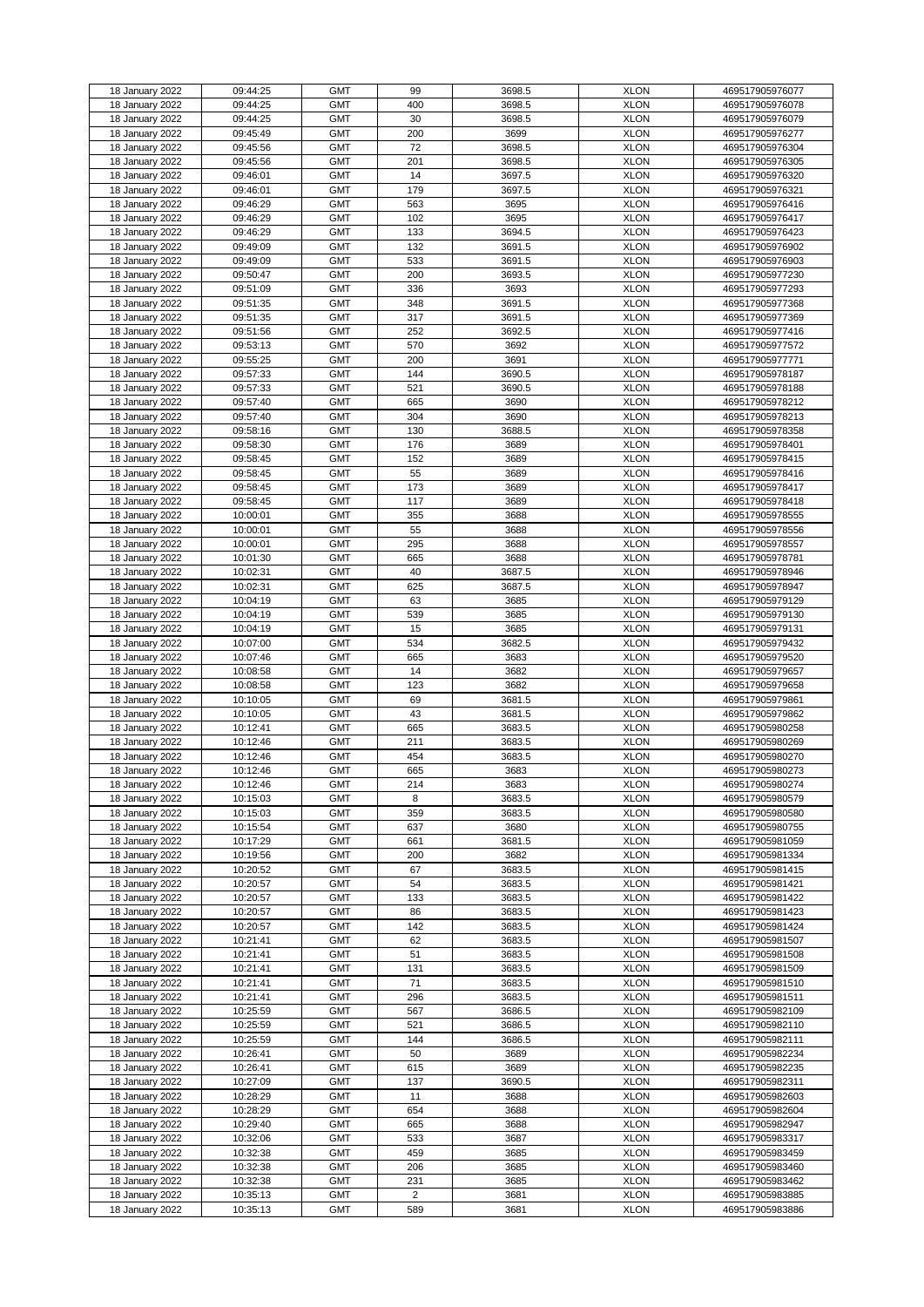| 18 January 2022                    | 10:36:37             | <b>GMT</b>               | 61         | 3679           | <b>XLON</b>                | 469517905984083                    |
|------------------------------------|----------------------|--------------------------|------------|----------------|----------------------------|------------------------------------|
| 18 January 2022                    | 10:36:37             | <b>GMT</b>               | 82         | 3679           | <b>XLON</b>                | 469517905984084                    |
|                                    |                      |                          |            |                |                            |                                    |
| 18 January 2022                    | 10:36:37             | <b>GMT</b>               | 497        | 3679           | <b>XLON</b>                | 469517905984085                    |
| 18 January 2022                    | 10:39:21             | <b>GMT</b>               | 662        | 3679           | <b>XLON</b>                | 469517905984450                    |
|                                    |                      |                          |            |                |                            |                                    |
| 18 January 2022                    | 10:40:36             | <b>GMT</b>               | 665        | 3679.5         | <b>XLON</b>                | 469517905984675                    |
| 18 January 2022                    | 10:43:02             | <b>GMT</b>               | 665        | 3679           | <b>XLON</b>                | 469517905985247                    |
|                                    |                      |                          |            |                |                            |                                    |
| 18 January 2022                    | 10:45:45             | <b>GMT</b>               | 83         | 3683           | <b>XLON</b>                | 469517905985692                    |
| 18 January 2022                    | 10:45:45             | <b>GMT</b>               | 586        | 3683           | <b>XLON</b>                | 469517905985693                    |
|                                    |                      |                          |            |                |                            |                                    |
| 18 January 2022                    | 10:46:32             | <b>GMT</b>               | 665        | 3683           | <b>XLON</b>                | 469517905985823                    |
| 18 January 2022                    | 10:48:33             | <b>GMT</b>               | 94         | 3681           | <b>XLON</b>                | 469517905986137                    |
|                                    |                      |                          |            |                |                            |                                    |
| 18 January 2022                    | 10:48:44             | <b>GMT</b>               | 135        | 3681           | <b>XLON</b>                | 469517905986159                    |
| 18 January 2022                    | 10:49:02             | <b>GMT</b>               | 121        | 3681           | <b>XLON</b>                | 469517905986182                    |
|                                    |                      |                          |            |                |                            |                                    |
| 18 January 2022                    | 10:49:03             | <b>GMT</b>               | 130        | 3681           | <b>XLON</b>                | 469517905986184                    |
| 18 January 2022                    | 10:49:04             | <b>GMT</b>               | 185        | 3681           | <b>XLON</b>                | 469517905986187                    |
|                                    |                      |                          |            |                |                            |                                    |
| 18 January 2022                    | 10:52:44             | <b>GMT</b>               | 149        | 3681.5         | <b>XLON</b>                | 469517905986735                    |
| 18 January 2022                    | 10:52:44             | <b>GMT</b>               | 516        | 3681.5         | <b>XLON</b>                | 469517905986736                    |
|                                    |                      | <b>GMT</b>               |            |                | <b>XLON</b>                |                                    |
| 18 January 2022                    | 10:53:57             |                          | 530        | 3681.5         |                            | 469517905986971                    |
| 18 January 2022                    | 10:54:26             | <b>GMT</b>               | 75         | 3681           | <b>XLON</b>                | 469517905987058                    |
| 18 January 2022                    | 10:55:02             | <b>GMT</b>               | 33         | 3680.5         | <b>XLON</b>                | 469517905987107                    |
|                                    |                      |                          |            |                |                            |                                    |
| 18 January 2022                    | 10:55:03             | <b>GMT</b>               | 202        | 3680.5         | <b>XLON</b>                | 469517905987108                    |
| 18 January 2022                    | 10:55:31             | <b>GMT</b>               | 3          | 3682.5         | <b>XLON</b>                | 469517905987159                    |
|                                    |                      |                          |            |                |                            |                                    |
| 18 January 2022                    | 10:55:31             | <b>GMT</b>               | 634        | 3682.5         | <b>XLON</b>                | 469517905987160                    |
| 18 January 2022                    | 10:55:33             | <b>GMT</b>               | 665        | 3682           | <b>XLON</b>                | 469517905987166                    |
|                                    |                      |                          |            |                |                            |                                    |
| 18 January 2022                    | 10:57:41             | <b>GMT</b>               | 39         | 3680           | <b>XLON</b>                | 469517905987510                    |
| 18 January 2022                    | 10:57:41             | <b>GMT</b>               | 61         | 3680           | <b>XLON</b>                | 469517905987511                    |
|                                    |                      | <b>GMT</b>               | 31         | 3680           |                            |                                    |
| 18 January 2022                    | 10:57:41             |                          |            |                | <b>XLON</b>                | 469517905987512                    |
| 18 January 2022                    | 10:57:57             | <b>GMT</b>               | 30         | 3680           | <b>XLON</b>                | 469517905987526                    |
| 18 January 2022                    | 10:58:03             | <b>GMT</b>               | 312        | 3680           | <b>XLON</b>                | 469517905987540                    |
|                                    |                      |                          |            |                |                            |                                    |
| 18 January 2022                    | 10:59:05             | <b>GMT</b>               | 114        | 3681.5         | <b>XLON</b>                | 469517905987653                    |
| 18 January 2022                    | 11:00:07             | <b>GMT</b>               | 220        | 3682.5         | <b>XLON</b>                | 469517905987745                    |
|                                    |                      |                          |            |                |                            |                                    |
| 18 January 2022                    | 11:00:07             | <b>GMT</b>               | 238        | 3682.5         | <b>XLON</b>                | 469517905987746                    |
| 18 January 2022                    | 11:02:29             | <b>GMT</b>               | 200        | 3682.5         | <b>XLON</b>                | 469517905988202                    |
|                                    |                      |                          |            |                |                            |                                    |
| 18 January 2022                    | 11:02:45             | <b>GMT</b>               | 200        | 3682.5         | <b>XLON</b>                | 469517905988237                    |
| 18 January 2022                    | 11:03:53             | <b>GMT</b>               | 665        | 3682.5         | <b>XLON</b>                | 469517905988529                    |
|                                    |                      |                          |            |                |                            |                                    |
| 18 January 2022                    | 11:04:29             | <b>GMT</b>               | 200        | 3682.5         | <b>XLON</b>                | 469517905988605                    |
| 18 January 2022                    | 11:06:02             | <b>GMT</b>               | 150        | 3684.5         | <b>XLON</b>                | 469517905988904                    |
|                                    |                      |                          |            |                |                            |                                    |
| 18 January 2022                    | 11:06:14             | <b>GMT</b>               | 59         | 3684           | <b>XLON</b>                | 469517905988922                    |
| 18 January 2022                    | 11:07:00             | <b>GMT</b>               | 665        | 3684           | <b>XLON</b>                | 469517905988986                    |
|                                    |                      |                          |            |                |                            |                                    |
| 18 January 2022                    | 11:07:01             | <b>GMT</b>               | 203        | 3684           | <b>XLON</b>                | 469517905989011                    |
| 18 January 2022                    | 11:07:24             | <b>GMT</b>               | 211        | 3684           | <b>XLON</b>                | 469517905989030                    |
| 18 January 2022                    | 11:07:24             | <b>GMT</b>               | 73         | 3684           | <b>XLON</b>                | 469517905989031                    |
|                                    |                      |                          |            |                |                            |                                    |
| 18 January 2022                    | 11:07:24             | <b>GMT</b>               | 34         | 3684           | <b>XLON</b>                | 469517905989032                    |
| 18 January 2022                    | 11:07:24             | <b>GMT</b>               | 73         | 3684.5         | <b>XLON</b>                | 469517905989037                    |
|                                    |                      |                          |            |                |                            |                                    |
| 18 January 2022                    | 11:07:24             | <b>GMT</b>               | 116        | 3684.5         | <b>XLON</b>                | 469517905989038                    |
| 18 January 2022                    | 11:07:25             | <b>GMT</b>               | 171        | 3684.5         | <b>XLON</b>                | 469517905989044                    |
|                                    |                      |                          |            |                |                            |                                    |
| 18 January 2022                    | 11:07:25             | <b>GMT</b>               | 305        | 3684.5         | <b>XLON</b>                | 469517905989045                    |
| 18 January 2022                    | 11:08:09             | <b>GMT</b>               | 77         | 3685           | <b>XLON</b>                | 469517905989108                    |
|                                    |                      |                          |            |                |                            |                                    |
| 18 January 2022                    | 11:08:09             | <b>GMT</b>               | 25         | 3685           | <b>XLON</b>                | 469517905989109                    |
| 18 January 2022                    | 11:08:09             | <b>GMT</b>               | 36         | 3685           | <b>XLON</b>                | 469517905989110                    |
| 18 January 2022                    | 11:09:35             | <b>GMT</b>               | 665        | 3684           | <b>XLON</b>                | 469517905989357                    |
|                                    |                      |                          |            |                |                            |                                    |
| 18 January 2022                    | 11:10:32             | <b>GMT</b>               | 662        | 3683           | <b>XLON</b>                | 469517905989504                    |
| 18 January 2022                    | 11:13:10             | <b>GMT</b>               | 210        | 3682.5         | <b>XLON</b>                | 469517905990048                    |
|                                    |                      |                          |            |                |                            |                                    |
| 18 January 2022                    | 11:13:23             | <b>GMT</b>               | 34         | 3682.5         | <b>XLON</b>                | 469517905990097                    |
| 18 January 2022                    | 11:13:24             | <b>GMT</b>               | 14         | 3682.5         | <b>XLON</b>                | 469517905990100                    |
| 18 January 2022                    |                      | <b>GMT</b>               | 46         |                | <b>XLON</b>                |                                    |
|                                    | 11:13:25             |                          |            | 3682.5         |                            | 469517905990113                    |
| 18 January 2022                    | 11:13:25             | <b>GMT</b>               | 23         | 3682.5         | <b>XLON</b>                | 469517905990114                    |
| 18 January 2022                    | 11:13:25             | <b>GMT</b>               | 70         | 3682.5         | <b>XLON</b>                | 469517905990115                    |
|                                    |                      |                          |            |                |                            |                                    |
| 18 January 2022                    | 11:13:25             | <b>GMT</b>               | 32         | 3682.5         | <b>XLON</b>                | 469517905990116                    |
| 18 January 2022                    | 11:13:25             | <b>GMT</b>               | 102        | 3682.5         | <b>XLON</b>                | 469517905990117                    |
|                                    |                      |                          |            |                |                            |                                    |
| 18 January 2022                    | 11:13:25             | <b>GMT</b>               | 170        | 3682           | <b>XLON</b>                | 469517905990121                    |
| 18 January 2022                    | 11:13:25             | <b>GMT</b>               | 134        | 3682           | <b>XLON</b>                | 469517905990122                    |
| 18 January 2022                    | 11:13:25             | <b>GMT</b>               | 166        | 3682           | <b>XLON</b>                | 469517905990123                    |
|                                    |                      |                          |            |                |                            |                                    |
| 18 January 2022                    | 11:14:18             | <b>GMT</b>               | 160        | 3681.5         | <b>XLON</b>                | 469517905990234                    |
| 18 January 2022                    | 11:14:18             | <b>GMT</b>               | 84         | 3681.5         | <b>XLON</b>                | 469517905990235                    |
|                                    |                      |                          |            |                |                            |                                    |
| 18 January 2022                    | 11:14:18             | <b>GMT</b>               | 134        | 3681.5         | <b>XLON</b>                | 469517905990236                    |
| 18 January 2022                    | 11:15:57             | <b>GMT</b>               | 149        | 3681           | <b>XLON</b>                | 469517905990485                    |
| 18 January 2022                    | 11:16:06             | <b>GMT</b>               | 336        | 3680.5         | <b>XLON</b>                | 469517905990496                    |
|                                    |                      |                          |            |                |                            |                                    |
| 18 January 2022                    | 11:17:03             | <b>GMT</b>               | 16         | 3680           | <b>XLON</b>                | 469517905990669                    |
| 18 January 2022                    | 11:17:14             | <b>GMT</b>               | 14         | 3680           | <b>XLON</b>                | 469517905990705                    |
|                                    |                      |                          |            |                |                            |                                    |
| 18 January 2022                    |                      | <b>GMT</b>               | 200        | 3682           | <b>XLON</b>                | 469517905990971                    |
|                                    | 11:18:36             |                          |            | 3682.5         | <b>XLON</b>                | 469517905991058                    |
|                                    |                      |                          |            |                |                            |                                    |
| 18 January 2022                    | 11:19:35             | <b>GMT</b>               | 665        |                |                            |                                    |
| 18 January 2022                    | 11:20:21             | <b>GMT</b>               | 46         | 3682.5         | <b>XLON</b>                | 469517905991203                    |
| 18 January 2022                    | 11:20:21             | <b>GMT</b>               | 371        | 3682.5         | <b>XLON</b>                | 469517905991204                    |
|                                    |                      |                          |            |                |                            |                                    |
| 18 January 2022                    | 11:20:21             | <b>GMT</b>               | 15         | 3682.5         | <b>XLON</b>                | 469517905991205                    |
| 18 January 2022                    | 11:20:27             | <b>GMT</b>               | 32         | 3682           | <b>XLON</b>                | 469517905991222                    |
|                                    |                      |                          |            |                |                            |                                    |
| 18 January 2022                    | 11:20:27             | <b>GMT</b>               | 306        | 3682           | <b>XLON</b>                | 469517905991225                    |
| 18 January 2022                    | 11:20:27             | <b>GMT</b>               | 327        | 3682           | <b>XLON</b>                | 469517905991226                    |
|                                    |                      |                          |            |                |                            |                                    |
| 18 January 2022                    | 11:20:27             | <b>GMT</b>               | 33         | 3682           | <b>XLON</b>                | 469517905991227                    |
| 18 January 2022<br>18 January 2022 | 11:20:27<br>11:22:26 | <b>GMT</b><br><b>GMT</b> | 132<br>634 | 3682<br>3679.5 | <b>XLON</b><br><b>XLON</b> | 469517905991228<br>469517905991399 |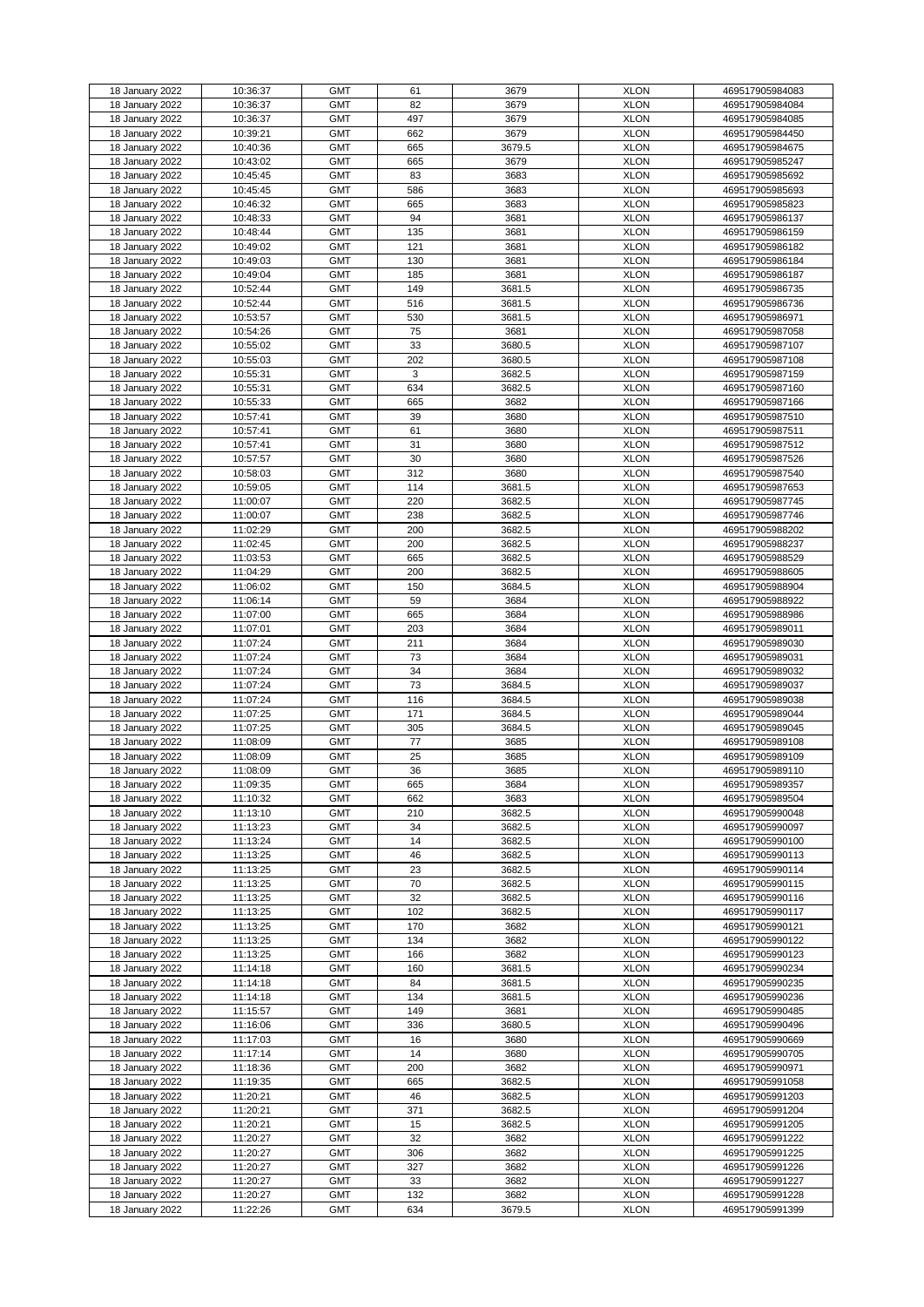| 18 January 2022                    | 11:24:15             | <b>GMT</b>               | 391            | 3678             | <b>XLON</b>                | 469517905991601                    |
|------------------------------------|----------------------|--------------------------|----------------|------------------|----------------------------|------------------------------------|
| 18 January 2022                    | 11:24:16             | <b>GMT</b>               | 217            | 3678             | <b>XLON</b>                | 469517905991602                    |
|                                    |                      |                          |                |                  |                            |                                    |
| 18 January 2022                    | 11:24:16             | <b>GMT</b>               | 57             | 3678             | <b>XLON</b>                | 469517905991603                    |
| 18 January 2022                    | 11:26:08             | <b>GMT</b>               | 342            | 3675.5           | <b>XLON</b>                | 469517905991717                    |
|                                    |                      |                          |                |                  |                            |                                    |
| 18 January 2022                    | 11:26:08             | <b>GMT</b>               | 323            | 3675.5           | <b>XLON</b>                | 469517905991718                    |
| 18 January 2022                    | 11:28:24             | <b>GMT</b>               | 172            | 3674.5           | <b>XLON</b>                | 469517905992062                    |
| 18 January 2022                    | 11:31:30             | <b>GMT</b>               | 238            | 3678.5           | <b>XLON</b>                | 469517905992639                    |
|                                    |                      |                          |                |                  |                            |                                    |
| 18 January 2022                    | 11:31:30             | <b>GMT</b>               | 427            | 3678.5           | <b>XLON</b>                | 469517905992640                    |
| 18 January 2022                    | 11:32:23             | <b>GMT</b>               | 132            | 3679             | <b>XLON</b>                | 469517905992775                    |
|                                    |                      |                          |                |                  |                            |                                    |
| 18 January 2022                    | 11:32:26             | <b>GMT</b>               | 665            | 3678             | <b>XLON</b>                | 469517905992784                    |
| 18 January 2022                    | 11:33:22             | <b>GMT</b>               | 148            | 3678             | <b>XLON</b>                | 469517905992877                    |
| 18 January 2022                    | 11:33:31             | <b>GMT</b>               | 348            | 3678             | <b>XLON</b>                | 469517905992917                    |
|                                    |                      |                          |                |                  |                            |                                    |
| 18 January 2022                    | 11:33:48             | <b>GMT</b>               | 665            | 3677.5           | <b>XLON</b>                | 469517905992948                    |
| 18 January 2022                    | 11:35:54             | <b>GMT</b>               | 346            | 3678.5           | <b>XLON</b>                | 469517905993150                    |
| 18 January 2022                    | 11:35:54             | <b>GMT</b>               | 204            | 3678.5           | <b>XLON</b>                | 469517905993151                    |
|                                    |                      |                          |                |                  |                            |                                    |
| 18 January 2022                    | 11:37:07             | <b>GMT</b>               | 95             | 3678.5           | <b>XLON</b>                | 469517905993309                    |
| 18 January 2022                    | 11:38:02             | <b>GMT</b>               | 236            | 3678.5           | <b>XLON</b>                | 469517905993389                    |
| 18 January 2022                    | 11:38:05             | <b>GMT</b>               | 225            | 3678.5           | <b>XLON</b>                | 469517905993407                    |
|                                    |                      |                          |                |                  |                            |                                    |
| 18 January 2022                    | 11:38:05             | <b>GMT</b>               | 90             | 3678.5           | <b>XLON</b>                | 469517905993408                    |
| 18 January 2022                    | 11:40:01             | <b>GMT</b>               | 292            | 3677.5           | <b>XLON</b>                | 469517905993606                    |
| 18 January 2022                    | 11:40:01             | <b>GMT</b>               | 151            | 3677.5           | <b>XLON</b>                | 469517905993607                    |
|                                    |                      |                          |                |                  |                            |                                    |
| 18 January 2022                    | 11:40:01             | <b>GMT</b>               | 90             | 3677.5           | <b>XLON</b>                | 469517905993608                    |
| 18 January 2022                    | 11:40:38             | <b>GMT</b>               | 6              | 3677.5           | <b>XLON</b>                | 469517905993739                    |
|                                    |                      | <b>GMT</b>               | 346            |                  | <b>XLON</b>                |                                    |
| 18 January 2022                    | 11:40:57             |                          |                | 3677.5           |                            | 469517905993816                    |
| 18 January 2022                    | 11:40:58             | <b>GMT</b>               | 29             | 3677.5           | <b>XLON</b>                | 469517905993827                    |
| 18 January 2022                    | 11:40:59             | <b>GMT</b>               | 200            | 3677.5           | <b>XLON</b>                | 469517905993839                    |
|                                    |                      |                          |                |                  |                            |                                    |
| 18 January 2022                    | 11:40:59             | <b>GMT</b>               | 10             | 3677.5           | <b>XLON</b>                | 469517905993840                    |
| 18 January 2022                    | 11:40:59             | <b>GMT</b>               | 237            | 3676             | <b>XLON</b>                | 469517905993844                    |
| 18 January 2022                    | 11:43:03             | <b>GMT</b>               | 45             | 3676             | <b>XLON</b>                | 469517905994171                    |
|                                    |                      |                          |                |                  |                            |                                    |
| 18 January 2022                    | 11:43:03             | <b>GMT</b>               | 620            | 3676             | <b>XLON</b>                | 469517905994172                    |
| 18 January 2022                    | 11:46:11             | <b>GMT</b>               | 60             | 3675.5           | <b>XLON</b>                | 469517905994816                    |
| 18 January 2022                    |                      | <b>GMT</b>               |                |                  | <b>XLON</b>                |                                    |
|                                    | 11:46:32             |                          | 336            | 3675.5           |                            | 469517905994891                    |
| 18 January 2022                    | 11:46:32             | <b>GMT</b>               | 56             | 3675.5           | <b>XLON</b>                | 469517905994892                    |
| 18 January 2022                    | 11:46:32             | <b>GMT</b>               | 50             | 3675.5           | <b>XLON</b>                | 469517905994893                    |
|                                    |                      |                          |                |                  |                            |                                    |
| 18 January 2022                    | 11:47:50             | <b>GMT</b>               | 427            | 3675.5           | <b>XLON</b>                | 469517905995257                    |
| 18 January 2022                    | 11:47:55             | <b>GMT</b>               | 235            | 3675.5           | <b>XLON</b>                | 469517905995275                    |
| 18 January 2022                    | 11:49:04             | <b>GMT</b>               | 65             | 3676             | <b>XLON</b>                | 469517905995731                    |
|                                    |                      |                          |                |                  |                            |                                    |
| 18 January 2022                    | 11:49:44             | <b>GMT</b>               | 665            | 3678.5           | <b>XLON</b>                | 469517905995862                    |
| 18 January 2022                    | 11:51:13             | <b>GMT</b>               | 665            | 3677             | <b>XLON</b>                | 469517905996056                    |
|                                    |                      |                          |                |                  |                            |                                    |
| 18 January 2022                    | 11:52:55             | <b>GMT</b>               | 182            | 3676.5           | <b>XLON</b>                | 469517905996338                    |
| 18 January 2022                    | 11:54:24             | <b>GMT</b>               | 203            | 3678             | <b>XLON</b>                | 469517905996696                    |
| 18 January 2022                    | 11:54:24             | <b>GMT</b>               | 130            | 3678             | <b>XLON</b>                | 469517905996697                    |
|                                    |                      |                          |                |                  |                            |                                    |
| 18 January 2022                    | 11:54:29             | <b>GMT</b>               | 203            | 3678             | <b>XLON</b>                | 469517905996727                    |
| 18 January 2022                    | 11:54:29             | <b>GMT</b>               | 17             | 3678             | <b>XLON</b>                | 469517905996728                    |
| 18 January 2022                    | 11:54:44             | <b>GMT</b>               | 102            | 3677             | <b>XLON</b>                | 469517905996743                    |
|                                    |                      |                          |                |                  |                            |                                    |
| 18 January 2022                    | 11:54:44             | <b>GMT</b>               | 284            | 3677             | <b>XLON</b>                | 469517905996744                    |
| 18 January 2022                    | 11:55:14             | <b>GMT</b>               | 167            | 3676.5           | <b>XLON</b>                | 469517905996829                    |
| 18 January 2022                    | 11:58:21             | <b>GMT</b>               | 307            | 3676             | <b>XLON</b>                | 469517905997483                    |
|                                    |                      |                          |                |                  |                            |                                    |
| 18 January 2022                    | 11:58:21             | <b>GMT</b>               | 93             | 3676             | <b>XLON</b>                | 469517905997484                    |
| 18 January 2022                    | 12:00:05             | <b>GMT</b>               | 77             | 3676.5           | <b>XLON</b>                | 469517905997839                    |
|                                    |                      |                          |                |                  |                            |                                    |
| 18 January 2022                    | 12:00:13             | <b>GMT</b>               | 257            | 3676             | <b>XLON</b>                | 469517905997847                    |
| 18 January 2022                    | 12:01:20             | <b>GMT</b>               | 310            | 3677.5           | <b>XLON</b>                | 469517905998181                    |
| 18 January 2022                    | 12:01:30             | <b>GMT</b>               | 189            | 3676.5           | <b>XLON</b>                | 469517905998269                    |
|                                    |                      |                          |                |                  |                            |                                    |
| 18 January 2022                    | 12:02:53             | <b>GMT</b>               | 205            | 3677.5           | <b>XLON</b>                | 469517905998789                    |
| 18 January 2022                    | 12:02:53             | <b>GMT</b>               | 40             | 3677.5           | <b>XLON</b>                | 469517905998790                    |
| 18 January 2022                    | 12:03:14             | <b>GMT</b>               | 453            | 3676.5           | <b>XLON</b>                | 469517905998866                    |
| 18 January 2022                    | 12:03:14             | <b>GMT</b>               | 201            | 3676.5           | <b>XLON</b>                | 469517905998869                    |
|                                    |                      |                          |                |                  |                            |                                    |
| 18 January 2022                    | 12:05:38             | <b>GMT</b>               | 203            | 3676             | <b>XLON</b>                | 469517905999275                    |
| 18 January 2022                    | 12:05:38             | <b>GMT</b>               | 200            | 3676             | <b>XLON</b>                | 469517905999276                    |
| 18 January 2022                    | 12:05:38             | <b>GMT</b>               | 88             | 3676             | <b>XLON</b>                | 469517905999277                    |
|                                    |                      |                          |                |                  |                            |                                    |
| 18 January 2022                    | 12:05:43             | <b>GMT</b>               | 158            | 3676             | <b>XLON</b>                | 469517905999317                    |
| 18 January 2022                    | 12:06:39             | <b>GMT</b>               | 206            | 3675             | <b>XLON</b>                | 469517905999421                    |
| 18 January 2022                    | 12:08:24             | <b>GMT</b>               | 157            | 3675             | <b>XLON</b>                | 469517906000069                    |
|                                    |                      |                          |                |                  |                            |                                    |
| 18 January 2022                    | 12:08:24             | <b>GMT</b>               | $\overline{2}$ | 3675             | <b>XLON</b>                | 469517906000070                    |
| 18 January 2022                    | 12:09:01             | <b>GMT</b>               | 14             | 3675.5           | <b>XLON</b>                | 469517906000219                    |
| 18 January 2022                    | 12:09:03             | <b>GMT</b>               | 149            | 3675.5           | <b>XLON</b>                | 469517906000229                    |
|                                    |                      |                          |                |                  |                            |                                    |
| 18 January 2022                    | 12:09:03             | <b>GMT</b>               | 57             | 3675.5           | <b>XLON</b>                | 469517906000230                    |
| 18 January 2022                    | 12:09:37             | <b>GMT</b>               | 280            | 3675             | <b>XLON</b>                | 469517906000337                    |
|                                    | 12:11:04             | <b>GMT</b>               |                | 3674.5           |                            |                                    |
| 18 January 2022                    |                      |                          | 251            |                  | <b>XLON</b>                | 469517906000544                    |
| 18 January 2022                    | 12:11:52             | <b>GMT</b>               | 201            | 3675.5           | <b>XLON</b>                | 469517906000720                    |
| 18 January 2022                    | 12:11:52             | <b>GMT</b>               | 69             | 3675.5           | <b>XLON</b>                | 469517906000721                    |
|                                    |                      |                          |                |                  |                            |                                    |
| 18 January 2022                    |                      | <b>GMT</b>               | 133            | 3674.5           | <b>XLON</b>                | 469517906000973                    |
|                                    | 12:12:35             |                          |                |                  | <b>XLON</b>                | 469517906001930                    |
| 18 January 2022                    | 12:17:22             | <b>GMT</b>               | 160            | 3676.5           |                            |                                    |
|                                    |                      |                          |                |                  |                            |                                    |
| 18 January 2022                    | 12:17:23             | <b>GMT</b>               | 172            | 3676.5           | <b>XLON</b>                | 469517906001942                    |
| 18 January 2022                    | 12:18:27             | <b>GMT</b>               | 99             | 3676             | <b>XLON</b>                | 469517906002282                    |
| 18 January 2022                    | 12:18:27             | <b>GMT</b>               | 215            | 3676             | <b>XLON</b>                | 469517906002283                    |
|                                    |                      |                          |                |                  |                            |                                    |
| 18 January 2022                    | 12:19:00             | <b>GMT</b>               | 137            | 3676.5           | <b>XLON</b>                | 469517906002509                    |
| 18 January 2022                    | 12:19:12             | <b>GMT</b>               | 193            | 3675.5           | <b>XLON</b>                | 469517906002557                    |
|                                    |                      |                          |                |                  |                            |                                    |
| 18 January 2022<br>18 January 2022 | 12:23:53<br>12:23:53 | <b>GMT</b><br><b>GMT</b> | 248<br>231     | 3677.5<br>3677.5 | <b>XLON</b><br><b>XLON</b> | 469517906004023<br>469517906004024 |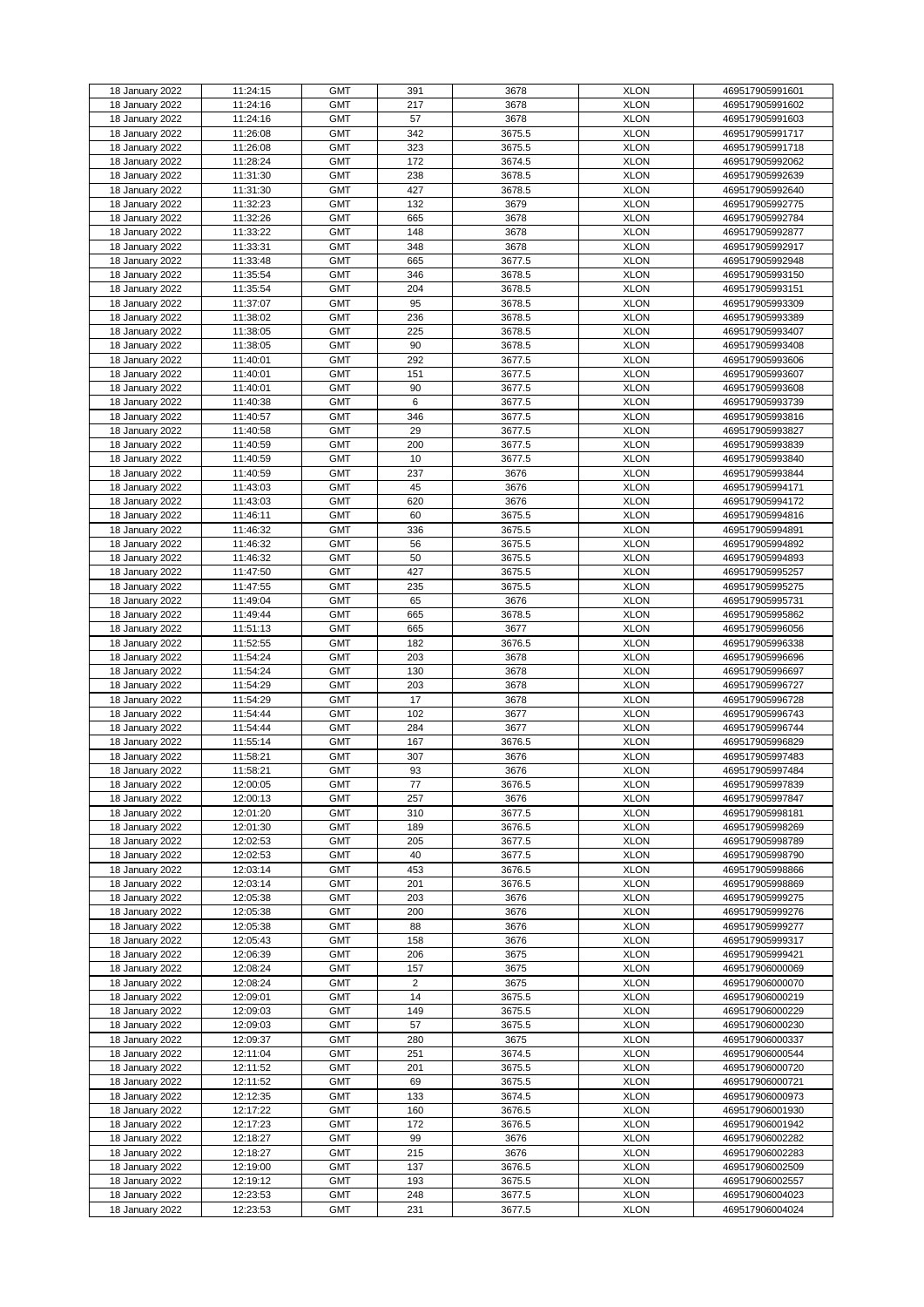|                 |          | <b>GMT</b> | 26             | 3677   | <b>XLON</b> |                 |
|-----------------|----------|------------|----------------|--------|-------------|-----------------|
| 18 January 2022 | 12:24:03 |            |                |        |             | 469517906004166 |
| 18 January 2022 | 12:24:03 | <b>GMT</b> | 131            | 3677   | <b>XLON</b> | 469517906004193 |
| 18 January 2022 | 12:28:58 | <b>GMT</b> | 455            | 3677   | <b>XLON</b> | 469517906006252 |
| 18 January 2022 | 12:30:27 | <b>GMT</b> | 39             | 3677   | <b>XLON</b> | 469517906007234 |
| 18 January 2022 | 12:30:27 | <b>GMT</b> | 200            | 3677   | <b>XLON</b> | 469517906007235 |
|                 | 12:30:27 | <b>GMT</b> | 203            | 3677   | <b>XLON</b> | 469517906007236 |
| 18 January 2022 |          |            |                |        |             |                 |
| 18 January 2022 | 12:30:27 | <b>GMT</b> | 14             | 3677   | <b>XLON</b> | 469517906007237 |
| 18 January 2022 | 12:30:45 | <b>GMT</b> | $\overline{7}$ | 3676.5 | <b>XLON</b> | 469517906007384 |
| 18 January 2022 | 12:30:45 | <b>GMT</b> | 167            | 3676.5 | <b>XLON</b> | 469517906007385 |
| 18 January 2022 | 12:34:11 | <b>GMT</b> | 204            | 3675.5 | <b>XLON</b> | 469517906008008 |
| 18 January 2022 | 12:35:18 | <b>GMT</b> | 210            | 3674   | <b>XLON</b> | 469517906008224 |
|                 |          |            |                |        |             |                 |
| 18 January 2022 | 12:35:18 | <b>GMT</b> | 59             | 3674   | <b>XLON</b> | 469517906008225 |
| 18 January 2022 | 12:35:37 | <b>GMT</b> | 153            | 3674.5 | <b>XLON</b> | 469517906008309 |
| 18 January 2022 | 12:37:24 | <b>GMT</b> | 560            | 3675   | <b>XLON</b> | 469517906008888 |
| 18 January 2022 | 12:38:13 | <b>GMT</b> | 248            | 3674   | <b>XLON</b> | 469517906009014 |
| 18 January 2022 | 12:38:14 | <b>GMT</b> | 131            | 3673.5 | <b>XLON</b> | 469517906009021 |
|                 |          |            |                |        |             |                 |
| 18 January 2022 | 12:39:26 | <b>GMT</b> | 253            | 3674   | <b>XLON</b> | 469517906009238 |
| 18 January 2022 | 12:39:32 | <b>GMT</b> | 254            | 3674   | <b>XLON</b> | 469517906009249 |
| 18 January 2022 | 12:40:52 | <b>GMT</b> | 237            | 3675.5 | <b>XLON</b> | 469517906009586 |
| 18 January 2022 | 12:40:52 | <b>GMT</b> | 27             | 3675.5 | <b>XLON</b> | 469517906009587 |
| 18 January 2022 | 12:41:00 | <b>GMT</b> | 250            | 3675.5 | <b>XLON</b> | 469517906009635 |
|                 |          |            |                |        |             |                 |
| 18 January 2022 | 12:41:51 | <b>GMT</b> | 206            | 3675   | <b>XLON</b> | 469517906009817 |
| 18 January 2022 | 12:41:51 | <b>GMT</b> | 175            | 3675   | <b>XLON</b> | 469517906009818 |
| 18 January 2022 | 12:46:21 | <b>GMT</b> | 32             | 3676   | <b>XLON</b> | 469517906011123 |
| 18 January 2022 | 12:47:26 | <b>GMT</b> | 392            | 3678   | <b>XLON</b> | 469517906011286 |
| 18 January 2022 | 12:49:55 | <b>GMT</b> | 141            | 3678.5 | <b>XLON</b> | 469517906011897 |
| 18 January 2022 | 12:50:53 | <b>GMT</b> | 567            | 3678.5 | <b>XLON</b> | 469517906012140 |
|                 |          |            |                |        |             |                 |
| 18 January 2022 | 12:52:01 | <b>GMT</b> | 187            | 3680.5 | <b>XLON</b> | 469517906012332 |
| 18 January 2022 | 12:53:11 | <b>GMT</b> | 278            | 3679.5 | <b>XLON</b> | 469517906012717 |
| 18 January 2022 | 12:53:11 | <b>GMT</b> | 91             | 3679.5 | <b>XLON</b> | 469517906012718 |
| 18 January 2022 | 12:53:11 | <b>GMT</b> | 278            | 3679.5 | <b>XLON</b> | 469517906012719 |
| 18 January 2022 | 12:54:31 | <b>GMT</b> | 162            | 3679   | <b>XLON</b> | 469517906013087 |
|                 |          |            |                |        |             |                 |
| 18 January 2022 | 12:55:19 | <b>GMT</b> | 146            | 3679.5 | <b>XLON</b> | 469517906013335 |
| 18 January 2022 | 12:57:36 | <b>GMT</b> | 256            | 3679.5 | <b>XLON</b> | 469517906014142 |
| 18 January 2022 | 13:00:26 | <b>GMT</b> | 371            | 3680   | <b>XLON</b> | 469517906014813 |
| 18 January 2022 | 13:00:26 | <b>GMT</b> | 294            | 3680   | <b>XLON</b> | 469517906014814 |
| 18 January 2022 | 13:00:26 | <b>GMT</b> | 162            | 3680.5 | <b>XLON</b> | 469517906014817 |
|                 |          |            |                |        |             |                 |
| 18 January 2022 | 13:00:27 | <b>GMT</b> | 170            | 3680   | <b>XLON</b> | 469517906014844 |
| 18 January 2022 | 13:02:39 | <b>GMT</b> | 453            | 3677.5 | <b>XLON</b> | 469517906015956 |
| 18 January 2022 | 13:02:39 | <b>GMT</b> | 130            | 3677   | <b>XLON</b> | 469517906015965 |
| 18 January 2022 | 13:02:52 | <b>GMT</b> | 401            | 3676.5 | <b>XLON</b> | 469517906016046 |
| 18 January 2022 | 13:03:27 | <b>GMT</b> | 234            | 3677   | <b>XLON</b> | 469517906016182 |
|                 |          | <b>GMT</b> | 35             |        | <b>XLON</b> |                 |
| 18 January 2022 | 13:03:27 |            |                | 3677   |             | 469517906016183 |
| 18 January 2022 | 13:06:53 | <b>GMT</b> | 235            | 3675.5 | <b>XLON</b> | 469517906016961 |
| 18 January 2022 | 13:07:18 | <b>GMT</b> | 97             | 3674.5 | <b>XLON</b> | 469517906017064 |
| 18 January 2022 | 13:09:05 | <b>GMT</b> | 33             | 3676.5 | <b>XLON</b> | 469517906017882 |
| 18 January 2022 | 13:09:12 | <b>GMT</b> | 665            | 3675.5 | <b>XLON</b> | 469517906017934 |
| 18 January 2022 | 13:09:14 | <b>GMT</b> | 464            | 3675.5 | <b>XLON</b> | 469517906017951 |
|                 |          |            |                |        |             |                 |
| 18 January 2022 | 13:09:14 | <b>GMT</b> | 88             | 3675.5 | <b>XLON</b> | 469517906017952 |
| 18 January 2022 | 13:09:15 | <b>GMT</b> | 220            | 3675.5 | <b>XLON</b> | 469517906017954 |
| 18 January 2022 | 13:09:15 | <b>GMT</b> | 212            | 3675.5 | <b>XLON</b> | 469517906017955 |
| 18 January 2022 | 13:10:56 | <b>GMT</b> | 245            | 3675   | <b>XLON</b> | 469517906018504 |
| 18 January 2022 | 13:12:04 | <b>GMT</b> | 522            | 3676   | <b>XLON</b> | 469517906018839 |
| 18 January 2022 | 13:12:04 | <b>GMT</b> | 143            | 3676   | <b>XLON</b> | 469517906018840 |
|                 |          |            |                |        |             |                 |
| 18 January 2022 | 13:12:06 | <b>GMT</b> | 109            | 3676   | <b>XLON</b> | 469517906018844 |
| 18 January 2022 | 13:13:00 | <b>GMT</b> | 129            | 3676   | <b>XLON</b> | 469517906019055 |
| 18 January 2022 | 13:16:08 | <b>GMT</b> | 469            | 3679   | <b>XLON</b> | 469517906019646 |
| 18 January 2022 | 13:16:40 | <b>GMT</b> | 8              | 3680.5 | <b>XLON</b> | 469517906019710 |
| 18 January 2022 | 13:16:40 | <b>GMT</b> | 185            | 3680.5 | <b>XLON</b> | 469517906019711 |
| 18 January 2022 | 13:16:42 | <b>GMT</b> | 200            | 3680.5 | <b>XLON</b> | 469517906019741 |
|                 |          |            |                |        |             |                 |
| 18 January 2022 | 13:16:42 | <b>GMT</b> | 31             | 3680.5 | <b>XLON</b> | 469517906019742 |
| 18 January 2022 | 13:17:34 | <b>GMT</b> | 200            | 3679   | <b>XLON</b> | 469517906019888 |
| 18 January 2022 | 13:17:34 | <b>GMT</b> | 399            | 3679.5 | <b>XLON</b> | 469517906019879 |
| 18 January 2022 | 13:17:34 | <b>GMT</b> | 111            | 3679.5 | <b>XLON</b> | 469517906019880 |
| 18 January 2022 | 13:17:47 | <b>GMT</b> | 195            | 3678.5 | <b>XLON</b> | 469517906019930 |
| 18 January 2022 | 13:17:47 | <b>GMT</b> | 138            | 3678.5 | <b>XLON</b> | 469517906019931 |
|                 |          |            |                |        |             |                 |
| 18 January 2022 | 13:18:33 | <b>GMT</b> | 200            | 3678   | <b>XLON</b> | 469517906020104 |
| 18 January 2022 | 13:18:53 | <b>GMT</b> | 292            | 3677   | <b>XLON</b> | 469517906020147 |
| 18 January 2022 | 13:20:29 | <b>GMT</b> | 145            | 3676   | <b>XLON</b> | 469517906020357 |
| 18 January 2022 | 13:21:06 | <b>GMT</b> | 200            | 3677   | <b>XLON</b> | 469517906020517 |
| 18 January 2022 | 13:21:06 | <b>GMT</b> | 19             | 3677   | <b>XLON</b> | 469517906020518 |
|                 |          |            |                |        |             |                 |
| 18 January 2022 | 13:21:44 | <b>GMT</b> | 246            | 3677   | <b>XLON</b> | 469517906020727 |
| 18 January 2022 | 13:22:18 | <b>GMT</b> | 211            | 3676.5 | <b>XLON</b> | 469517906020841 |
| 18 January 2022 | 13:24:53 | <b>GMT</b> | 163            | 3675.5 | <b>XLON</b> | 469517906021477 |
| 18 January 2022 | 13:26:14 | <b>GMT</b> | 165            | 3677.5 | <b>XLON</b> | 469517906021782 |
| 18 January 2022 | 13:27:00 | <b>GMT</b> | 412            | 3677   | <b>XLON</b> | 469517906021961 |
| 18 January 2022 | 13:27:00 | <b>GMT</b> | 253            | 3677   | <b>XLON</b> | 469517906021962 |
|                 |          |            |                |        |             |                 |
| 18 January 2022 | 13:27:00 | <b>GMT</b> | 17             | 3677.5 | <b>XLON</b> | 469517906021963 |
| 18 January 2022 | 13:27:00 | <b>GMT</b> | 200            | 3677.5 | <b>XLON</b> | 469517906021964 |
| 18 January 2022 | 13:27:00 | <b>GMT</b> | 51             | 3677.5 | <b>XLON</b> | 469517906021965 |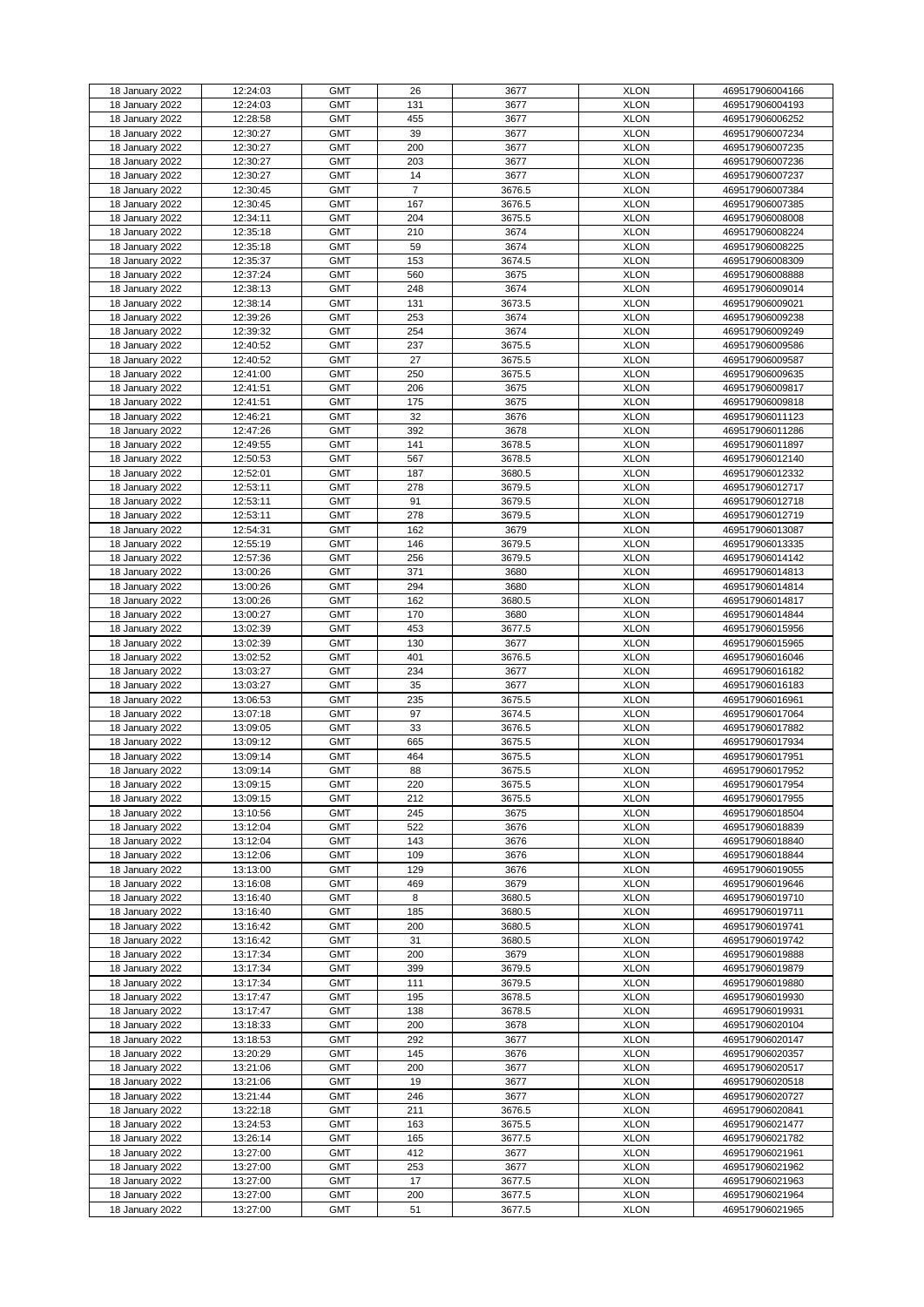| 18 January 2022 | 13:27:33 | <b>GMT</b> | 138 | 3678   | <b>XLON</b> | 469517906022097 |
|-----------------|----------|------------|-----|--------|-------------|-----------------|
| 18 January 2022 | 13:27:53 | <b>GMT</b> | 665 | 3677.5 | <b>XLON</b> | 469517906022148 |
|                 |          |            |     |        |             |                 |
| 18 January 2022 | 13:27:53 | <b>GMT</b> | 206 | 3678   | <b>XLON</b> | 469517906022159 |
| 18 January 2022 | 13:27:53 | <b>GMT</b> | 87  | 3678   | <b>XLON</b> | 469517906022160 |
| 18 January 2022 | 13:27:58 | <b>GMT</b> | 58  | 3678   | <b>XLON</b> | 469517906022178 |
|                 |          |            |     |        |             |                 |
| 18 January 2022 | 13:27:58 | <b>GMT</b> | 241 | 3678   | <b>XLON</b> | 469517906022179 |
| 18 January 2022 | 13:27:58 | <b>GMT</b> | 67  | 3678   | <b>XLON</b> | 469517906022180 |
| 18 January 2022 | 13:28:35 | <b>GMT</b> | 200 | 3678   | <b>XLON</b> | 469517906022322 |
|                 |          |            |     |        |             |                 |
| 18 January 2022 | 13:28:35 | <b>GMT</b> | 8   | 3678   | <b>XLON</b> | 469517906022323 |
| 18 January 2022 | 13:29:43 | <b>GMT</b> | 149 | 3677   | <b>XLON</b> | 469517906022577 |
| 18 January 2022 |          | <b>GMT</b> |     | 3676.5 | <b>XLON</b> |                 |
|                 | 13:30:01 |            | 205 |        |             | 469517906022664 |
| 18 January 2022 | 13:30:04 | <b>GMT</b> | 93  | 3676   | <b>XLON</b> | 469517906022676 |
| 18 January 2022 | 13:30:04 | <b>GMT</b> | 74  | 3676   | <b>XLON</b> | 469517906022677 |
|                 |          |            |     |        |             |                 |
| 18 January 2022 | 13:32:25 | <b>GMT</b> | 118 | 3678   | <b>XLON</b> | 469517906023322 |
| 18 January 2022 | 13:32:25 | <b>GMT</b> | 164 | 3678   | <b>XLON</b> | 469517906023323 |
| 18 January 2022 | 13:32:25 | <b>GMT</b> | 323 | 3678   | <b>XLON</b> | 469517906023324 |
|                 |          |            |     |        |             |                 |
| 18 January 2022 | 13:32:25 | <b>GMT</b> | 50  | 3678   | <b>XLON</b> | 469517906023325 |
| 18 January 2022 | 13:32:25 | <b>GMT</b> | 171 | 3678.5 | <b>XLON</b> | 469517906023330 |
| 18 January 2022 | 13:32:52 | <b>GMT</b> | 280 | 3677.5 | <b>XLON</b> | 469517906023513 |
|                 |          |            |     |        |             |                 |
| 18 January 2022 | 13:32:53 | <b>GMT</b> | 45  | 3677   | <b>XLON</b> | 469517906023517 |
| 18 January 2022 | 13:34:56 | <b>GMT</b> | 200 | 3676.5 | <b>XLON</b> | 469517906024325 |
|                 |          |            |     |        |             |                 |
| 18 January 2022 | 13:34:56 | <b>GMT</b> | 106 | 3676.5 | <b>XLON</b> | 469517906024326 |
| 18 January 2022 | 13:36:40 | <b>GMT</b> | 168 | 3676   | <b>XLON</b> | 469517906024845 |
| 18 January 2022 | 13:36:40 | <b>GMT</b> | 384 | 3676   | <b>XLON</b> | 469517906024846 |
|                 |          |            |     |        |             |                 |
| 18 January 2022 | 13:37:16 | <b>GMT</b> | 144 | 3676   | <b>XLON</b> | 469517906024971 |
| 18 January 2022 | 13:40:05 | <b>GMT</b> | 241 | 3675.5 | <b>XLON</b> | 469517906025824 |
| 18 January 2022 | 13:42:30 | <b>GMT</b> | 214 | 3675   | <b>XLON</b> | 469517906026300 |
|                 |          |            |     |        |             |                 |
| 18 January 2022 | 13:44:28 | <b>GMT</b> | 210 | 3674.5 | <b>XLON</b> | 469517906026899 |
| 18 January 2022 | 13:45:32 | <b>GMT</b> | 267 | 3674.5 | <b>XLON</b> | 469517906027104 |
|                 | 13:45:52 | <b>GMT</b> |     | 3674.5 | <b>XLON</b> |                 |
| 18 January 2022 |          |            | 135 |        |             | 469517906027193 |
| 18 January 2022 | 13:48:02 | <b>GMT</b> | 169 | 3674   | <b>XLON</b> | 469517906027611 |
| 18 January 2022 | 13:50:55 | <b>GMT</b> | 258 | 3675   | <b>XLON</b> | 469517906028360 |
|                 |          |            |     |        |             |                 |
| 18 January 2022 | 13:51:07 | <b>GMT</b> | 164 | 3675   | <b>XLON</b> | 469517906028404 |
| 18 January 2022 | 13:51:08 | <b>GMT</b> | 74  | 3674.5 | <b>XLON</b> | 469517906028410 |
| 18 January 2022 | 13:51:26 | <b>GMT</b> | 82  | 3674.5 | <b>XLON</b> | 469517906028454 |
|                 |          |            |     |        |             |                 |
| 18 January 2022 | 13:51:38 | <b>GMT</b> | 16  | 3676   | <b>XLON</b> | 469517906028523 |
| 18 January 2022 | 13:52:14 | <b>GMT</b> | 665 | 3675.5 | <b>XLON</b> | 469517906028670 |
| 18 January 2022 | 13:52:14 | <b>GMT</b> | 210 | 3675.5 | <b>XLON</b> | 469517906028672 |
|                 |          |            |     |        |             |                 |
| 18 January 2022 | 13:52:41 | <b>GMT</b> | 505 | 3675   | <b>XLON</b> | 469517906028802 |
| 18 January 2022 | 13:54:35 | <b>GMT</b> | 141 | 3675.5 | <b>XLON</b> | 469517906029519 |
| 18 January 2022 | 13:54:35 | <b>GMT</b> | 27  | 3675.5 | <b>XLON</b> | 469517906029520 |
|                 |          |            |     |        |             |                 |
| 18 January 2022 | 13:54:35 | <b>GMT</b> | 103 | 3676   | <b>XLON</b> | 469517906029521 |
| 18 January 2022 | 13:54:35 | <b>GMT</b> | 92  | 3676   | <b>XLON</b> | 469517906029522 |
|                 |          |            |     |        |             |                 |
| 18 January 2022 | 13:54:35 | <b>GMT</b> | 13  | 3676   | <b>XLON</b> | 469517906029523 |
| 18 January 2022 | 13:56:50 | <b>GMT</b> | 556 | 3676   | <b>XLON</b> | 469517906029998 |
| 18 January 2022 | 13:57:23 | <b>GMT</b> | 379 | 3676   | <b>XLON</b> | 469517906030099 |
|                 |          |            |     |        |             |                 |
| 18 January 2022 | 13:58:53 | <b>GMT</b> | 486 | 3680.5 | <b>XLON</b> | 469517906030483 |
| 18 January 2022 | 13:58:53 | <b>GMT</b> | 179 | 3680.5 | <b>XLON</b> | 469517906030484 |
| 18 January 2022 | 14:00:14 | <b>GMT</b> | 209 | 3685.5 | <b>XLON</b> | 469517906030895 |
|                 |          |            |     |        |             |                 |
| 18 January 2022 | 14:00:14 | <b>GMT</b> | 439 | 3685.5 | <b>XLON</b> | 469517906030896 |
| 18 January 2022 | 14:00:40 | <b>GMT</b> | 491 | 3685.5 | <b>XLON</b> | 469517906030994 |
| 18 January 2022 | 14:01:09 | <b>GMT</b> | 182 | 3686.5 | <b>XLON</b> | 469517906031135 |
|                 |          |            |     |        |             |                 |
| 18 January 2022 | 14:01:14 | <b>GMT</b> | 147 | 3686   | <b>XLON</b> | 469517906031171 |
| 18 January 2022 | 14:01:14 | <b>GMT</b> | 152 | 3686   | <b>XLON</b> | 469517906031172 |
| 18 January 2022 | 14:01:17 | <b>GMT</b> | 23  | 3686   | <b>XLON</b> | 469517906031202 |
|                 |          |            |     |        |             |                 |
| 18 January 2022 | 14:01:17 | <b>GMT</b> | 337 | 3686   | <b>XLON</b> | 469517906031203 |
| 18 January 2022 | 14:03:13 | <b>GMT</b> | 83  | 3688.5 | <b>XLON</b> | 469517906031744 |
| 18 January 2022 | 14:03:13 | <b>GMT</b> | 80  | 3688.5 | <b>XLON</b> | 469517906031745 |
|                 |          |            |     |        |             |                 |
| 18 January 2022 | 14:03:26 | <b>GMT</b> | 3   | 3688.5 | <b>XLON</b> | 469517906031820 |
| 18 January 2022 | 14:03:26 | <b>GMT</b> | 87  | 3688.5 | <b>XLON</b> | 469517906031821 |
| 18 January 2022 | 14:03:26 | <b>GMT</b> | 159 | 3688.5 | <b>XLON</b> | 469517906031822 |
|                 |          |            |     |        |             |                 |
| 18 January 2022 | 14:03:51 | <b>GMT</b> | 102 | 3689   | <b>XLON</b> | 469517906031902 |
| 18 January 2022 | 14:04:01 | <b>GMT</b> | 567 | 3689   | <b>XLON</b> | 469517906031958 |
|                 | 14:04:01 | <b>GMT</b> | 25  | 3689   | <b>XLON</b> | 469517906031959 |
| 18 January 2022 |          |            |     |        |             |                 |
| 18 January 2022 | 14:04:01 | <b>GMT</b> | 73  | 3689   | <b>XLON</b> | 469517906031960 |
| 18 January 2022 | 14:04:20 | <b>GMT</b> | 173 | 3688.5 | <b>XLON</b> | 469517906032041 |
| 18 January 2022 |          | <b>GMT</b> |     |        |             |                 |
|                 | 14:04:20 |            | 200 | 3688.5 | <b>XLON</b> | 469517906032058 |
| 18 January 2022 | 14:04:20 | <b>GMT</b> | 137 | 3688.5 | <b>XLON</b> | 469517906032059 |
| 18 January 2022 | 14:04:28 | <b>GMT</b> | 58  | 3688   | <b>XLON</b> | 469517906032070 |
|                 |          |            |     |        |             |                 |
| 18 January 2022 | 14:04:28 | <b>GMT</b> | 146 | 3688   | <b>XLON</b> | 469517906032071 |
| 18 January 2022 | 14:04:47 | <b>GMT</b> | 513 | 3687.5 | <b>XLON</b> | 469517906032159 |
| 18 January 2022 | 14:04:59 | <b>GMT</b> | 200 | 3686.5 | <b>XLON</b> | 469517906032211 |
|                 |          |            |     |        |             |                 |
| 18 January 2022 | 14:05:04 | <b>GMT</b> | 93  | 3687   | <b>XLON</b> | 469517906032260 |
| 18 January 2022 | 14:06:05 | <b>GMT</b> | 575 | 3685   | <b>XLON</b> | 469517906032514 |
| 18 January 2022 | 14:06:27 | <b>GMT</b> | 229 | 3685   | <b>XLON</b> | 469517906032617 |
|                 |          |            |     |        |             |                 |
| 18 January 2022 | 14:06:27 | <b>GMT</b> | 314 | 3685   | <b>XLON</b> | 469517906032618 |
| 18 January 2022 | 14:07:00 | <b>GMT</b> | 116 | 3685   | <b>XLON</b> | 469517906032870 |
| 18 January 2022 | 14:07:00 | <b>GMT</b> | 286 | 3685   | <b>XLON</b> | 469517906032871 |
|                 |          |            |     |        |             |                 |
| 18 January 2022 | 14:07:11 | <b>GMT</b> | 257 | 3684   | <b>XLON</b> | 469517906032934 |
| 18 January 2022 | 14:07:11 | <b>GMT</b> | 228 | 3684   | <b>XLON</b> | 469517906032938 |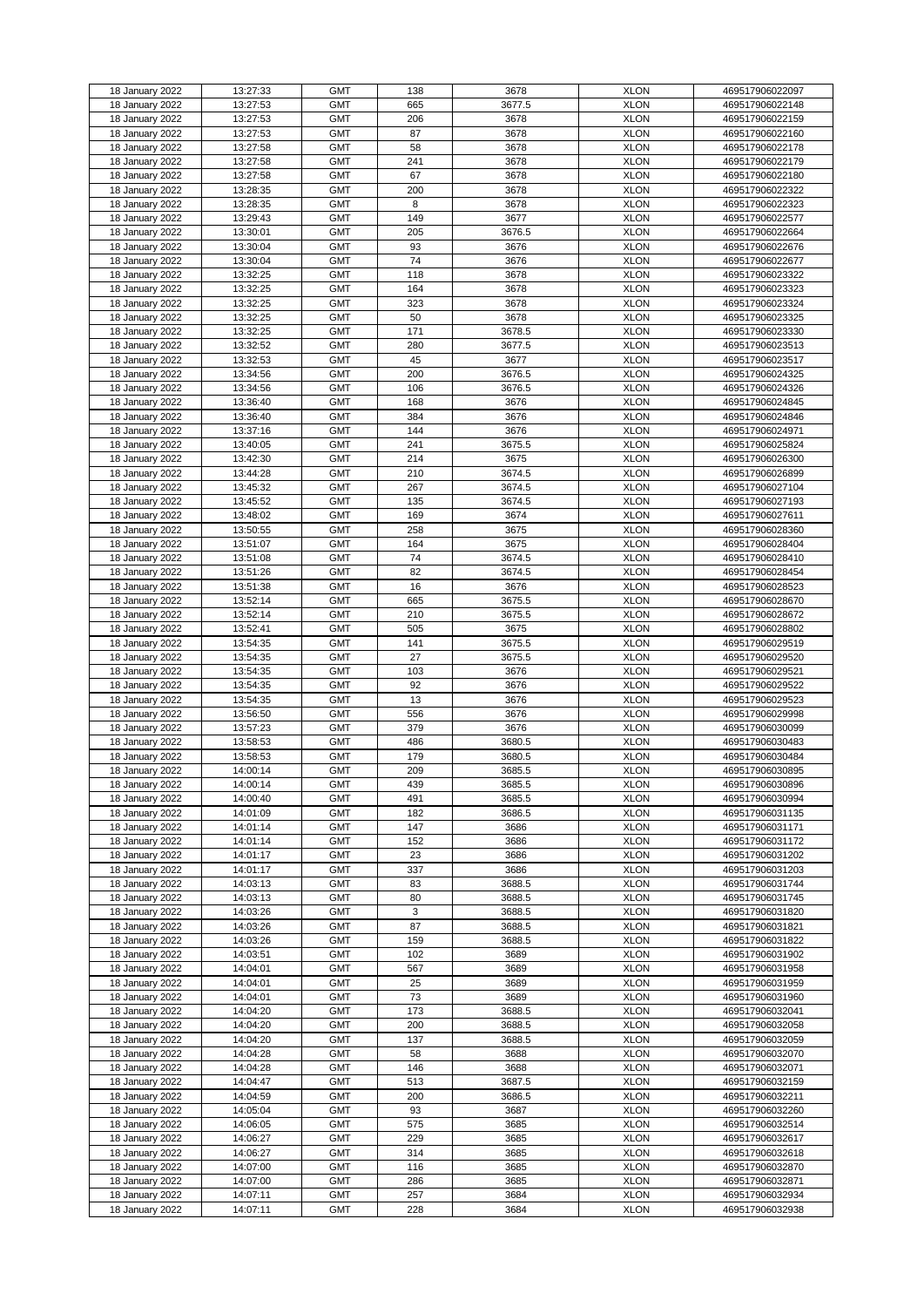|                 |          | <b>GMT</b> | 474 | 3685   | <b>XLON</b> |                 |
|-----------------|----------|------------|-----|--------|-------------|-----------------|
| 18 January 2022 | 14:08:02 |            |     |        |             | 469517906033177 |
| 18 January 2022 | 14:08:02 | <b>GMT</b> | 191 | 3685   | <b>XLON</b> | 469517906033178 |
| 18 January 2022 | 14:08:03 | <b>GMT</b> | 58  | 3685   | <b>XLON</b> | 469517906033180 |
| 18 January 2022 | 14:08:18 | <b>GMT</b> | 200 | 3685   | <b>XLON</b> | 469517906033250 |
| 18 January 2022 | 14:08:42 | <b>GMT</b> | 200 | 3685   | <b>XLON</b> | 469517906033342 |
| 18 January 2022 | 14:08:42 | <b>GMT</b> | 243 | 3685.5 | <b>XLON</b> | 469517906033343 |
|                 |          |            |     |        |             |                 |
| 18 January 2022 | 14:08:42 | <b>GMT</b> | 15  | 3685.5 | <b>XLON</b> | 469517906033344 |
| 18 January 2022 | 14:09:55 | <b>GMT</b> | 388 | 3684   | <b>XLON</b> | 469517906033732 |
| 18 January 2022 | 14:10:50 | <b>GMT</b> | 17  | 3685   | <b>XLON</b> | 469517906034218 |
| 18 January 2022 | 14:11:19 | <b>GMT</b> | 14  | 3685   | <b>XLON</b> | 469517906034389 |
| 18 January 2022 | 14:11:19 | <b>GMT</b> | 216 | 3685   | <b>XLON</b> | 469517906034390 |
|                 |          |            |     |        |             |                 |
| 18 January 2022 | 14:11:46 | <b>GMT</b> | 613 | 3684.5 | <b>XLON</b> | 469517906034571 |
| 18 January 2022 | 14:11:52 | <b>GMT</b> | 68  | 3687   | <b>XLON</b> | 469517906034628 |
| 18 January 2022 | 14:11:53 | <b>GMT</b> | 315 | 3686.5 | <b>XLON</b> | 469517906034632 |
| 18 January 2022 | 14:12:09 | <b>GMT</b> | 350 | 3686   | <b>XLON</b> | 469517906034696 |
| 18 January 2022 | 14:12:09 | <b>GMT</b> | 179 | 3686   | <b>XLON</b> | 469517906034697 |
|                 |          |            |     |        |             |                 |
| 18 January 2022 | 14:12:14 | <b>GMT</b> | 401 | 3686.5 | <b>XLON</b> | 469517906034765 |
| 18 January 2022 | 14:12:42 | <b>GMT</b> | 306 | 3685.5 | <b>XLON</b> | 469517906034882 |
| 18 January 2022 | 14:12:46 | <b>GMT</b> | 88  | 3685.5 | <b>XLON</b> | 469517906034906 |
| 18 January 2022 | 14:12:46 | <b>GMT</b> | 105 | 3685.5 | <b>XLON</b> | 469517906034907 |
| 18 January 2022 | 14:13:44 | <b>GMT</b> | 154 | 3685   | <b>XLON</b> | 469517906035144 |
| 18 January 2022 | 14:13:56 | <b>GMT</b> | 274 | 3684.5 | <b>XLON</b> |                 |
|                 |          |            |     |        |             | 469517906035269 |
| 18 January 2022 | 14:14:02 | <b>GMT</b> | 59  | 3684.5 | <b>XLON</b> | 469517906035319 |
| 18 January 2022 | 14:14:33 | <b>GMT</b> | 304 | 3684.5 | <b>XLON</b> | 469517906035524 |
| 18 January 2022 | 14:14:44 | <b>GMT</b> | 75  | 3685   | <b>XLON</b> | 469517906035560 |
| 18 January 2022 | 14:15:17 | <b>GMT</b> | 340 | 3685.5 | <b>XLON</b> | 469517906035774 |
| 18 January 2022 | 14:15:17 | <b>GMT</b> | 50  | 3685.5 | <b>XLON</b> | 469517906035775 |
|                 |          |            |     |        |             |                 |
| 18 January 2022 | 14:15:39 | <b>GMT</b> | 58  | 3685   | <b>XLON</b> | 469517906035996 |
| 18 January 2022 | 14:15:39 | <b>GMT</b> | 89  | 3685   | <b>XLON</b> | 469517906035997 |
| 18 January 2022 | 14:16:25 | <b>GMT</b> | 139 | 3685.5 | <b>XLON</b> | 469517906036454 |
| 18 January 2022 | 14:16:25 | <b>GMT</b> | 86  | 3685.5 | <b>XLON</b> | 469517906036455 |
| 18 January 2022 | 14:16:25 | <b>GMT</b> | 18  | 3685.5 | <b>XLON</b> | 469517906036456 |
|                 |          | <b>GMT</b> | 524 |        | <b>XLON</b> |                 |
| 18 January 2022 | 14:16:58 |            |     | 3684   |             | 469517906036691 |
| 18 January 2022 | 14:16:59 | <b>GMT</b> | 139 | 3684   | <b>XLON</b> | 469517906036694 |
| 18 January 2022 | 14:18:56 | <b>GMT</b> | 665 | 3685.5 | <b>XLON</b> | 469517906037196 |
| 18 January 2022 | 14:18:58 | <b>GMT</b> | 133 | 3685.5 | <b>XLON</b> | 469517906037202 |
| 18 January 2022 | 14:21:56 | <b>GMT</b> | 255 | 3684.5 | <b>XLON</b> | 469517906037893 |
| 18 January 2022 | 14:21:59 | <b>GMT</b> | 102 | 3684   | <b>XLON</b> | 469517906037907 |
|                 |          |            |     |        |             |                 |
| 18 January 2022 | 14:21:59 | <b>GMT</b> | 64  | 3684   | <b>XLON</b> | 469517906037908 |
| 18 January 2022 | 14:22:14 | <b>GMT</b> | 163 | 3684.5 | <b>XLON</b> | 469517906037983 |
| 18 January 2022 | 14:22:24 | <b>GMT</b> | 303 | 3684   | <b>XLON</b> | 469517906037997 |
| 18 January 2022 | 14:22:58 | <b>GMT</b> | 192 | 3684   | <b>XLON</b> | 469517906038068 |
| 18 January 2022 | 14:23:47 | <b>GMT</b> | 85  | 3684   | <b>XLON</b> | 469517906038251 |
| 18 January 2022 | 14:23:47 | <b>GMT</b> | 147 | 3684   | <b>XLON</b> | 469517906038252 |
|                 |          |            |     |        |             |                 |
| 18 January 2022 | 14:24:01 | <b>GMT</b> | 442 | 3684   | <b>XLON</b> | 469517906038276 |
| 18 January 2022 | 14:24:06 | <b>GMT</b> | 332 | 3683.5 | <b>XLON</b> | 469517906038299 |
| 18 January 2022 | 14:24:09 | <b>GMT</b> | 133 | 3683   | <b>XLON</b> | 469517906038307 |
| 18 January 2022 | 14:24:29 | <b>GMT</b> | 364 | 3683.5 | <b>XLON</b> | 469517906038841 |
| 18 January 2022 | 14:24:29 | <b>GMT</b> | 129 | 3683.5 | <b>XLON</b> | 469517906038842 |
| 18 January 2022 | 14:25:00 | <b>GMT</b> | 284 | 3683.5 | <b>XLON</b> | 469517906039194 |
|                 |          |            |     |        |             |                 |
| 18 January 2022 | 14:25:05 | <b>GMT</b> | 32  | 3683.5 | <b>XLON</b> | 469517906039247 |
| 18 January 2022 | 14:25:05 | <b>GMT</b> | 129 | 3683.5 | <b>XLON</b> | 469517906039248 |
| 18 January 2022 | 14:25:19 | <b>GMT</b> | 92  | 3684.5 | <b>XLON</b> | 469517906039398 |
| 18 January 2022 | 14:25:19 | <b>GMT</b> | 300 | 3684.5 | <b>XLON</b> | 469517906039399 |
| 18 January 2022 | 14:25:19 | <b>GMT</b> | 150 | 3684.5 | <b>XLON</b> | 469517906039400 |
| 18 January 2022 | 14:26:03 | <b>GMT</b> | 413 | 3683.5 | <b>XLON</b> | 469517906039737 |
| 18 January 2022 | 14:26:05 | <b>GMT</b> | 66  | 3684.5 | <b>XLON</b> | 469517906039757 |
|                 |          |            |     |        |             |                 |
| 18 January 2022 | 14:26:05 | <b>GMT</b> | 166 | 3684.5 | <b>XLON</b> | 469517906039758 |
| 18 January 2022 | 14:26:05 | <b>GMT</b> | 19  | 3684.5 | <b>XLON</b> | 469517906039759 |
| 18 January 2022 | 14:26:10 | <b>GMT</b> | 104 | 3684.5 | <b>XLON</b> | 469517906039786 |
| 18 January 2022 | 14:26:15 | <b>GMT</b> | 131 | 3684.5 | <b>XLON</b> | 469517906039821 |
| 18 January 2022 | 14:27:04 | <b>GMT</b> | 367 | 3683   | <b>XLON</b> | 469517906040036 |
|                 | 14:27:10 | <b>GMT</b> | 29  | 3683   | <b>XLON</b> | 469517906040078 |
| 18 January 2022 |          |            |     |        |             |                 |
| 18 January 2022 | 14:27:22 | <b>GMT</b> | 184 | 3683   | <b>XLON</b> | 469517906040154 |
| 18 January 2022 | 14:27:25 | <b>GMT</b> | 200 | 3682.5 | <b>XLON</b> | 469517906040209 |
| 18 January 2022 | 14:27:25 | <b>GMT</b> | 195 | 3682.5 | <b>XLON</b> | 469517906040210 |
| 18 January 2022 | 14:27:24 | <b>GMT</b> | 116 | 3683   | <b>XLON</b> | 469517906040183 |
| 18 January 2022 | 14:29:49 | <b>GMT</b> | 167 | 3679   | <b>XLON</b> | 469517906041095 |
| 18 January 2022 | 14:29:49 | <b>GMT</b> | 276 | 3679   | <b>XLON</b> | 469517906041096 |
|                 |          |            |     |        |             |                 |
| 18 January 2022 | 14:30:00 | <b>GMT</b> | 169 | 3679   | <b>XLON</b> | 469517906041151 |
| 18 January 2022 | 14:30:01 | <b>GMT</b> | 124 | 3679   | <b>XLON</b> | 469517906041206 |
| 18 January 2022 | 14:30:01 | <b>GMT</b> | 77  | 3679   | <b>XLON</b> | 469517906041207 |
| 18 January 2022 | 14:30:12 | <b>GMT</b> | 391 | 3678.5 | <b>XLON</b> | 469517906041438 |
| 18 January 2022 | 14:30:12 | <b>GMT</b> | 71  | 3678.5 | <b>XLON</b> | 469517906041439 |
| 18 January 2022 | 14:30:14 | <b>GMT</b> | 200 | 3678.5 | <b>XLON</b> | 469517906041461 |
|                 |          |            |     |        |             |                 |
| 18 January 2022 | 14:30:21 | <b>GMT</b> | 161 | 3678   | <b>XLON</b> | 469517906041486 |
| 18 January 2022 | 14:30:26 | <b>GMT</b> | 560 | 3678   | <b>XLON</b> | 469517906041529 |
| 18 January 2022 | 14:30:49 | <b>GMT</b> | 446 | 3679   | <b>XLON</b> | 469517906041877 |
| 18 January 2022 | 14:30:49 | <b>GMT</b> | 200 | 3679   | <b>XLON</b> | 469517906041878 |
| 18 January 2022 | 14:30:56 | <b>GMT</b> | 665 | 3677.5 | <b>XLON</b> | 469517906041919 |
|                 |          |            |     |        |             |                 |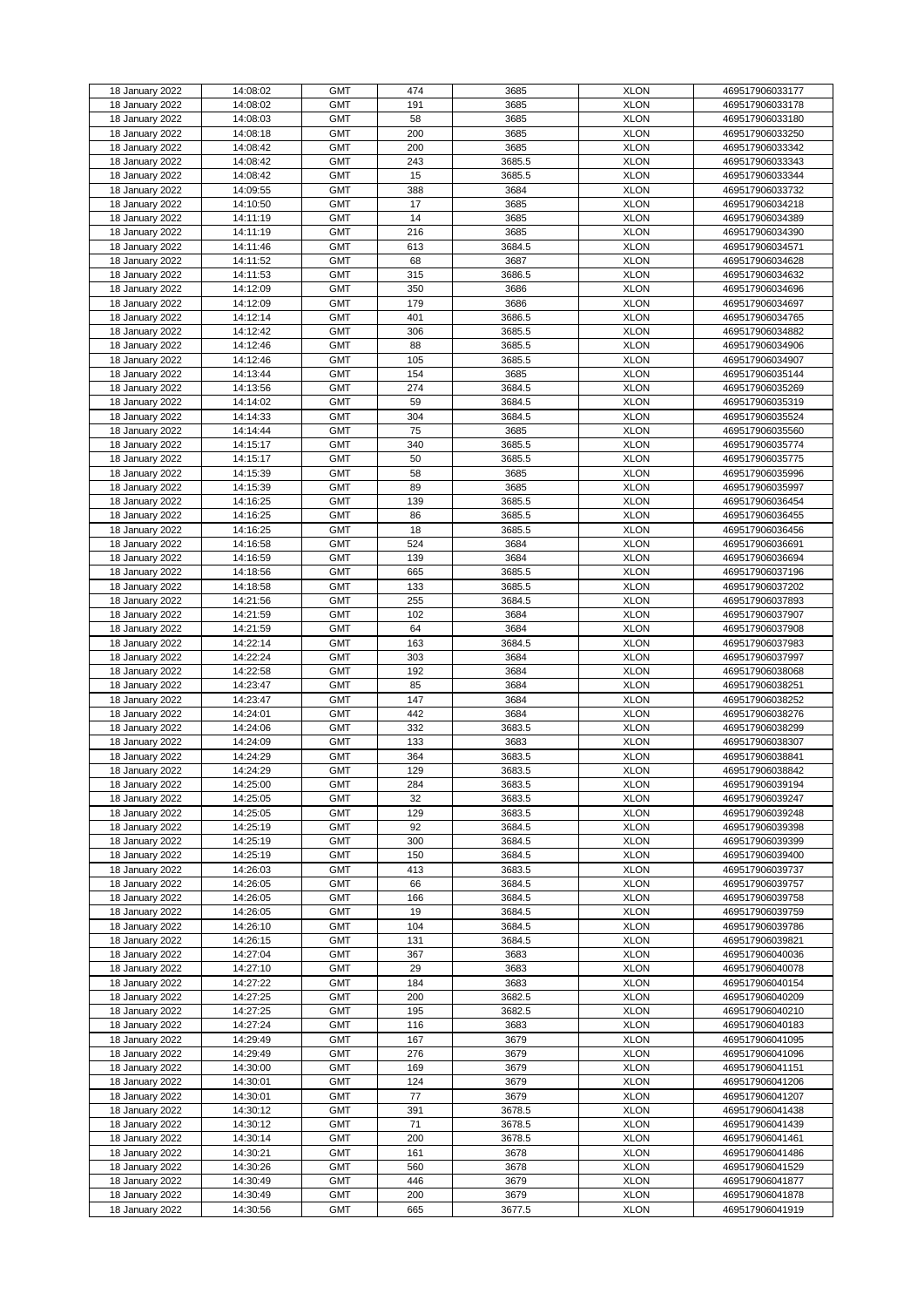| 18 January 2022                    | 14:31:10             | <b>GMT</b>               | 200        | 3679         | <b>XLON</b>                | 469517906042025                    |
|------------------------------------|----------------------|--------------------------|------------|--------------|----------------------------|------------------------------------|
| 18 January 2022                    | 14:31:12             | <b>GMT</b>               | 139        | 3677.5       | <b>XLON</b>                | 469517906042048                    |
|                                    |                      |                          |            |              |                            |                                    |
| 18 January 2022                    | 14:31:21             | <b>GMT</b>               | 152        | 3677.5       | <b>XLON</b>                | 469517906042090                    |
| 18 January 2022                    | 14:31:31             | <b>GMT</b>               | 289        | 3676.5       | <b>XLON</b>                | 469517906042151                    |
| 18 January 2022                    | 14:31:31             | <b>GMT</b>               | 123        | 3676.5       | <b>XLON</b>                | 469517906042152                    |
|                                    |                      |                          |            |              |                            |                                    |
| 18 January 2022                    | 14:31:50             | <b>GMT</b>               | 216        | 3675         | <b>XLON</b>                | 469517906042282                    |
| 18 January 2022                    | 14:31:53             | <b>GMT</b>               | 74         | 3676         | <b>XLON</b>                | 469517906042356                    |
| 18 January 2022                    | 14:31:53             | <b>GMT</b>               | 90         | 3676         | <b>XLON</b>                | 469517906042357                    |
|                                    |                      |                          |            |              |                            |                                    |
| 18 January 2022                    | 14:31:53             | <b>GMT</b>               | 21         | 3676         | <b>XLON</b>                | 469517906042358                    |
| 18 January 2022                    | 14:32:13             | <b>GMT</b>               | 100        | 3677         | <b>XLON</b>                | 469517906042571                    |
|                                    |                      |                          |            |              |                            |                                    |
| 18 January 2022                    | 14:32:18             | <b>GMT</b>               | 231        | 3677         | <b>XLON</b>                | 469517906042599                    |
| 18 January 2022                    | 14:32:23             | <b>GMT</b>               | 329        | 3677.5       | <b>XLON</b>                | 469517906042623                    |
| 18 January 2022                    | 14:32:40             | <b>GMT</b>               | 212        | 3676.5       | <b>XLON</b>                | 469517906042795                    |
|                                    |                      |                          |            |              |                            |                                    |
| 18 January 2022                    | 14:32:40             | <b>GMT</b>               | 85         | 3676.5       | <b>XLON</b>                | 469517906042796                    |
| 18 January 2022                    | 14:33:29             | <b>GMT</b>               | 218        | 3676         | <b>XLON</b>                | 469517906043334                    |
| 18 January 2022                    | 14:33:44             | <b>GMT</b>               | 101        | 3677         | <b>XLON</b>                | 469517906043435                    |
|                                    |                      |                          |            |              |                            |                                    |
| 18 January 2022                    | 14:33:44             | <b>GMT</b>               | 91         | 3677         | <b>XLON</b>                | 469517906043436                    |
| 18 January 2022                    | 14:33:57             | <b>GMT</b>               | 164        | 3676         | <b>XLON</b>                | 469517906043528                    |
| 18 January 2022                    | 14:34:01             | <b>GMT</b>               | 150        | 3676         | <b>XLON</b>                | 469517906043540                    |
|                                    |                      |                          |            |              |                            |                                    |
| 18 January 2022                    | 14:34:40             | <b>GMT</b>               | 229        | 3676.5       | <b>XLON</b>                | 469517906043809                    |
| 18 January 2022                    | 14:34:49             | <b>GMT</b>               | 59         | 3675         | <b>XLON</b>                | 469517906043933                    |
|                                    |                      |                          |            |              |                            |                                    |
| 18 January 2022                    | 14:34:51             | <b>GMT</b>               | 30         | 3675         | <b>XLON</b>                | 469517906043962                    |
| 18 January 2022                    | 14:34:51             | <b>GMT</b>               | 100        | 3675         | <b>XLON</b>                | 469517906043964                    |
| 18 January 2022                    | 14:34:51             | <b>GMT</b>               | 100        | 3675         | <b>XLON</b>                | 469517906043963                    |
|                                    |                      |                          |            |              |                            |                                    |
| 18 January 2022                    | 14:34:55             | <b>GMT</b>               | 13         | 3674.5       | <b>XLON</b>                | 469517906044000                    |
| 18 January 2022                    | 14:34:55             | <b>GMT</b>               | 100        | 3674.5       | <b>XLON</b>                | 469517906044001                    |
| 18 January 2022                    | 14:34:56             | <b>GMT</b>               | 552        | 3674.5       | <b>XLON</b>                | 469517906044005                    |
|                                    |                      |                          |            |              |                            |                                    |
| 18 January 2022                    | 14:34:56             | <b>GMT</b>               | 200        | 3674.5       | <b>XLON</b>                | 469517906044008                    |
| 18 January 2022                    | 14:34:56             | <b>GMT</b>               | 435        | 3674.5       | <b>XLON</b>                | 469517906044009                    |
|                                    | 14:34:59             | <b>GMT</b>               | 277        | 3673.5       | <b>XLON</b>                |                                    |
| 18 January 2022                    |                      |                          |            |              |                            | 469517906044043                    |
| 18 January 2022                    | 14:35:00             | <b>GMT</b>               | 153        | 3673.5       | <b>XLON</b>                | 469517906044048                    |
| 18 January 2022                    | 14:35:03             | <b>GMT</b>               | 195        | 3672.5       | <b>XLON</b>                | 469517906044072                    |
|                                    |                      |                          |            |              |                            |                                    |
| 18 January 2022                    | 14:35:07             | <b>GMT</b>               | 54         | 3672.5       | <b>XLON</b>                | 469517906044152                    |
| 18 January 2022                    | 14:35:11             | <b>GMT</b>               | 61         | 3673         | <b>XLON</b>                | 469517906044205                    |
| 18 January 2022                    | 14:35:11             | <b>GMT</b>               | 100        | 3673         | <b>XLON</b>                | 469517906044206                    |
|                                    |                      |                          |            |              |                            |                                    |
| 18 January 2022                    | 14:35:16             | <b>GMT</b>               | 100        | 3672         | <b>XLON</b>                | 469517906044279                    |
| 18 January 2022                    | 14:35:16             | <b>GMT</b>               | 100        | 3672         | <b>XLON</b>                | 469517906044282                    |
| 18 January 2022                    | 14:35:16             | <b>GMT</b>               | 100        | 3672         | <b>XLON</b>                | 469517906044292                    |
|                                    |                      |                          |            |              |                            |                                    |
| 18 January 2022                    | 14:35:19             | <b>GMT</b>               | 100        | 3672         | <b>XLON</b>                | 469517906044304                    |
| 18 January 2022                    | 14:35:19             | <b>GMT</b>               | 100        | 3672         | <b>XLON</b>                | 469517906044305                    |
| 18 January 2022                    | 14:35:19             | <b>GMT</b>               | 100        | 3672         | <b>XLON</b>                | 469517906044308                    |
|                                    |                      |                          |            |              |                            |                                    |
| 18 January 2022                    | 14:35:20             | <b>GMT</b>               | 65         | 3672         | <b>XLON</b>                | 469517906044309                    |
| 18 January 2022                    | 14:35:22             | <b>GMT</b>               | 95         | 3672         | <b>XLON</b>                | 469517906044380                    |
| 18 January 2022                    | 14:35:22             | <b>GMT</b>               | 100        | 3672         | <b>XLON</b>                | 469517906044381                    |
|                                    |                      |                          |            |              |                            |                                    |
| 18 January 2022                    | 14:35:23             | <b>GMT</b>               | 100        | 3672         | <b>XLON</b>                | 469517906044385                    |
| 18 January 2022                    | 14:35:25             | <b>GMT</b>               | 100        | 3671.5       | <b>XLON</b>                | 469517906044402                    |
|                                    |                      |                          |            |              |                            |                                    |
| 18 January 2022                    | 14:35:25             | <b>GMT</b>               | 100        | 3671.5       | <b>XLON</b>                | 469517906044403                    |
| 18 January 2022                    | 14:35:25             | <b>GMT</b>               | 100        | 3671.5       | <b>XLON</b>                | 469517906044405                    |
| 18 January 2022                    | 14:35:25             | <b>GMT</b>               | 100        | 3671.5       | <b>XLON</b>                | 469517906044407                    |
|                                    |                      |                          |            |              |                            |                                    |
| 18 January 2022                    | 14:35:26             | <b>GMT</b>               | 100        | 3671.5       | <b>XLON</b>                | 469517906044411                    |
| 18 January 2022                    | 14:35:26             | <b>GMT</b>               | 24         | 3671.5       | <b>XLON</b>                | 469517906044412                    |
| 18 January 2022                    | 14:35:27             | <b>GMT</b>               | 22         | 3671.5       | <b>XLON</b>                | 469517906044419                    |
|                                    |                      |                          |            |              |                            |                                    |
| 18 January 2022                    | 14:35:27             | <b>GMT</b>               | 100        | 3671.5       | <b>XLON</b>                | 469517906044420                    |
| 18 January 2022                    | 14:35:27             | <b>GMT</b>               | 100        | 3671.5       | <b>XLON</b>                | 469517906044421                    |
| 18 January 2022                    | 14:35:29             | <b>GMT</b>               | 10         | 3672         | <b>XLON</b>                | 469517906044444                    |
|                                    |                      | <b>GMT</b>               | 100        | 3672         | <b>XLON</b>                |                                    |
| 18 January 2022                    | 14:35:29             |                          |            |              |                            | 469517906044445                    |
| 18 January 2022                    | 14:35:35             | <b>GMT</b>               | 100        | 3674         | <b>XLON</b>                | 469517906044527                    |
| 18 January 2022                    | 14:35:41             | <b>GMT</b>               | 12         | 3674.5       | <b>XLON</b>                | 469517906044554                    |
| 18 January 2022                    | 14:35:41             | <b>GMT</b>               | 100        | 3674.5       | <b>XLON</b>                | 469517906044555                    |
|                                    |                      |                          |            |              |                            |                                    |
| 18 January 2022                    | 14:35:41             | <b>GMT</b>               | 100        | 3674.5       | <b>XLON</b>                | 469517906044556                    |
| 18 January 2022                    | 14:35:41             | <b>GMT</b>               | 100        | 3674.5       | <b>XLON</b>                | 469517906044557                    |
| 18 January 2022                    | 14:35:41             | <b>GMT</b>               | 100        | 3674.5       | <b>XLON</b>                | 469517906044558                    |
|                                    |                      |                          |            |              |                            |                                    |
| 18 January 2022                    | 14:35:44             | <b>GMT</b>               | 665        | 3675         | <b>XLON</b>                | 469517906044581                    |
| 18 January 2022                    | 14:35:48             | <b>GMT</b>               | 11         | 3675.5       | <b>XLON</b>                | 469517906044593                    |
| 18 January 2022                    | 14:35:48             | <b>GMT</b>               | 722        | 3675.5       | <b>XLON</b>                | 469517906044594                    |
|                                    |                      |                          |            |              |                            |                                    |
| 18 January 2022                    | 14:36:00             | <b>GMT</b>               | 60         | 3676         | <b>XLON</b>                | 469517906044707                    |
| 18 January 2022                    | 14:36:00             | <b>GMT</b>               | 100        | 3676         | <b>XLON</b>                | 469517906044708                    |
| 18 January 2022                    | 14:36:00             | <b>GMT</b>               | 100        | 3676         | <b>XLON</b>                | 469517906044709                    |
|                                    |                      |                          |            |              |                            |                                    |
| 18 January 2022                    | 14:36:00             | <b>GMT</b>               | 34         | 3676         | <b>XLON</b>                | 469517906044710                    |
| 18 January 2022                    | 14:36:05             | <b>GMT</b>               | 263        | 3676         | <b>XLON</b>                | 469517906044782                    |
|                                    |                      |                          |            |              |                            |                                    |
| 18 January 2022                    | 14:36:12             | <b>GMT</b>               | 69         | 3675.5       | <b>XLON</b>                | 469517906044855                    |
| 18 January 2022                    | 14:36:29             | <b>GMT</b>               | 200        | 3676         | <b>XLON</b>                | 469517906044963                    |
| 18 January 2022                    | 14:36:41             | <b>GMT</b>               | 665        | 3676         | <b>XLON</b>                | 469517906045096                    |
|                                    |                      |                          |            |              |                            |                                    |
| 18 January 2022                    | 14:36:56             | <b>GMT</b>               | 323        | 3677.5       | <b>XLON</b>                | 469517906045284                    |
| 18 January 2022                    | 14:36:57             | <b>GMT</b>               | 180        | 3677.5       | <b>XLON</b>                | 469517906045307                    |
| 18 January 2022                    | 14:37:02             | <b>GMT</b>               | 171        | 3677.5       | <b>XLON</b>                | 469517906045374                    |
|                                    |                      |                          |            |              |                            |                                    |
| 18 January 2022                    | 14:37:07             | <b>GMT</b>               | 60         | 3678         | <b>XLON</b>                | 469517906045457                    |
| 18 January 2022                    | 14:37:07             | <b>GMT</b>               | 166        | 3678         | <b>XLON</b>                | 469517906045458                    |
|                                    |                      |                          |            |              |                            |                                    |
|                                    |                      |                          |            |              |                            |                                    |
| 18 January 2022<br>18 January 2022 | 14:37:33<br>14:37:45 | <b>GMT</b><br><b>GMT</b> | 142<br>428 | 3678<br>3677 | <b>XLON</b><br><b>XLON</b> | 469517906045706<br>469517906045871 |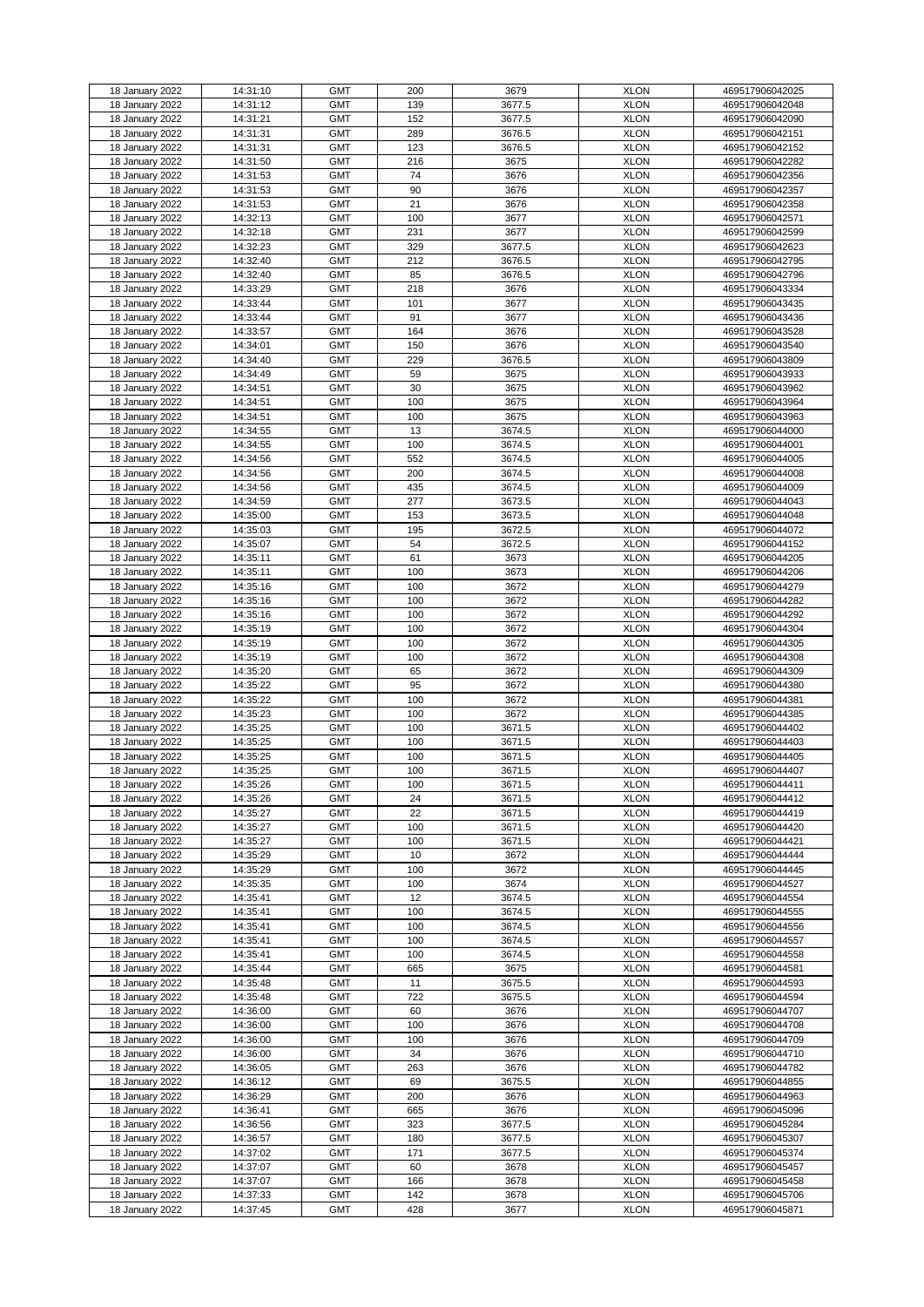|                 |          | <b>GMT</b> | 200            |        | <b>XLON</b> | 469517906046111 |
|-----------------|----------|------------|----------------|--------|-------------|-----------------|
| 18 January 2022 | 14:38:06 |            |                | 3677.5 |             |                 |
| 18 January 2022 | 14:38:06 | <b>GMT</b> | 22             | 3677.5 | <b>XLON</b> | 469517906046112 |
| 18 January 2022 | 14:38:29 | <b>GMT</b> | 115            | 3678   | <b>XLON</b> | 469517906046430 |
| 18 January 2022 | 14:38:29 | <b>GMT</b> | 198            | 3678   | <b>XLON</b> | 469517906046431 |
| 18 January 2022 | 14:38:29 | <b>GMT</b> | 53             | 3678   | <b>XLON</b> | 469517906046432 |
| 18 January 2022 |          | <b>GMT</b> | 154            | 3678   | <b>XLON</b> | 469517906046433 |
|                 | 14:38:29 |            |                |        |             |                 |
| 18 January 2022 | 14:38:56 | <b>GMT</b> | 172            | 3679.5 | <b>XLON</b> | 469517906046744 |
| 18 January 2022 | 14:39:03 | <b>GMT</b> | 191            | 3678.5 | <b>XLON</b> | 469517906046809 |
| 18 January 2022 | 14:39:32 | <b>GMT</b> | 287            | 3679   | <b>XLON</b> | 469517906047124 |
| 18 January 2022 | 14:39:53 | <b>GMT</b> | 111            | 3680   | <b>XLON</b> | 469517906047320 |
|                 |          | <b>GMT</b> |                | 3680   | <b>XLON</b> |                 |
| 18 January 2022 | 14:39:53 |            | 85             |        |             | 469517906047321 |
| 18 January 2022 | 14:40:00 | <b>GMT</b> | 356            | 3679.5 | <b>XLON</b> | 469517906047406 |
| 18 January 2022 | 14:40:08 | <b>GMT</b> | 155            | 3679   | <b>XLON</b> | 469517906047518 |
| 18 January 2022 | 14:40:29 | <b>GMT</b> | 151            | 3678   | <b>XLON</b> | 469517906047675 |
| 18 January 2022 | 14:40:40 | <b>GMT</b> | 277            | 3678.5 | <b>XLON</b> | 469517906047799 |
| 18 January 2022 | 14:40:49 | <b>GMT</b> | 150            | 3678   | <b>XLON</b> | 469517906047976 |
|                 |          |            |                |        |             |                 |
| 18 January 2022 | 14:40:49 | <b>GMT</b> | 19             | 3678   | <b>XLON</b> | 469517906047977 |
| 18 January 2022 | 14:41:14 | <b>GMT</b> | 200            | 3678   | <b>XLON</b> | 469517906048249 |
| 18 January 2022 | 14:41:37 | <b>GMT</b> | 161            | 3678   | <b>XLON</b> | 469517906048559 |
| 18 January 2022 | 14:42:24 | <b>GMT</b> | 516            | 3679   | <b>XLON</b> | 469517906049004 |
| 18 January 2022 | 14:42:44 | <b>GMT</b> | 200            | 3681.5 | <b>XLON</b> | 469517906049184 |
|                 |          | <b>GMT</b> | 285            | 3681.5 | <b>XLON</b> |                 |
| 18 January 2022 | 14:42:44 |            |                |        |             | 469517906049185 |
| 18 January 2022 | 14:42:44 | <b>GMT</b> | $\overline{7}$ | 3681.5 | <b>XLON</b> | 469517906049186 |
| 18 January 2022 | 14:42:49 | <b>GMT</b> | 166            | 3681.5 | <b>XLON</b> | 469517906049243 |
| 18 January 2022 | 14:43:21 | <b>GMT</b> | 665            | 3682   | <b>XLON</b> | 469517906049538 |
| 18 January 2022 | 14:43:42 | <b>GMT</b> | 197            | 3685   | <b>XLON</b> | 469517906049741 |
| 18 January 2022 | 14:43:42 | <b>GMT</b> | 24             | 3685   | <b>XLON</b> | 469517906049742 |
|                 |          |            |                |        |             |                 |
| 18 January 2022 | 14:43:47 | <b>GMT</b> | 267            | 3685   | <b>XLON</b> | 469517906049789 |
| 18 January 2022 | 14:43:47 | <b>GMT</b> | 174            | 3685   | <b>XLON</b> | 469517906049790 |
| 18 January 2022 | 14:43:56 | <b>GMT</b> | 665            | 3684.5 | <b>XLON</b> | 469517906049852 |
| 18 January 2022 | 14:44:04 | <b>GMT</b> | 16             | 3683.5 | <b>XLON</b> | 469517906049900 |
| 18 January 2022 | 14:44:08 | <b>GMT</b> | 328            | 3683.5 | <b>XLON</b> | 469517906049914 |
|                 |          |            |                |        |             |                 |
| 18 January 2022 | 14:45:01 | <b>GMT</b> | 197            | 3684   | <b>XLON</b> | 469517906050388 |
| 18 January 2022 | 14:45:12 | <b>GMT</b> | 400            | 3683   | <b>XLON</b> | 469517906050537 |
| 18 January 2022 | 14:45:12 | <b>GMT</b> | 265            | 3683   | <b>XLON</b> | 469517906050538 |
| 18 January 2022 | 14:45:12 | <b>GMT</b> | 141            | 3683   | <b>XLON</b> | 469517906050539 |
|                 | 14:45:59 | <b>GMT</b> | 647            | 3682.5 | <b>XLON</b> | 469517906050935 |
| 18 January 2022 |          |            |                |        |             |                 |
| 18 January 2022 | 14:46:46 | <b>GMT</b> | 665            | 3682   | <b>XLON</b> | 469517906051243 |
| 18 January 2022 | 14:48:43 | <b>GMT</b> | 366            | 3683.5 | <b>XLON</b> | 469517906052364 |
| 18 January 2022 | 14:48:43 | <b>GMT</b> | 299            | 3683.5 | <b>XLON</b> | 469517906052365 |
| 18 January 2022 | 14:49:23 | <b>GMT</b> | 665            | 3685   | <b>XLON</b> | 469517906052625 |
| 18 January 2022 | 14:49:27 | <b>GMT</b> | 204            | 3686.5 | <b>XLON</b> | 469517906052678 |
|                 |          |            |                |        |             |                 |
| 18 January 2022 | 14:49:27 | <b>GMT</b> | 249            | 3686.5 | <b>XLON</b> | 469517906052679 |
| 18 January 2022 | 14:49:27 | <b>GMT</b> | 212            | 3686.5 | <b>XLON</b> | 469517906052680 |
| 18 January 2022 | 14:50:02 | <b>GMT</b> | 319            | 3687   | <b>XLON</b> | 469517906052983 |
| 18 January 2022 | 14:50:06 | <b>GMT</b> | 229            | 3687   | <b>XLON</b> | 469517906053019 |
| 18 January 2022 | 14:50:52 | <b>GMT</b> | 665            | 3687   | <b>XLON</b> | 469517906053330 |
|                 |          | <b>GMT</b> |                |        |             |                 |
| 18 January 2022 | 14:52:01 |            | 665            | 3685   | <b>XLON</b> | 469517906053941 |
| 18 January 2022 | 14:52:04 | <b>GMT</b> | 217            | 3685   | <b>XLON</b> | 469517906053949 |
| 18 January 2022 | 14:53:01 | <b>GMT</b> | 575            | 3685   | <b>XLON</b> | 469517906054348 |
| 18 January 2022 | 14:53:01 | <b>GMT</b> | 89             | 3685   | <b>XLON</b> | 469517906054349 |
| 18 January 2022 | 14:53:36 | <b>GMT</b> | 569            | 3685.5 | <b>XLON</b> | 469517906054590 |
| 18 January 2022 | 14:54:51 | <b>GMT</b> | 196            | 3685.5 | <b>XLON</b> | 469517906054990 |
|                 |          | <b>GMT</b> |                |        |             |                 |
| 18 January 2022 | 14:54:56 |            | 160            | 3686   | <b>XLON</b> | 469517906055003 |
| 18 January 2022 | 14:55:01 | <b>GMT</b> | 304            | 3685.5 | <b>XLON</b> | 469517906055054 |
| 18 January 2022 | 14:55:14 | <b>GMT</b> | 665            | 3685.5 | <b>XLON</b> | 469517906055175 |
| 18 January 2022 | 14:55:40 | <b>GMT</b> | 665            | 3684   | <b>XLON</b> | 469517906055349 |
| 18 January 2022 | 14:56:46 | <b>GMT</b> | 665            | 3683   | <b>XLON</b> | 469517906055725 |
| 18 January 2022 | 14:57:52 | <b>GMT</b> | 191            | 3685.5 | <b>XLON</b> | 469517906056089 |
| 18 January 2022 | 14:57:52 | <b>GMT</b> | 390            | 3685.5 | <b>XLON</b> | 469517906056090 |
|                 |          |            |                |        |             |                 |
| 18 January 2022 | 14:57:52 | <b>GMT</b> | 84             | 3685.5 | <b>XLON</b> | 469517906056091 |
| 18 January 2022 | 14:58:17 | <b>GMT</b> | 665            | 3684.5 | <b>XLON</b> | 469517906056248 |
| 18 January 2022 | 14:58:38 | <b>GMT</b> | 143            | 3684.5 | <b>XLON</b> | 469517906056349 |
| 18 January 2022 | 14:59:07 | <b>GMT</b> | 89             | 3684   | <b>XLON</b> | 469517906056513 |
| 18 January 2022 | 14:59:07 | <b>GMT</b> | 437            | 3684   | <b>XLON</b> | 469517906056514 |
| 18 January 2022 | 15:00:01 |            | 654            |        |             |                 |
|                 |          | <b>GMT</b> |                | 3686.5 | <b>XLON</b> | 469517906056835 |
| 18 January 2022 | 15:01:02 | <b>GMT</b> | 202            | 3687   | <b>XLON</b> | 469517906057282 |
| 18 January 2022 | 15:01:02 | <b>GMT</b> | 192            | 3687   | <b>XLON</b> | 469517906057283 |
| 18 January 2022 | 15:01:02 | <b>GMT</b> | 147            | 3687   | <b>XLON</b> | 469517906057284 |
| 18 January 2022 | 15:01:36 | <b>GMT</b> | 665            | 3687   | <b>XLON</b> | 469517906057488 |
| 18 January 2022 | 15:02:08 | <b>GMT</b> | 144            | 3686.5 | <b>XLON</b> | 469517906057628 |
|                 |          |            |                |        |             |                 |
| 18 January 2022 | 15:02:33 | <b>GMT</b> | 543            | 3686.5 | <b>XLON</b> | 469517906057803 |
| 18 January 2022 | 15:02:33 | <b>GMT</b> | 122            | 3686.5 | <b>XLON</b> | 469517906057804 |
| 18 January 2022 | 15:03:38 | <b>GMT</b> | 305            | 3685.5 | <b>XLON</b> | 469517906058064 |
| 18 January 2022 | 15:03:38 | <b>GMT</b> | 360            | 3685.5 | <b>XLON</b> | 469517906058065 |
| 18 January 2022 | 15:03:59 | <b>GMT</b> | 627            | 3684.5 | <b>XLON</b> | 469517906058153 |
| 18 January 2022 | 15:05:11 | <b>GMT</b> | 191            | 3685.5 | <b>XLON</b> | 469517906058627 |
|                 |          |            |                |        |             |                 |
| 18 January 2022 | 15:05:16 | <b>GMT</b> | 19             | 3686   | <b>XLON</b> | 469517906058680 |
| 18 January 2022 | 15:05:16 | <b>GMT</b> | 58             | 3686   | <b>XLON</b> | 469517906058681 |
| 18 January 2022 | 15:05:16 | <b>GMT</b> | 94             | 3686   | <b>XLON</b> | 469517906058682 |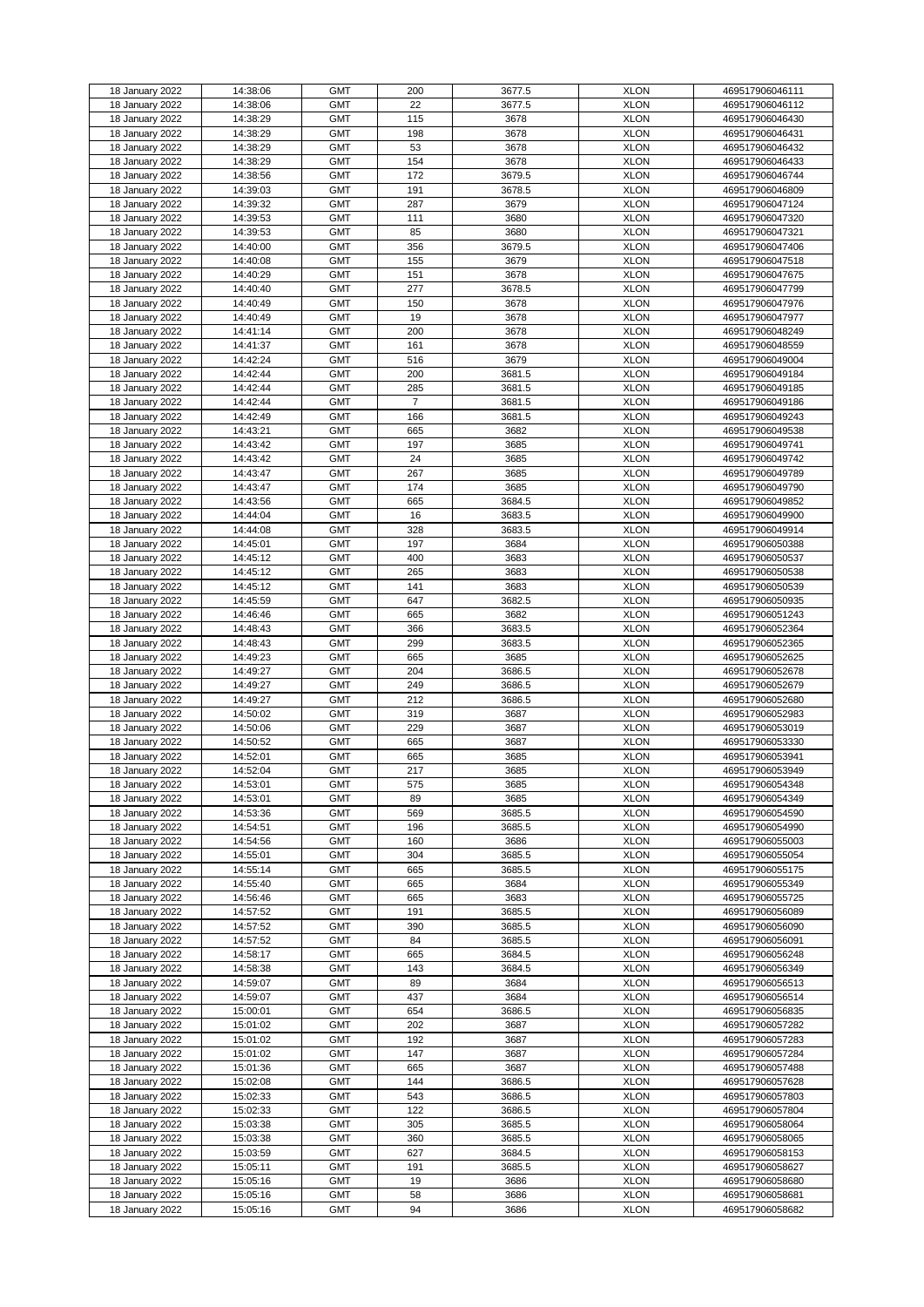| 18 January 2022 | 15:05:16 | <b>GMT</b> | 174 | 3686   | <b>XLON</b> | 469517906058683 |
|-----------------|----------|------------|-----|--------|-------------|-----------------|
|                 |          |            |     |        |             |                 |
| 18 January 2022 | 15:05:21 | <b>GMT</b> | 119 | 3686   | <b>XLON</b> | 469517906058707 |
| 18 January 2022 | 15:05:21 | <b>GMT</b> | 37  | 3686   | <b>XLON</b> | 469517906058708 |
| 18 January 2022 | 15:05:45 | <b>GMT</b> | 271 | 3688   | <b>XLON</b> | 469517906058965 |
| 18 January 2022 | 15:06:03 | <b>GMT</b> | 665 | 3688   | <b>XLON</b> | 469517906059071 |
| 18 January 2022 | 15:06:26 | <b>GMT</b> | 81  | 3687   | <b>XLON</b> | 469517906059243 |
|                 |          |            |     |        |             |                 |
| 18 January 2022 | 15:06:26 | <b>GMT</b> | 125 | 3687   | <b>XLON</b> | 469517906059244 |
| 18 January 2022 | 15:06:45 | <b>GMT</b> | 80  | 3688.5 | <b>XLON</b> | 469517906059494 |
| 18 January 2022 | 15:06:46 | <b>GMT</b> | 100 | 3688.5 | <b>XLON</b> | 469517906059496 |
| 18 January 2022 | 15:06:46 | <b>GMT</b> | 100 | 3688.5 | <b>XLON</b> | 469517906059499 |
| 18 January 2022 | 15:06:49 | <b>GMT</b> | 100 | 3688.5 | <b>XLON</b> | 469517906059520 |
|                 |          |            |     |        |             |                 |
| 18 January 2022 | 15:06:49 | <b>GMT</b> | 100 | 3688.5 | <b>XLON</b> | 469517906059521 |
| 18 January 2022 | 15:06:49 | <b>GMT</b> | 100 | 3688.5 | <b>XLON</b> | 469517906059537 |
| 18 January 2022 | 15:06:49 | <b>GMT</b> | 85  | 3688.5 | <b>XLON</b> | 469517906059539 |
| 18 January 2022 | 15:06:52 | <b>GMT</b> | 19  | 3688.5 | <b>XLON</b> | 469517906059572 |
| 18 January 2022 | 15:07:32 | <b>GMT</b> | 162 | 3687.5 | <b>XLON</b> | 469517906060001 |
|                 |          |            |     |        |             |                 |
| 18 January 2022 | 15:08:03 | <b>GMT</b> | 91  | 3688.5 | <b>XLON</b> | 469517906060172 |
| 18 January 2022 | 15:08:03 | <b>GMT</b> | 100 | 3688.5 | <b>XLON</b> | 469517906060173 |
| 18 January 2022 | 15:08:03 | <b>GMT</b> | 100 | 3688.5 | <b>XLON</b> | 469517906060174 |
| 18 January 2022 | 15:08:03 | <b>GMT</b> | 80  | 3688.5 | <b>XLON</b> | 469517906060175 |
| 18 January 2022 | 15:08:23 | <b>GMT</b> | 169 | 3689   | <b>XLON</b> | 469517906060302 |
|                 | 15:08:32 | <b>GMT</b> | 287 | 3688.5 | <b>XLON</b> |                 |
| 18 January 2022 |          |            |     |        |             | 469517906060373 |
| 18 January 2022 | 15:08:32 | <b>GMT</b> | 378 | 3688.5 | <b>XLON</b> | 469517906060374 |
| 18 January 2022 | 15:09:40 | <b>GMT</b> | 275 | 3690.5 | <b>XLON</b> | 469517906060870 |
| 18 January 2022 | 15:09:45 | <b>GMT</b> | 71  | 3690.5 | <b>XLON</b> | 469517906060964 |
| 18 January 2022 | 15:09:45 | <b>GMT</b> | 160 | 3690.5 | <b>XLON</b> | 469517906060965 |
| 18 January 2022 | 15:09:45 | <b>GMT</b> | 160 | 3690.5 | <b>XLON</b> | 469517906060966 |
|                 |          |            |     |        |             |                 |
| 18 January 2022 | 15:09:49 | <b>GMT</b> | 464 | 3690.5 | <b>XLON</b> | 469517906061064 |
| 18 January 2022 | 15:10:04 | <b>GMT</b> | 126 | 3690   | <b>XLON</b> | 469517906061108 |
| 18 January 2022 | 15:10:04 | <b>GMT</b> | 539 | 3690   | <b>XLON</b> | 469517906061109 |
| 18 January 2022 | 15:10:51 | <b>GMT</b> | 293 | 3690.5 | <b>XLON</b> | 469517906061522 |
| 18 January 2022 | 15:11:53 | <b>GMT</b> | 304 | 3691.5 | <b>XLON</b> | 469517906062183 |
|                 |          |            |     |        |             |                 |
| 18 January 2022 | 15:11:53 | <b>GMT</b> | 361 | 3691.5 | <b>XLON</b> | 469517906062184 |
| 18 January 2022 | 15:12:51 | <b>GMT</b> | 197 | 3691.5 | <b>XLON</b> | 469517906062620 |
| 18 January 2022 | 15:13:35 | <b>GMT</b> | 47  | 3691   | <b>XLON</b> | 469517906062981 |
| 18 January 2022 | 15:13:35 | <b>GMT</b> | 328 | 3691   | <b>XLON</b> | 469517906062982 |
| 18 January 2022 | 15:13:41 | <b>GMT</b> | 577 | 3691   | <b>XLON</b> | 469517906063063 |
|                 |          | <b>GMT</b> |     |        |             |                 |
| 18 January 2022 | 15:13:44 |            | 217 | 3690.5 | <b>XLON</b> | 469517906063084 |
| 18 January 2022 | 15:14:27 | <b>GMT</b> | 393 | 3690.5 | <b>XLON</b> | 469517906063444 |
| 18 January 2022 | 15:14:27 | <b>GMT</b> | 257 | 3690.5 | <b>XLON</b> | 469517906063445 |
| 18 January 2022 | 15:15:16 | <b>GMT</b> | 665 | 3688   | <b>XLON</b> | 469517906063735 |
| 18 January 2022 | 15:16:13 | <b>GMT</b> | 148 | 3690.5 | <b>XLON</b> | 469517906064120 |
|                 | 15:16:13 | <b>GMT</b> | 32  | 3690.5 | <b>XLON</b> | 469517906064121 |
| 18 January 2022 |          |            |     |        |             |                 |
| 18 January 2022 | 15:16:18 | <b>GMT</b> | 147 | 3690.5 | <b>XLON</b> | 469517906064179 |
| 18 January 2022 | 15:16:28 | <b>GMT</b> | 147 | 3691   | <b>XLON</b> | 469517906064282 |
| 18 January 2022 | 15:16:30 | <b>GMT</b> | 225 | 3690.5 | <b>XLON</b> | 469517906064293 |
| 18 January 2022 | 15:17:06 | <b>GMT</b> | 178 | 3692.5 | <b>XLON</b> | 469517906064525 |
| 18 January 2022 | 15:17:06 | <b>GMT</b> | 200 | 3692.5 | <b>XLON</b> | 469517906064526 |
|                 |          |            |     |        |             |                 |
| 18 January 2022 | 15:17:11 | <b>GMT</b> | 203 | 3692.5 | <b>XLON</b> | 469517906064582 |
| 18 January 2022 | 15:17:11 | <b>GMT</b> | 26  | 3692.5 | <b>XLON</b> | 469517906064583 |
| 18 January 2022 | 15:17:28 | <b>GMT</b> | 650 | 3691.5 | <b>XLON</b> | 469517906064691 |
| 18 January 2022 | 15:18:36 | <b>GMT</b> | 200 | 3691   | <b>XLON</b> | 469517906064982 |
| 18 January 2022 | 15:18:36 | <b>GMT</b> | 65  | 3691   | <b>XLON</b> | 469517906064983 |
| 18 January 2022 | 15:18:52 | <b>GMT</b> | 324 | 3690.5 | <b>XLON</b> | 469517906065065 |
|                 |          |            |     |        |             |                 |
| 18 January 2022 | 15:18:54 | <b>GMT</b> | 57  | 3690.5 | <b>XLON</b> | 469517906065074 |
| 18 January 2022 | 15:18:54 | <b>GMT</b> | 172 | 3690.5 | <b>XLON</b> | 469517906065075 |
| 18 January 2022 | 15:18:54 | <b>GMT</b> | 376 | 3690.5 | <b>XLON</b> | 469517906065076 |
| 18 January 2022 | 15:19:24 | <b>GMT</b> | 191 | 3687.5 | <b>XLON</b> | 469517906065368 |
| 18 January 2022 | 15:19:41 | <b>GMT</b> | 108 | 3688   | <b>XLON</b> | 469517906065451 |
| 18 January 2022 | 15:19:41 | <b>GMT</b> | 386 | 3688   | <b>XLON</b> | 469517906065452 |
| 18 January 2022 | 15:19:41 | <b>GMT</b> | 53  | 3688   | <b>XLON</b> | 469517906065453 |
|                 |          |            |     |        |             |                 |
| 18 January 2022 | 15:20:33 | <b>GMT</b> | 662 | 3688.5 | <b>XLON</b> | 469517906065771 |
| 18 January 2022 | 15:20:33 | <b>GMT</b> | 3   | 3688.5 | <b>XLON</b> | 469517906065772 |
| 18 January 2022 | 15:22:04 | <b>GMT</b> | 148 | 3691   | <b>XLON</b> | 469517906066195 |
| 18 January 2022 | 15:22:04 | <b>GMT</b> | 161 | 3691   | <b>XLON</b> | 469517906066196 |
| 18 January 2022 | 15:22:17 | <b>GMT</b> | 205 | 3691   | <b>XLON</b> | 469517906066266 |
|                 |          |            |     |        |             |                 |
| 18 January 2022 | 15:22:22 | <b>GMT</b> | 168 | 3691   | <b>XLON</b> | 469517906066314 |
| 18 January 2022 | 15:22:28 | <b>GMT</b> | 661 | 3690.5 | <b>XLON</b> | 469517906066337 |
| 18 January 2022 | 15:22:28 | <b>GMT</b> | 200 | 3690.5 | <b>XLON</b> | 469517906066345 |
| 18 January 2022 | 15:22:28 | <b>GMT</b> | 78  | 3690.5 | <b>XLON</b> | 469517906066346 |
| 18 January 2022 | 15:22:28 | <b>GMT</b> | 170 | 3690.5 | <b>XLON</b> | 469517906066347 |
| 18 January 2022 |          | <b>GMT</b> | 26  | 3690.5 | <b>XLON</b> |                 |
|                 | 15:23:18 |            |     |        |             | 469517906066652 |
| 18 January 2022 | 15:23:18 | <b>GMT</b> | 150 | 3690.5 | <b>XLON</b> | 469517906066653 |
| 18 January 2022 | 15:23:32 | <b>GMT</b> | 151 | 3690.5 | <b>XLON</b> | 469517906066786 |
| 18 January 2022 | 15:23:48 | <b>GMT</b> | 618 | 3690.5 | <b>XLON</b> | 469517906066939 |
| 18 January 2022 | 15:23:48 | <b>GMT</b> | 47  | 3690.5 | <b>XLON</b> | 469517906066940 |
| 18 January 2022 | 15:24:31 | <b>GMT</b> | 593 | 3690   | <b>XLON</b> | 469517906067288 |
|                 |          |            |     |        |             |                 |
| 18 January 2022 | 15:25:31 | <b>GMT</b> | 665 | 3692   | <b>XLON</b> | 469517906067691 |
| 18 January 2022 | 15:26:10 | <b>GMT</b> | 591 | 3690   | <b>XLON</b> | 469517906068054 |
| 18 January 2022 | 15:26:10 | <b>GMT</b> | 47  | 3690   | <b>XLON</b> | 469517906068055 |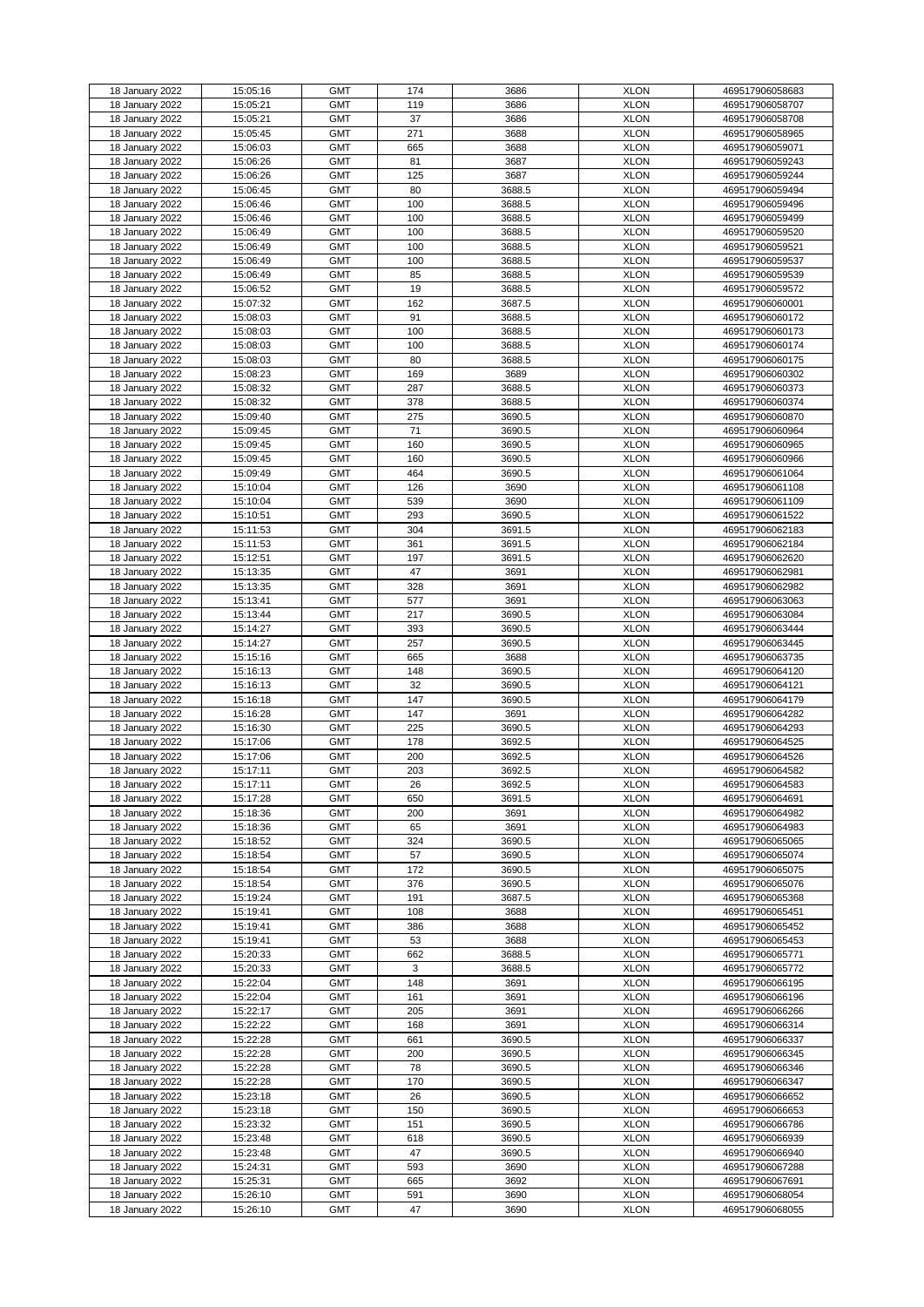| 18 January 2022 | 15:26:56 | <b>GMT</b> | 54             | 3689.5 | <b>XLON</b> | 469517906068408 |
|-----------------|----------|------------|----------------|--------|-------------|-----------------|
| 18 January 2022 | 15:26:56 | <b>GMT</b> | 54             | 3689.5 | <b>XLON</b> | 469517906068409 |
| 18 January 2022 | 15:26:56 | <b>GMT</b> | 557            | 3689.5 | <b>XLON</b> | 469517906068410 |
|                 |          | <b>GMT</b> |                |        | <b>XLON</b> |                 |
| 18 January 2022 | 15:27:53 |            | 665            | 3689.5 |             | 469517906068666 |
| 18 January 2022 | 15:28:52 | <b>GMT</b> | 665            | 3694   | <b>XLON</b> | 469517906069022 |
| 18 January 2022 | 15:29:44 | <b>GMT</b> | 260            | 3696   | <b>XLON</b> | 469517906069594 |
| 18 January 2022 | 15:29:49 | <b>GMT</b> | 153            | 3696   | <b>XLON</b> | 469517906069629 |
|                 |          |            |                |        |             |                 |
| 18 January 2022 | 15:29:54 | <b>GMT</b> | 148            | 3696   | <b>XLON</b> | 469517906069748 |
| 18 January 2022 | 15:29:54 | <b>GMT</b> | $\overline{7}$ | 3696   | <b>XLON</b> | 469517906069749 |
| 18 January 2022 | 15:29:59 | <b>GMT</b> | 176            | 3696   | <b>XLON</b> | 469517906069957 |
| 18 January 2022 | 15:30:04 | <b>GMT</b> | 665            | 3695.5 | <b>XLON</b> | 469517906070035 |
|                 |          |            |                |        |             |                 |
| 18 January 2022 | 15:30:55 | <b>GMT</b> | 553            | 3693.5 | <b>XLON</b> | 469517906070565 |
| 18 January 2022 | 15:31:31 | <b>GMT</b> | 133            | 3692.5 | <b>XLON</b> | 469517906071099 |
| 18 January 2022 | 15:31:31 | <b>GMT</b> | 532            | 3692.5 | <b>XLON</b> | 469517906071100 |
| 18 January 2022 | 15:32:45 | <b>GMT</b> | 200            | 3694   | <b>XLON</b> | 469517906071742 |
|                 |          |            |                |        |             |                 |
| 18 January 2022 | 15:32:45 | <b>GMT</b> | 465            | 3694   | <b>XLON</b> | 469517906071743 |
| 18 January 2022 | 15:33:19 | <b>GMT</b> | 137            | 3694   | <b>XLON</b> | 469517906071860 |
| 18 January 2022 | 15:33:23 | <b>GMT</b> | 665            | 3693.5 | <b>XLON</b> | 469517906071878 |
| 18 January 2022 | 15:33:51 | <b>GMT</b> | 549            | 3693.5 | <b>XLON</b> | 469517906072042 |
| 18 January 2022 | 15:34:59 | <b>GMT</b> | 140            | 3694.5 | <b>XLON</b> | 469517906072414 |
|                 |          |            |                |        |             |                 |
| 18 January 2022 | 15:34:59 | <b>GMT</b> | 200            | 3694.5 | <b>XLON</b> | 469517906072415 |
| 18 January 2022 | 15:34:59 | <b>GMT</b> | 210            | 3694.5 | <b>XLON</b> | 469517906072416 |
| 18 January 2022 | 15:34:59 | <b>GMT</b> | 96             | 3694.5 | <b>XLON</b> | 469517906072418 |
| 18 January 2022 | 15:35:56 | <b>GMT</b> | 665            | 3696.5 | <b>XLON</b> | 469517906072793 |
|                 |          |            |                |        |             |                 |
| 18 January 2022 | 15:36:00 | <b>GMT</b> | 369            | 3696.5 | <b>XLON</b> | 469517906072823 |
| 18 January 2022 | 15:36:00 | <b>GMT</b> | 296            | 3696.5 | <b>XLON</b> | 469517906072824 |
| 18 January 2022 | 15:36:50 | <b>GMT</b> | 484            | 3694.5 | <b>XLON</b> | 469517906073244 |
| 18 January 2022 | 15:36:51 | <b>GMT</b> | 164            | 3694.5 | <b>XLON</b> | 469517906073249 |
|                 |          |            |                |        |             |                 |
| 18 January 2022 | 15:37:05 | <b>GMT</b> | 143            | 3694   | <b>XLON</b> | 469517906073330 |
| 18 January 2022 | 15:37:24 | <b>GMT</b> | 351            | 3695   | <b>XLON</b> | 469517906073414 |
| 18 January 2022 | 15:37:24 | <b>GMT</b> | 274            | 3695   | <b>XLON</b> | 469517906073415 |
| 18 January 2022 | 15:38:03 | <b>GMT</b> | 442            | 3694.5 | <b>XLON</b> | 469517906073720 |
|                 | 15:38:03 | <b>GMT</b> |                |        |             |                 |
| 18 January 2022 |          |            | 223            | 3694.5 | <b>XLON</b> | 469517906073721 |
| 18 January 2022 | 15:39:03 | <b>GMT</b> | 616            | 3697   | <b>XLON</b> | 469517906074072 |
| 18 January 2022 | 15:39:52 | <b>GMT</b> | 633            | 3695   | <b>XLON</b> | 469517906074322 |
| 18 January 2022 | 15:39:52 | <b>GMT</b> | 32             | 3695   | <b>XLON</b> | 469517906074323 |
|                 |          |            |                |        |             |                 |
| 18 January 2022 | 15:40:53 | <b>GMT</b> | 145            | 3696.5 | <b>XLON</b> | 469517906074482 |
| 18 January 2022 | 15:41:11 | <b>GMT</b> | 480            | 3696   | <b>XLON</b> | 469517906074619 |
| 18 January 2022 | 15:41:41 | <b>GMT</b> | 186            | 3696.5 | <b>XLON</b> | 469517906074743 |
| 18 January 2022 | 15:41:59 | <b>GMT</b> | 576            | 3696   | <b>XLON</b> | 469517906074823 |
| 18 January 2022 | 15:41:59 | <b>GMT</b> | 89             | 3696   | <b>XLON</b> | 469517906074824 |
|                 |          |            |                |        |             |                 |
| 18 January 2022 | 15:42:04 | <b>GMT</b> | 30             | 3695.5 | <b>XLON</b> | 469517906074865 |
| 18 January 2022 | 15:42:04 | <b>GMT</b> | 73             | 3695.5 | <b>XLON</b> | 469517906074866 |
| 18 January 2022 | 15:42:04 | <b>GMT</b> | 286            | 3695.5 | <b>XLON</b> | 469517906074867 |
| 18 January 2022 | 15:42:04 | <b>GMT</b> | 30             | 3695.5 | <b>XLON</b> | 469517906074868 |
|                 |          |            |                |        |             |                 |
| 18 January 2022 | 15:42:17 | <b>GMT</b> | 171            | 3695.5 | <b>XLON</b> | 469517906074934 |
| 18 January 2022 | 15:43:12 | <b>GMT</b> | 189            | 3697   | <b>XLON</b> | 469517906075298 |
| 18 January 2022 | 15:43:32 | <b>GMT</b> | 315            | 3697.5 | <b>XLON</b> | 469517906075511 |
| 18 January 2022 | 15:43:32 | <b>GMT</b> | 14             | 3697.5 | <b>XLON</b> | 469517906075512 |
|                 |          | <b>GMT</b> | 128            |        |             |                 |
| 18 January 2022 | 15:43:32 |            |                | 3697.5 | <b>XLON</b> | 469517906075513 |
| 18 January 2022 | 15:43:32 | <b>GMT</b> | 44             | 3697.5 | <b>XLON</b> | 469517906075514 |
| 18 January 2022 | 15:43:32 | <b>GMT</b> | 164            | 3697.5 | <b>XLON</b> | 469517906075515 |
| 18 January 2022 | 15:43:42 | <b>GMT</b> | 392            | 3696.5 | <b>XLON</b> | 469517906075528 |
| 18 January 2022 | 15:44:41 | <b>GMT</b> | 200            | 3698.5 | <b>XLON</b> | 469517906075917 |
|                 |          |            |                |        |             |                 |
| 18 January 2022 | 15:44:41 | <b>GMT</b> | 161            | 3698.5 | <b>XLON</b> | 469517906075918 |
| 18 January 2022 | 15:44:55 | <b>GMT</b> | 665            | 3699   | <b>XLON</b> | 469517906075967 |
| 18 January 2022 | 15:45:16 | <b>GMT</b> | 257            | 3698.5 | <b>XLON</b> | 469517906076183 |
| 18 January 2022 | 15:45:23 | <b>GMT</b> | 154            | 3698   | <b>XLON</b> | 469517906076239 |
| 18 January 2022 | 15:45:36 | <b>GMT</b> | 587            | 3698   | <b>XLON</b> | 469517906076385 |
|                 |          |            |                |        |             |                 |
| 18 January 2022 | 15:46:53 | <b>GMT</b> | 656            | 3698.5 | <b>XLON</b> | 469517906077009 |
| 18 January 2022 | 15:47:24 | <b>GMT</b> | 665            | 3697   | <b>XLON</b> | 469517906077187 |
| 18 January 2022 | 15:48:33 | <b>GMT</b> | 180            | 3699.5 | <b>XLON</b> | 469517906077514 |
| 18 January 2022 | 15:48:38 | <b>GMT</b> | 200            | 3699.5 | <b>XLON</b> | 469517906077526 |
|                 |          | <b>GMT</b> |                | 3699.5 | <b>XLON</b> |                 |
| 18 January 2022 | 15:48:43 |            | 180            |        |             | 469517906077569 |
| 18 January 2022 | 15:49:07 | <b>GMT</b> | 665            | 3699   | <b>XLON</b> | 469517906077721 |
| 18 January 2022 | 15:49:07 | <b>GMT</b> | 180            | 3699.5 | <b>XLON</b> | 469517906077724 |
| 18 January 2022 | 15:50:02 | <b>GMT</b> | 141            | 3699   | <b>XLON</b> | 469517906078028 |
| 18 January 2022 | 15:50:02 | <b>GMT</b> | 333            | 3699   | <b>XLON</b> | 469517906078029 |
|                 |          |            |                |        |             |                 |
| 18 January 2022 | 15:50:02 | <b>GMT</b> | 123            | 3699   | <b>XLON</b> | 469517906078030 |
| 18 January 2022 | 15:50:02 | <b>GMT</b> | 13             | 3699   | <b>XLON</b> | 469517906078031 |
| 18 January 2022 | 15:50:33 | <b>GMT</b> | 338            | 3698.5 | <b>XLON</b> | 469517906078115 |
| 18 January 2022 | 15:50:34 | <b>GMT</b> | 249            | 3698.5 | <b>XLON</b> | 469517906078118 |
| 18 January 2022 |          | <b>GMT</b> |                |        | <b>XLON</b> |                 |
|                 | 15:51:03 |            | 115            | 3699   |             | 469517906078219 |
| 18 January 2022 | 15:51:03 | <b>GMT</b> | 29             | 3699   | <b>XLON</b> | 469517906078220 |
| 18 January 2022 | 15:51:14 | <b>GMT</b> | 541            | 3697.5 | <b>XLON</b> | 469517906078259 |
| 18 January 2022 | 15:52:40 | <b>GMT</b> | 496            | 3697.5 | <b>XLON</b> | 469517906078483 |
| 18 January 2022 | 15:52:53 | <b>GMT</b> | 189            | 3697.5 | <b>XLON</b> | 469517906078512 |
|                 |          |            |                |        |             |                 |
| 18 January 2022 | 15:53:19 | <b>GMT</b> | 287            | 3696   | <b>XLON</b> | 469517906078621 |
| 18 January 2022 | 15:53:19 | <b>GMT</b> | 378            | 3696   | <b>XLON</b> | 469517906078622 |
| 18 January 2022 |          | <b>GMT</b> |                |        | <b>XLON</b> |                 |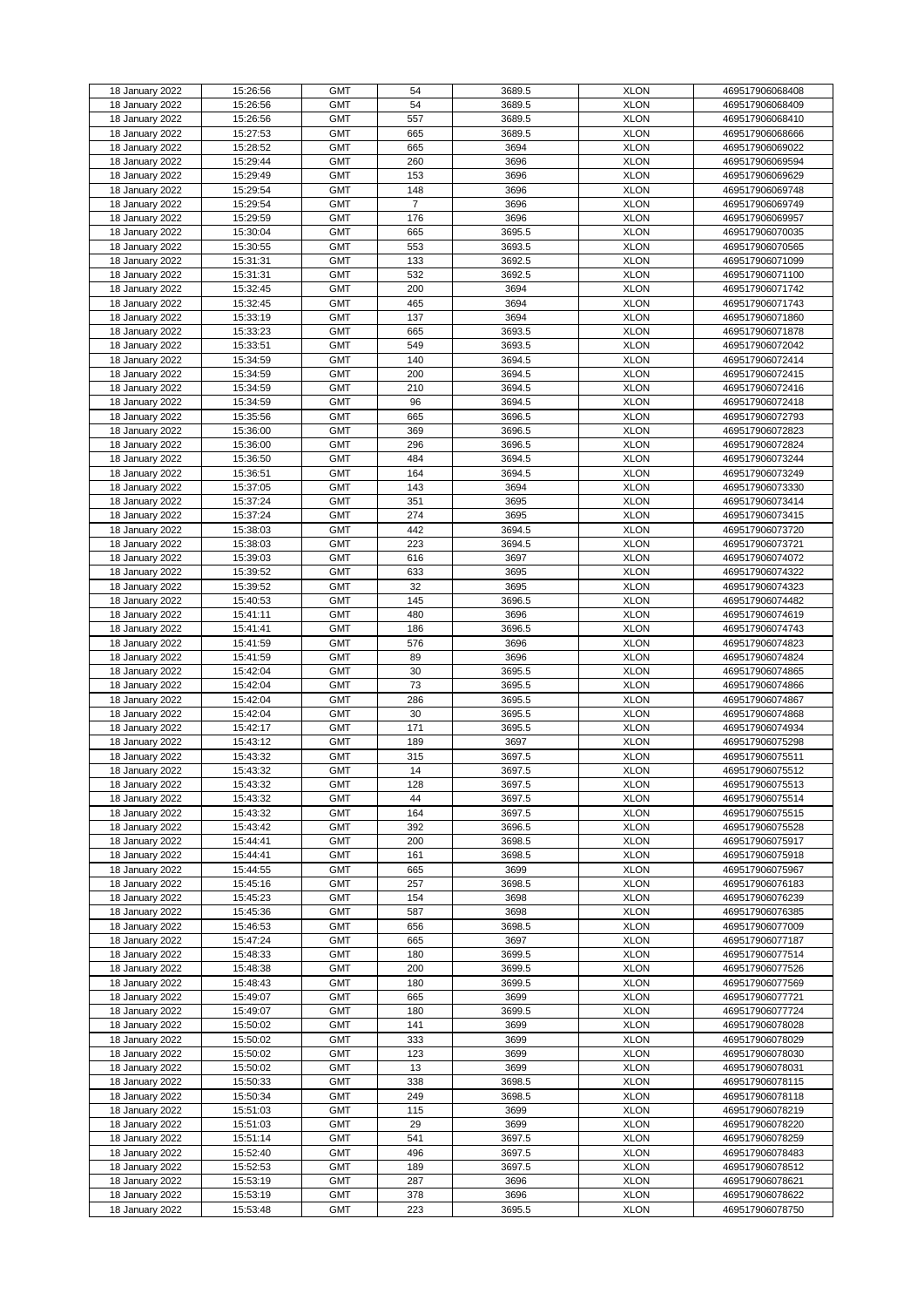|                 |          | <b>GMT</b> | 442 |        | <b>XLON</b> |                 |
|-----------------|----------|------------|-----|--------|-------------|-----------------|
| 18 January 2022 | 15:53:48 |            |     | 3695.5 |             | 469517906078751 |
| 18 January 2022 | 15:55:07 | <b>GMT</b> | 522 | 3695   | <b>XLON</b> | 469517906079134 |
| 18 January 2022 | 15:55:07 | <b>GMT</b> | 116 | 3695   | <b>XLON</b> | 469517906079135 |
| 18 January 2022 | 15:56:06 | <b>GMT</b> | 85  | 3695.5 | <b>XLON</b> | 469517906079371 |
| 18 January 2022 | 15:56:07 | <b>GMT</b> | 293 | 3695.5 | <b>XLON</b> | 469517906079373 |
|                 |          | <b>GMT</b> | 192 | 3695.5 | <b>XLON</b> | 469517906079382 |
| 18 January 2022 | 15:56:08 |            |     |        |             |                 |
| 18 January 2022 | 15:56:15 | <b>GMT</b> | 92  | 3695.5 | <b>XLON</b> | 469517906079418 |
| 18 January 2022 | 15:56:15 | <b>GMT</b> | 200 | 3695.5 | <b>XLON</b> | 469517906079422 |
| 18 January 2022 | 15:56:15 | <b>GMT</b> | 91  | 3695.5 | <b>XLON</b> | 469517906079423 |
| 18 January 2022 | 15:56:15 | <b>GMT</b> | 196 | 3695.5 | <b>XLON</b> | 469517906079424 |
| 18 January 2022 | 15:56:15 | <b>GMT</b> | 178 | 3695.5 | <b>XLON</b> | 469517906079425 |
|                 |          |            |     |        |             |                 |
| 18 January 2022 | 15:56:41 | <b>GMT</b> | 135 | 3695   | <b>XLON</b> | 469517906079506 |
| 18 January 2022 | 15:57:08 | <b>GMT</b> | 332 | 3694.5 | <b>XLON</b> | 469517906079656 |
| 18 January 2022 | 15:57:10 | <b>GMT</b> | 314 | 3694.5 | <b>XLON</b> | 469517906079661 |
| 18 January 2022 | 15:58:26 | <b>GMT</b> | 473 | 3696   | <b>XLON</b> | 469517906079947 |
| 18 January 2022 | 15:58:26 | <b>GMT</b> | 82  | 3696   | <b>XLON</b> | 469517906079948 |
|                 |          |            |     |        |             |                 |
| 18 January 2022 | 15:58:50 | <b>GMT</b> | 216 | 3696   | <b>XLON</b> | 469517906080017 |
| 18 January 2022 | 15:58:50 | <b>GMT</b> | 389 | 3696   | <b>XLON</b> | 469517906080018 |
| 18 January 2022 | 15:59:17 | <b>GMT</b> | 189 | 3697   | <b>XLON</b> | 469517906080109 |
| 18 January 2022 | 15:59:51 | <b>GMT</b> | 200 | 3698   | <b>XLON</b> | 469517906080290 |
| 18 January 2022 | 15:59:56 | <b>GMT</b> | 42  | 3697.5 | <b>XLON</b> | 469517906080301 |
| 18 January 2022 | 15:59:56 | <b>GMT</b> | 298 | 3697.5 | <b>XLON</b> |                 |
|                 |          |            |     |        |             | 469517906080302 |
| 18 January 2022 | 16:00:46 | <b>GMT</b> | 59  | 3698   | <b>XLON</b> | 469517906080483 |
| 18 January 2022 | 16:00:46 | <b>GMT</b> | 195 | 3698   | <b>XLON</b> | 469517906080484 |
| 18 January 2022 | 16:00:46 | <b>GMT</b> | 68  | 3698   | <b>XLON</b> | 469517906080485 |
| 18 January 2022 | 16:00:50 | <b>GMT</b> | 665 | 3697.5 | <b>XLON</b> | 469517906080545 |
| 18 January 2022 | 16:00:50 | <b>GMT</b> | 200 | 3697.5 | <b>XLON</b> | 469517906080546 |
|                 |          |            |     |        |             |                 |
| 18 January 2022 | 16:00:50 | <b>GMT</b> | 170 | 3697.5 | <b>XLON</b> | 469517906080547 |
| 18 January 2022 | 16:00:50 | <b>GMT</b> | 233 | 3697.5 | <b>XLON</b> | 469517906080548 |
| 18 January 2022 | 16:01:04 | <b>GMT</b> | 167 | 3696.5 | <b>XLON</b> | 469517906080621 |
| 18 January 2022 | 16:02:54 | <b>GMT</b> | 302 | 3700   | <b>XLON</b> | 469517906081107 |
| 18 January 2022 | 16:02:54 | <b>GMT</b> | 195 | 3700   | <b>XLON</b> | 469517906081108 |
|                 |          |            |     |        |             |                 |
| 18 January 2022 | 16:03:00 | <b>GMT</b> | 155 | 3700.5 | <b>XLON</b> | 469517906081118 |
| 18 January 2022 | 16:03:05 | <b>GMT</b> | 213 | 3700.5 | <b>XLON</b> | 469517906081147 |
| 18 January 2022 | 16:03:05 | <b>GMT</b> | 150 | 3700.5 | <b>XLON</b> | 469517906081148 |
| 18 January 2022 | 16:03:11 | <b>GMT</b> | 340 | 3700.5 | <b>XLON</b> | 469517906081170 |
| 18 January 2022 | 16:03:29 | <b>GMT</b> | 38  | 3700   | <b>XLON</b> | 469517906081276 |
| 18 January 2022 | 16:03:29 | <b>GMT</b> | 181 | 3700.5 | <b>XLON</b> | 469517906081277 |
|                 |          |            |     |        |             |                 |
| 18 January 2022 | 16:03:29 | <b>GMT</b> | 99  | 3700.5 | <b>XLON</b> | 469517906081278 |
| 18 January 2022 | 16:03:51 | <b>GMT</b> | 108 | 3699   | <b>XLON</b> | 469517906081334 |
| 18 January 2022 | 16:03:56 | <b>GMT</b> | 196 | 3699   | <b>XLON</b> | 469517906081336 |
| 18 January 2022 | 16:04:01 | <b>GMT</b> | 328 | 3699   | <b>XLON</b> | 469517906081349 |
| 18 January 2022 | 16:05:01 | <b>GMT</b> | 190 | 3702   | <b>XLON</b> | 469517906081796 |
| 18 January 2022 | 16:05:01 | <b>GMT</b> | 23  | 3702   | <b>XLON</b> | 469517906081797 |
|                 |          |            |     |        |             |                 |
| 18 January 2022 | 16:05:01 | <b>GMT</b> | 176 | 3702   | <b>XLON</b> | 469517906081798 |
| 18 January 2022 | 16:05:07 | <b>GMT</b> | 200 | 3702   | <b>XLON</b> | 469517906081923 |
| 18 January 2022 | 16:05:10 | <b>GMT</b> | 8   | 3701   | <b>XLON</b> | 469517906081981 |
| 18 January 2022 | 16:05:10 | <b>GMT</b> | 100 | 3701   | <b>XLON</b> | 469517906081983 |
| 18 January 2022 | 16:05:11 | <b>GMT</b> | 100 | 3701   | <b>XLON</b> | 469517906081985 |
| 18 January 2022 | 16:05:11 | <b>GMT</b> | 457 | 3701   | <b>XLON</b> | 469517906081986 |
|                 |          |            |     |        |             |                 |
| 18 January 2022 | 16:05:52 | <b>GMT</b> | 22  | 3700.5 | <b>XLON</b> | 469517906082375 |
| 18 January 2022 | 16:05:52 | <b>GMT</b> | 100 | 3700.5 | <b>XLON</b> | 469517906082376 |
| 18 January 2022 | 16:05:54 | <b>GMT</b> | 106 | 3701   | <b>XLON</b> | 469517906082400 |
| 18 January 2022 | 16:05:57 | <b>GMT</b> | 265 | 3701   | <b>XLON</b> | 469517906082417 |
| 18 January 2022 | 16:05:57 | <b>GMT</b> | 261 | 3701   | <b>XLON</b> | 469517906082418 |
| 18 January 2022 | 16:06:34 | <b>GMT</b> | 33  | 3699.5 | <b>XLON</b> | 469517906082864 |
| 18 January 2022 | 16:06:34 | <b>GMT</b> | 100 | 3699.5 | <b>XLON</b> | 469517906082865 |
|                 |          |            |     |        |             |                 |
| 18 January 2022 | 16:06:37 | <b>GMT</b> | 100 | 3699.5 | <b>XLON</b> | 469517906082906 |
| 18 January 2022 | 16:06:37 | <b>GMT</b> | 398 | 3699.5 | <b>XLON</b> | 469517906082907 |
| 18 January 2022 | 16:07:55 | <b>GMT</b> | 100 | 3699.5 | <b>XLON</b> | 469517906083684 |
| 18 January 2022 | 16:07:55 | <b>GMT</b> | 100 | 3699.5 | <b>XLON</b> | 469517906083685 |
| 18 January 2022 | 16:07:55 | <b>GMT</b> | 97  | 3699.5 | <b>XLON</b> | 469517906083686 |
|                 | 16:08:04 | <b>GMT</b> | 313 | 3699   | <b>XLON</b> | 469517906083782 |
| 18 January 2022 |          |            |     |        |             |                 |
| 18 January 2022 | 16:08:04 | <b>GMT</b> | 200 | 3699   | <b>XLON</b> | 469517906083794 |
| 18 January 2022 | 16:08:04 | <b>GMT</b> | 368 | 3699   | <b>XLON</b> | 469517906083795 |
| 18 January 2022 | 16:08:04 | <b>GMT</b> | 97  | 3699   | <b>XLON</b> | 469517906083796 |
| 18 January 2022 | 16:09:21 | <b>GMT</b> | 37  | 3701.5 | <b>XLON</b> | 469517906084232 |
| 18 January 2022 | 16:09:21 | <b>GMT</b> | 91  | 3701.5 | <b>XLON</b> | 469517906084233 |
| 18 January 2022 | 16:09:21 | <b>GMT</b> | 224 | 3701.5 | <b>XLON</b> | 469517906084234 |
|                 |          |            |     |        |             |                 |
| 18 January 2022 | 16:09:42 | <b>GMT</b> | 75  | 3704.5 | <b>XLON</b> | 469517906084394 |
| 18 January 2022 | 16:09:54 | <b>GMT</b> | 160 | 3706   | <b>XLON</b> | 469517906084446 |
| 18 January 2022 | 16:09:54 | <b>GMT</b> | 174 | 3706   | <b>XLON</b> | 469517906084447 |
| 18 January 2022 | 16:10:12 | <b>GMT</b> | 200 | 3706   | <b>XLON</b> | 469517906084510 |
| 18 January 2022 | 16:10:16 | <b>GMT</b> | 560 | 3705.5 | <b>XLON</b> | 469517906084546 |
| 18 January 2022 | 16:10:17 | <b>GMT</b> | 200 | 3705.5 | <b>XLON</b> | 469517906084552 |
|                 |          |            |     |        |             |                 |
| 18 January 2022 | 16:10:17 | <b>GMT</b> | 310 | 3705.5 | <b>XLON</b> | 469517906084553 |
| 18 January 2022 | 16:10:50 | <b>GMT</b> | 393 | 3704.5 | <b>XLON</b> | 469517906084701 |
| 18 January 2022 | 16:10:50 | <b>GMT</b> | 232 | 3704.5 | <b>XLON</b> | 469517906084702 |
| 18 January 2022 | 16:11:51 | <b>GMT</b> | 665 | 3705.5 | <b>XLON</b> | 469517906084919 |
| 18 January 2022 | 16:12:39 | <b>GMT</b> | 138 | 3707   | <b>XLON</b> | 469517906085200 |
|                 |          |            |     |        |             |                 |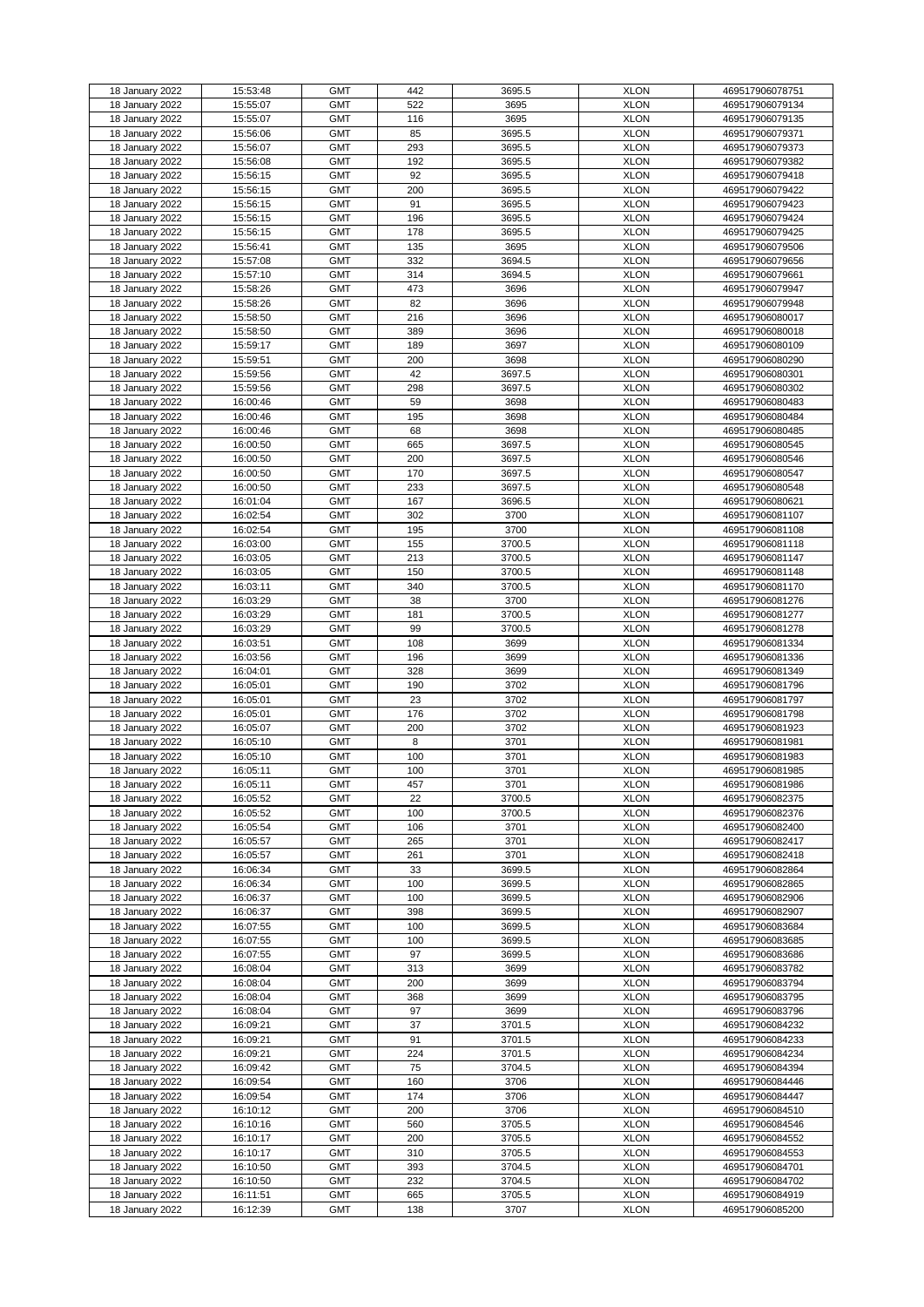| 18 January 2022 | 16:13:07 | <b>GMT</b> | 528 | 3707.5 | <b>XLON</b> | 469517906085348 |
|-----------------|----------|------------|-----|--------|-------------|-----------------|
| 18 January 2022 | 16:13:37 | <b>GMT</b> | 651 | 3709   | <b>XLON</b> | 469517906085484 |
|                 |          |            |     |        |             |                 |
| 18 January 2022 | 16:13:51 | <b>GMT</b> | 58  | 3710   | <b>XLON</b> | 469517906085556 |
| 18 January 2022 | 16:13:54 | <b>GMT</b> | 438 | 3709.5 | <b>XLON</b> | 469517906085589 |
| 18 January 2022 | 16:13:54 | <b>GMT</b> | 197 | 3709.5 | <b>XLON</b> | 469517906085590 |
|                 |          |            |     |        |             |                 |
| 18 January 2022 | 16:14:51 | <b>GMT</b> | 425 | 3711.5 | <b>XLON</b> | 469517906085891 |
| 18 January 2022 | 16:14:51 | <b>GMT</b> | 240 | 3711.5 | <b>XLON</b> | 469517906085892 |
| 18 January 2022 | 16:15:55 | <b>GMT</b> | 179 | 3711.5 | <b>XLON</b> | 469517906086300 |
|                 |          |            |     |        |             |                 |
| 18 January 2022 | 16:16:02 | <b>GMT</b> | 181 | 3712   | <b>XLON</b> | 469517906086400 |
| 18 January 2022 | 16:16:09 | <b>GMT</b> | 63  | 3712   | <b>XLON</b> | 469517906086453 |
|                 |          |            |     |        |             |                 |
| 18 January 2022 | 16:16:17 | <b>GMT</b> | 178 | 3712   | <b>XLON</b> | 469517906086482 |
| 18 January 2022 | 16:16:38 | <b>GMT</b> | 200 | 3712   | <b>XLON</b> | 469517906086587 |
| 18 January 2022 | 16:16:38 | <b>GMT</b> | 89  | 3712   | <b>XLON</b> | 469517906086588 |
|                 |          |            |     |        |             |                 |
| 18 January 2022 | 16:16:38 | <b>GMT</b> | 448 | 3712   | <b>XLON</b> | 469517906086589 |
| 18 January 2022 | 16:16:57 | <b>GMT</b> | 654 | 3711.5 | <b>XLON</b> | 469517906086652 |
| 18 January 2022 | 16:17:39 | <b>GMT</b> | 8   | 3709   | <b>XLON</b> |                 |
|                 |          |            |     |        |             | 469517906086792 |
| 18 January 2022 | 16:17:42 | <b>GMT</b> | 106 | 3709   | <b>XLON</b> | 469517906086793 |
| 18 January 2022 | 16:17:42 | <b>GMT</b> | 300 | 3709   | <b>XLON</b> | 469517906086803 |
|                 |          |            |     |        |             |                 |
| 18 January 2022 | 16:17:42 | <b>GMT</b> | 53  | 3709   | <b>XLON</b> | 469517906086804 |
| 18 January 2022 | 16:17:42 | <b>GMT</b> | 28  | 3709   | <b>XLON</b> | 469517906086805 |
| 18 January 2022 | 16:17:42 | <b>GMT</b> | 42  | 3709   | <b>XLON</b> | 469517906086806 |
|                 |          |            |     |        |             |                 |
| 18 January 2022 | 16:17:42 | <b>GMT</b> | 115 | 3709   | <b>XLON</b> | 469517906086807 |
| 18 January 2022 | 16:17:42 | <b>GMT</b> | 13  | 3709   | <b>XLON</b> | 469517906086808 |
|                 | 16:18:35 | <b>GMT</b> | 651 |        | <b>XLON</b> |                 |
| 18 January 2022 |          |            |     | 3708.5 |             | 469517906087140 |
| 18 January 2022 | 16:18:47 | <b>GMT</b> | 135 | 3709   | <b>XLON</b> | 469517906087216 |
| 18 January 2022 | 16:19:38 | <b>GMT</b> | 5   | 3710   | <b>XLON</b> | 469517906087559 |
|                 |          |            |     |        |             |                 |
| 18 January 2022 | 16:20:01 | <b>GMT</b> | 200 | 3711.5 | <b>XLON</b> | 469517906087680 |
| 18 January 2022 | 16:20:04 | <b>GMT</b> | 659 | 3710   | <b>XLON</b> | 469517906087703 |
|                 |          |            |     |        |             |                 |
| 18 January 2022 | 16:20:04 | <b>GMT</b> | 6   | 3710   | <b>XLON</b> | 469517906087704 |
| 18 January 2022 | 16:20:08 | <b>GMT</b> | 190 | 3710.5 | <b>XLON</b> | 469517906087750 |
| 18 January 2022 | 16:20:08 | <b>GMT</b> | 178 | 3710.5 | <b>XLON</b> | 469517906087751 |
|                 |          |            |     |        |             |                 |
| 18 January 2022 | 16:20:36 | <b>GMT</b> | 665 | 3711   | <b>XLON</b> | 469517906087858 |
| 18 January 2022 | 16:21:24 | <b>GMT</b> | 207 | 3712.5 | <b>XLON</b> | 469517906088191 |
| 18 January 2022 | 16:21:47 | <b>GMT</b> | 419 | 3712   | <b>XLON</b> | 469517906088347 |
|                 |          |            |     |        |             |                 |
| 18 January 2022 | 16:21:48 | <b>GMT</b> | 433 | 3712   | <b>XLON</b> | 469517906088373 |
| 18 January 2022 | 16:21:48 | <b>GMT</b> | 106 | 3712   | <b>XLON</b> | 469517906088374 |
|                 |          |            |     |        |             |                 |
| 18 January 2022 | 16:21:48 | <b>GMT</b> | 23  | 3712   | <b>XLON</b> | 469517906088375 |
| 18 January 2022 | 16:22:02 | <b>GMT</b> | 187 | 3712   | <b>XLON</b> | 469517906088440 |
| 18 January 2022 | 16:22:16 | <b>GMT</b> | 190 | 3712   | <b>XLON</b> | 469517906088483 |
|                 |          |            |     |        |             |                 |
| 18 January 2022 | 16:22:16 | <b>GMT</b> | 200 | 3712   | <b>XLON</b> | 469517906088484 |
| 18 January 2022 | 16:22:16 | <b>GMT</b> | 16  | 3712   | <b>XLON</b> | 469517906088485 |
|                 |          |            |     |        |             |                 |
| 18 January 2022 | 16:22:42 | <b>GMT</b> | 200 | 3713   | <b>XLON</b> | 469517906088609 |
| 18 January 2022 | 16:22:54 | <b>GMT</b> | 240 | 3712.5 | <b>XLON</b> | 469517906088666 |
| 18 January 2022 | 16:22:54 | <b>GMT</b> | 388 | 3712.5 | <b>XLON</b> | 469517906088667 |
|                 |          |            |     |        |             |                 |
| 18 January 2022 | 16:23:18 | <b>GMT</b> | 141 | 3712   | <b>XLON</b> | 469517906088820 |
| 18 January 2022 | 16:23:52 | <b>GMT</b> | 590 | 3711.5 | <b>XLON</b> | 469517906089023 |
|                 |          |            |     |        |             |                 |
| 18 January 2022 | 16:24:33 | <b>GMT</b> | 595 | 3711.5 | <b>XLON</b> | 469517906089246 |
| 18 January 2022 | 16:24:34 | <b>GMT</b> | 130 | 3711.5 | <b>XLON</b> | 469517906089268 |
| 18 January 2022 | 16:24:34 | <b>GMT</b> | 12  | 3711.5 | <b>XLON</b> | 469517906089269 |
|                 |          |            |     |        |             |                 |
| 18 January 2022 | 16:24:51 | <b>GMT</b> | 653 | 3711   | <b>XLON</b> | 469517906089343 |
| 18 January 2022 | 16:25:49 | <b>GMT</b> | 16  | 3711   | <b>XLON</b> | 469517906089837 |
| 18 January 2022 | 16:25:49 | <b>GMT</b> | 166 | 3711   | <b>XLON</b> | 469517906089838 |
|                 |          |            |     |        |             |                 |
| 18 January 2022 | 16:25:55 | <b>GMT</b> | 369 | 3710.5 | <b>XLON</b> | 469517906089864 |
| 18 January 2022 | 16:26:17 | <b>GMT</b> | 665 | 3710   | <b>XLON</b> | 469517906090045 |
|                 |          |            |     |        |             |                 |
| 18 January 2022 | 16:26:36 | <b>GMT</b> | 157 | 3711   | <b>XLON</b> | 469517906090193 |
| 18 January 2022 | 16:26:44 | <b>GMT</b> | 94  | 3711   | <b>XLON</b> | 469517906090225 |
| 18 January 2022 | 16:26:46 | <b>GMT</b> | 414 | 3711   | <b>XLON</b> | 469517906090246 |
|                 |          |            |     |        |             |                 |
| 18 January 2022 | 16:27:57 | <b>GMT</b> | 656 | 3711   | <b>XLON</b> | 469517906090686 |
| 18 January 2022 | 16:27:57 | <b>GMT</b> | 200 | 3711   | <b>XLON</b> | 469517906090690 |
| 18 January 2022 | 16:28:15 | <b>GMT</b> | 175 | 3712   | <b>XLON</b> | 469517906090757 |
|                 |          |            |     |        |             |                 |
| 18 January 2022 | 16:28:17 | <b>GMT</b> | 308 | 3711.5 | <b>XLON</b> | 469517906090780 |
| 18 January 2022 | 16:28:47 | <b>GMT</b> | 24  | 3712.5 | <b>XLON</b> | 469517906090978 |
| 18 January 2022 | 16:28:47 | <b>GMT</b> | 200 | 3712.5 | <b>XLON</b> | 469517906090979 |
|                 |          |            |     |        |             |                 |
| 18 January 2022 | 16:28:47 | <b>GMT</b> | 136 | 3712.5 | <b>XLON</b> | 469517906090980 |
| 18 January 2022 | 16:28:47 | <b>GMT</b> | 24  | 3712.5 | <b>XLON</b> | 469517906090981 |
|                 |          |            |     |        |             |                 |
| 18 January 2022 | 16:28:47 | <b>GMT</b> | 36  | 3712.5 | <b>XLON</b> | 469517906090982 |
| 18 January 2022 | 16:28:47 | <b>GMT</b> | 36  | 3712.5 | <b>XLON</b> | 469517906090984 |
| 18 January 2022 | 16:28:47 | <b>GMT</b> | 36  | 3712.5 | <b>XLON</b> | 469517906090985 |
|                 |          |            |     |        |             |                 |
| 18 January 2022 | 16:28:47 | <b>GMT</b> | 36  | 3712.5 | <b>XLON</b> | 469517906090983 |
| 18 January 2022 | 16:28:47 | <b>GMT</b> | 36  | 3712.5 | <b>XLON</b> | 469517906090986 |
|                 |          |            | 22  |        |             |                 |
| 18 January 2022 | 16:28:48 | <b>GMT</b> |     | 3712.5 | <b>XLON</b> | 469517906090987 |
| 18 January 2022 | 16:28:48 | <b>GMT</b> | 111 | 3712.5 | <b>XLON</b> | 469517906090988 |
| 18 January 2022 | 16:28:48 | <b>GMT</b> | 62  | 3712.5 | <b>XLON</b> | 469517906090989 |
|                 |          |            |     |        |             |                 |
| 18 January 2022 | 16:28:48 | <b>GMT</b> | 96  | 3712.5 | <b>XLON</b> | 469517906090990 |
| 18 January 2022 | 16:28:50 | <b>GMT</b> | 95  | 3713   | <b>XLON</b> | 469517906091020 |
| 18 January 2022 | 16:28:50 | <b>GMT</b> | 25  | 3713   | <b>XLON</b> | 469517906091021 |
|                 |          |            |     |        |             |                 |
| 18 January 2022 | 16:28:55 | <b>GMT</b> | 72  | 3713   | <b>XLON</b> | 469517906091041 |
| 18 January 2022 | 16:29:05 | <b>GMT</b> | 200 | 3712.5 | <b>XLON</b> | 469517906091148 |
|                 |          |            |     |        |             |                 |
| 18 January 2022 | 16:29:05 | <b>GMT</b> | 140 | 3712.5 | <b>XLON</b> | 469517906091149 |
| 18 January 2022 | 16:29:05 | <b>GMT</b> | 303 | 3712.5 | <b>XLON</b> | 469517906091150 |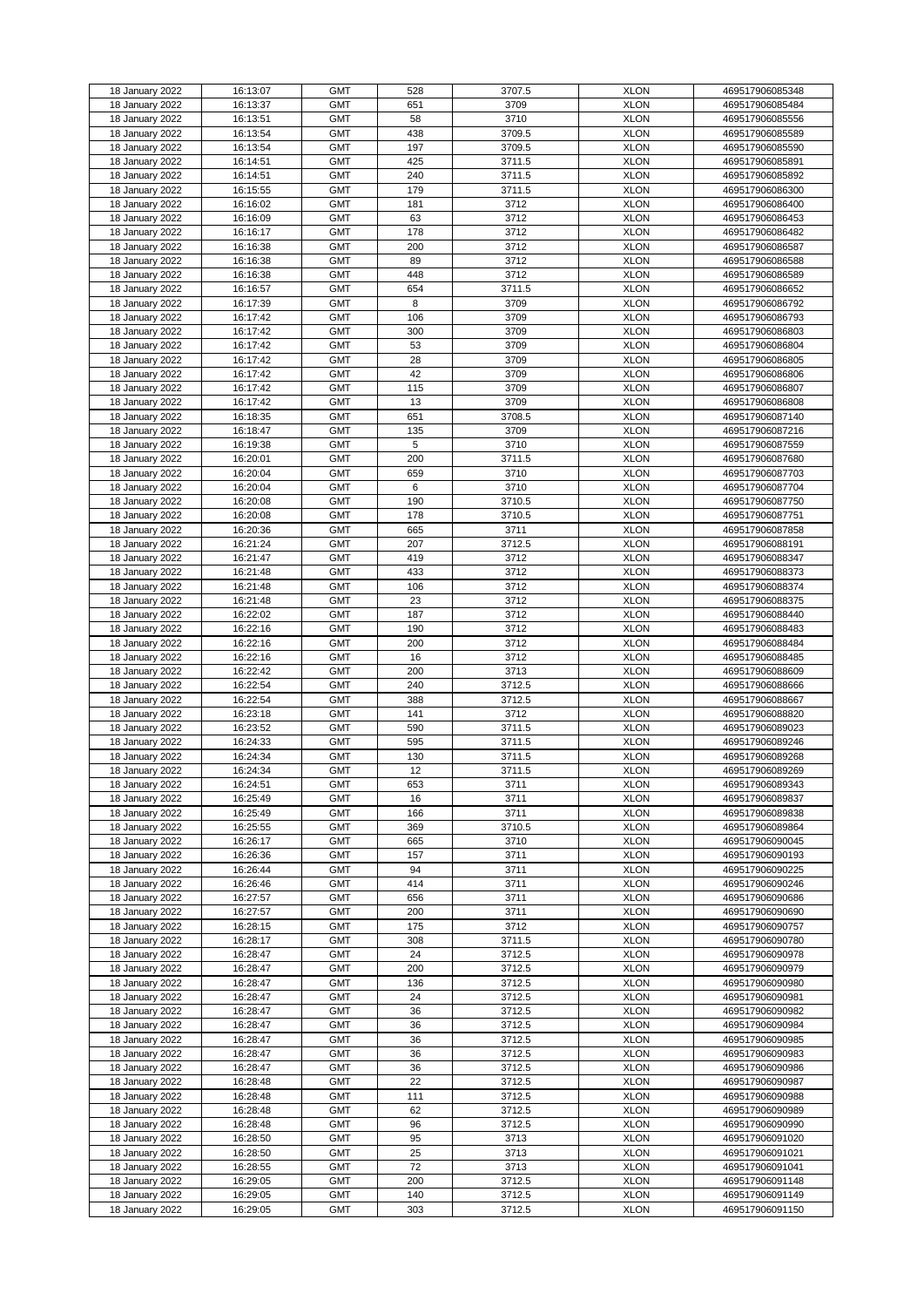| . റ<br>2022<br>d Januar ، | 16:29:05              | <b>GMT</b> | $\sim$ $\sim$ $\sim$<br>250 | 2740<br>ິ<br>. .      | <b>XLON</b> | 17906091160<br>AGO<br>エロー |
|---------------------------|-----------------------|------------|-----------------------------|-----------------------|-------------|---------------------------|
| 2022<br>ה ו<br>.8 Januar  | 16.20.15<br>10.29. IC | GMT        | $\cdot$ $-$<br>. .<br>שו    | 271 <sub>2</sub><br>ີ | <b>XLON</b> | 517906091256<br>AGO<br>.  |